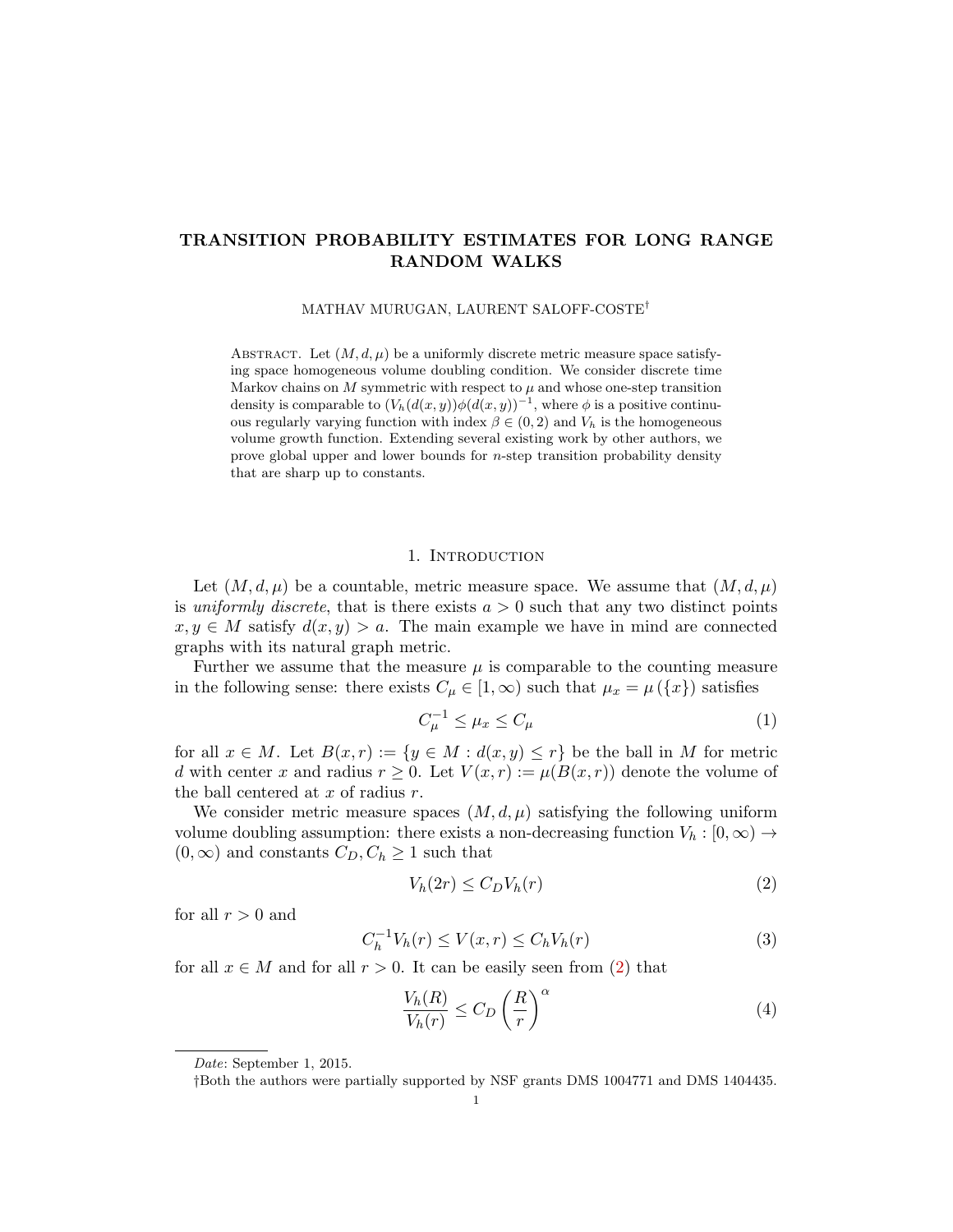for all  $0 < r \leq R$  and for all  $\alpha \geq \log_2 C_D$ . For the rest of the work, we assume that our metric measure space  $(M, d, \mu)$  is uniformly discrete satisfying [\(1\)](#page-0-1), [\(2\)](#page-0-0) and [\(3\)](#page-0-2).

In this paper, we consider discrete time Markov chains  $\{X_n, n \geq 0, \mathbb{P}^x, x \in$  $M$  that are reversible with respect to the measure  $\mu$ . That is the transition probabilities  $p(x, y)$  satisfy

<span id="page-1-3"></span>
$$
p(x,y)\mu_x = p(y,x)\mu_y \tag{5}
$$

for all  $x, y \in M$ . The associated Markov operator P, given by

$$
Pf(x) = \sum_{x \in M} p(x, y) f(y)
$$

is self-adjoint in  $\ell^2(M, \mu)$ . We assume that the walk has infinite lifetime, that is  $\sum_{z \in M} p(x, z) = 1$  for all  $x \in M$ .

For  $n \in \mathbb{N} := \{0, 1, \ldots\}$ , let  $p_n$  denote the  $n^{\text{th}}$  iterated power of p, that is

$$
p_0(x, y) = \delta_{x,y} := \begin{cases} 0, & \text{if } x \neq y, \\ 1, & \text{if } x = y, \end{cases}
$$

and

$$
p_n(x, y) = \sum_{z \in M} p_{n-1}(x, z)p(z, y), \quad n \ge 1.
$$

In other words,  $p_n(x, y)$  is the transition function of the random walk  $X_n$ , i.e.,

$$
p_n(x, y) = \mathbb{P}^x(X_n = y),
$$

or the kernel of the operator  $P<sup>n</sup>$  with respect to counting measure. Define the heat kernel, that is, the kernel of  $P<sup>n</sup>$  with respect to  $\mu$ , or the transition density of  $X_n$ , by

$$
h_n(x,y) := \frac{p_n(x,y)}{\mu_y}.
$$

Clearly  $h_n$  is symmetric, that is,  $h_n(x, y) = h_n(y, x)$ . As a consequence of the semigroup law  $P^{m+n} = P^m P^n$ , the heat kernel satisfies the Chapman-Kolmogorov equation

<span id="page-1-2"></span>
$$
h_{n+m}(x,y) = \sum_{z \in M} h_n(x,z)h_m(z,y)\mu_z \tag{6}
$$

for all  $x, y \in M$  and for all  $n, m \in \mathbb{N}$ . Define the jump kernel (or conductance)  $J := h_1$  as the kernel of P with respect to  $\mu$ .

We consider random walks with unbounded range and the following conditions may be imposed on the jump kernel J. We say that J satisfies  $(UJP(\beta))$  $(UJP(\beta))$  $(UJP(\beta))$ , if there exists  $C > 0$  such that

<span id="page-1-0"></span>
$$
J(x,y) \le \frac{C}{(1+d(x,y))^{\beta} V_h(d(x,y))}
$$
 (UJP( $\beta$ ))

for all  $x, y \in M$ . Similarly, we say J satisfies  $(LJP(\beta))$  $(LJP(\beta))$  $(LJP(\beta))$ , if there exists  $c > 0$  such that

<span id="page-1-1"></span>
$$
J(x,y) \ge \frac{c}{(1+d(x,y))^{\beta} V_h(d(x,y))}
$$
 (LJP( $\beta$ ))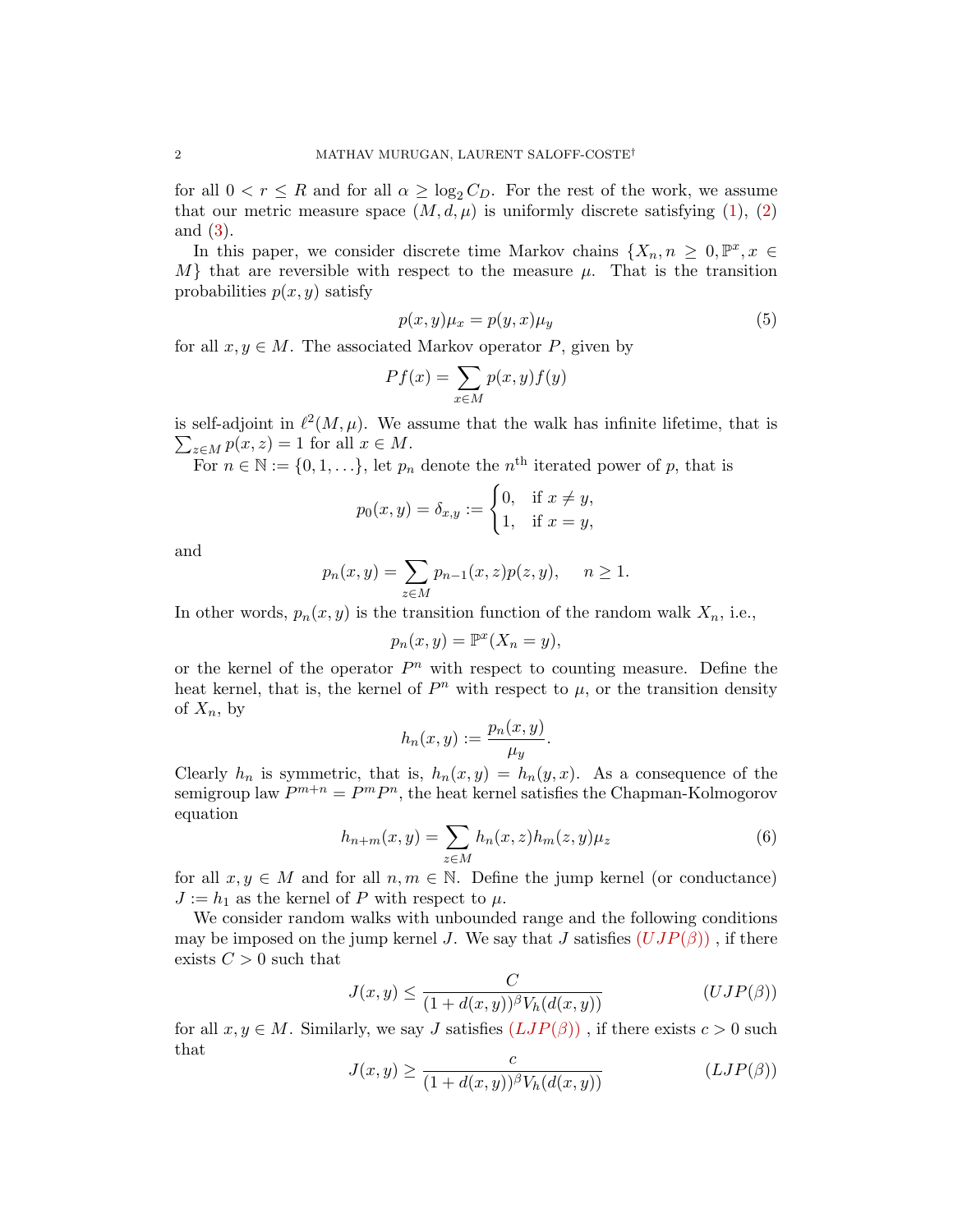for all  $x, y \in M$ . If J satisfies both  $(UIP(\beta))$  and  $(LJP(\beta))$  $(LJP(\beta))$  $(LJP(\beta))$ , we say J satisfies  $JP(\beta)$ .

We wish to prove the following estimates for the heat kernel  $h_n$ . We say  $h_n$ satisfies  $(UHKP(\beta))$  $(UHKP(\beta))$  $(UHKP(\beta))$ , if there exists  $C > 0$  such that

<span id="page-2-0"></span>
$$
h_n(x,y) \le C\left(\frac{1}{V_h(n^{1/\beta})} \wedge \frac{n}{(1+d(x,y))^{\beta}V_h(d(x,y))}\right) \qquad (UHKP(\beta))
$$

for all  $n \in \mathbb{N}^*$  and for all  $x, y \in M$ . Similarly, we say  $h_n$  satisfies  $(LHKP(\beta))$  $(LHKP(\beta))$  $(LHKP(\beta))$ , if there exists  $c > 0$  such that

<span id="page-2-1"></span>
$$
h_n(x,y) \ge c \left( \frac{1}{V_h(n^{1/\beta})} \wedge \frac{n}{(1 + d(x,y))^{\beta} V_h(d(x,y))} \right) \qquad (LHKP(\beta))
$$

for all  $n \in \mathbb{N}^*$  and for all  $x, y \in M$ . If  $h_n$  satisfies both  $(UHKP(\beta))$  $(UHKP(\beta))$  $(UHKP(\beta))$  and  $(LHKP(\beta))$  $(LHKP(\beta))$  $(LHKP(\beta))$ , we say  $h_n$  satisfies  $HKP(\beta)$ .

- Remark 1. (a) By [\(1\)](#page-0-1), we may equivalently replace  $h_n$  by  $p_n$  in  $(UHKP(\beta))$  $(UHKP(\beta))$  $(UHKP(\beta))$  and  $(LHKP(\beta)).$  $(LHKP(\beta)).$  $(LHKP(\beta)).$
- (b) One of the advantages of working in the setting on uniformly discrete metric spaces (as opposed to connected graphs) is that  $JP(\beta)$  and  $HKP(\beta)$  can be easily generalized if we replace  $(1+d(x,y))^{\beta}$  by a regularly varying function of index  $\beta$ . This remark will be made precise in last section (see Theorem [1.1\)](#page-2-2).

Let  $\mathcal E$  denote the Dirichlet form associated with  $P$  defined by

$$
\mathcal{E}(f,f) := \langle (I-P)f,f \rangle = \frac{1}{2} \sum_{x,y \in M} (f(x) - f(y))^2 J(x,y) \mu_x \mu_y
$$

for all  $x, y \in \ell^2(M, \mu)$ , where  $\langle \cdot, \cdot \rangle$  denotes the inner product in  $\ell^2(M, \mu)$ . We abbreviate  $\mathcal{E}(f, f)$  by  $\mathcal{E}(f)$ . Since  $\mathcal E$  is a Dirichlet form, we have

$$
\mathcal{E}((f-t)^+ \wedge s) \le \mathcal{E}(f) \tag{7}
$$

for all  $s, t \in [0, \infty)$  and for all  $f \in \ell^2(M, \mu)$ . We will frequently work with the corresponding continuous time Markov chain defined by  $Y_t := X_{N(t)}$  where  $N(t)$ is a standard Poisson process independent of  $(X_n)_{n\in\mathbb{N}}$ . We denote the transition probability density of  $Y_t$  with respect to  $\mu$  by  $q_t$ , that is

<span id="page-2-3"></span>
$$
q_t(x,y) := \frac{\mathbb{P}^x(Y_t = y)}{\mu_x} = \sum_{k=0}^{\infty} \frac{e^{-t}t^k}{k!} h_k(x,y).
$$
 (8)

By  $||f||_p$  we denote the p-norm in  $\ell^p(M,\mu)$ , where  $1 \leq p \leq \infty$ . The main result of this paper is the following.

<span id="page-2-2"></span>**Theorem 1.1.** Let  $(M, d, \mu)$  be a countable, uniformly discrete, metric measure space satisfying [\(1\)](#page-0-1), [\(2\)](#page-0-0) and [\(3\)](#page-0-2). Assume  $\beta \in (0, 2)$  and  $\phi : [0, \infty) \to (0, \infty)$  be a continuous, positive regularly varying function with index  $\beta$  such that  $\phi(x) =$  $((1+x)l(x))^{\beta}$  where l is slowly varying function. Let  $\mathcal E$  be a Dirichlet form and  $C_1 > 0$  be a constant such that the jump kernel  $J = h_1$  with respect to  $\mu$  satisfies

<span id="page-2-4"></span>
$$
C_1^{-1} \frac{1}{V_h(d(x,y))\phi(d(x,y))} \le J(x,y) = J(y,x) \le C_1 \frac{1}{V_h(d(x,y))\phi(d(x,y))}
$$
(9)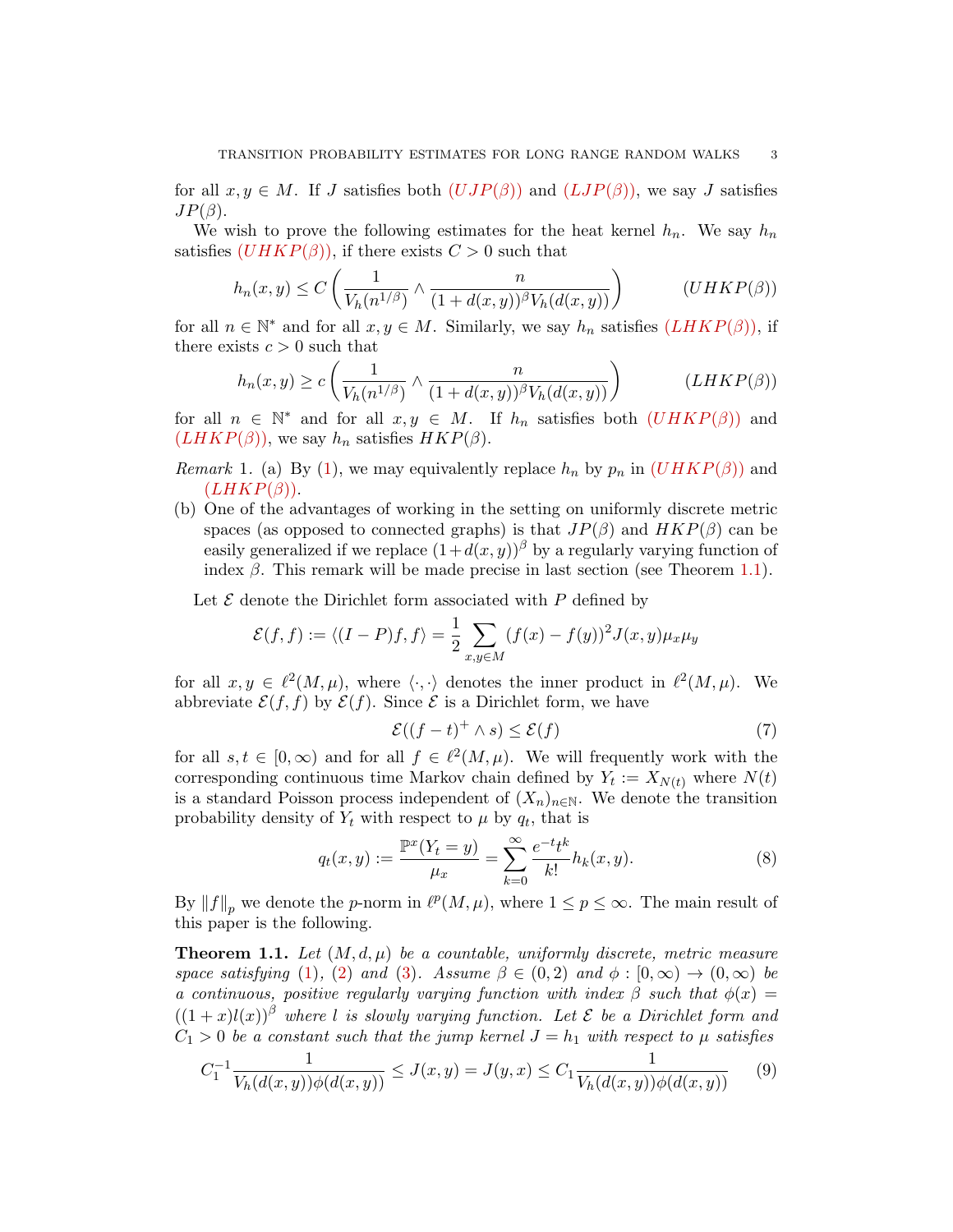for all  $x, y \in M$ . Then there exists  $C_2 > 0$  such that

$$
h_n(x,y) \le C_2 \left( \frac{1}{V_h(n^{1/\beta}l_{\#}(n^{1/\beta}))} \wedge \frac{n}{V_h(d(x,y))\phi(d(x,y))} \right)
$$

$$
h_n(x,y) \ge C_2^{-1} \left( \frac{1}{V_h(n^{1/\beta}l_{\#}(n^{1/\beta}))} \wedge \frac{n}{V_h(d(x,y))\phi(d(x,y))} \right)
$$

for all  $n \in \mathbb{N}^*$  and for all  $x, y \in M$ , where  $l_{\#}$  denotes the de Bruijn conjugate of l.

<span id="page-3-0"></span>Remark 2. Similar estimates can be easily obtained for the continuous time kernel  $q_t$  using [\(8\)](#page-2-3) and the above Theorem. However, in general it is not easy to obtain estimates on  $h_n$  given estimates on  $q_t$ .

Such estimates were first obtained in [\[5\]](#page-30-0) for discrete time Markov chain on  $\mathbb{Z}^d$ . Other early works include  $[8]$ ,  $[9]$  which concerns jump process on metric measure spaces with homogeneous volume growth that are subsets of metric spaces having a scaling structure (see  $(1.15)$  in  $[9]$ ). We do not require any such scaling structure, however we require that our metric space is uniformly discrete. The relationship between heat kernel upper bounds for jump processes and exit time estimates is explored in [\[4\]](#page-30-3) and the relationship between parabolic Harnack inequality and heat kernel estimates for jump processes is studied in [\[2\]](#page-29-0). All these works with the exception of [\[5\]](#page-30-0) are for continuous time jump processes.

In light of Remark [2,](#page-3-0) we find it advantageous to work in discrete time setting. It seems appropriate to have a detailed self-contained proof of Theorem [1.1.](#page-2-2) It is a technically interesting open problem to generalize Theorem [1.1](#page-2-2) if we replace homogeneous volume doubling assumption given by [\(3\)](#page-0-2) and [\(2\)](#page-0-0) by the more general volume doubling condition: There exists  $C_D > 1$  such that  $V(x, 2r) \leq C_D V(x, r)$ for all  $x \in M$  and for all  $r > 0$ .

It may be useful to comment on the detailed assumption [\(9\)](#page-2-4) in Theorem 1.1 or, for simplicity, on  $(UJP(\beta))$  $(UJP(\beta))$  $(UJP(\beta))$  and  $(LJP(\beta))$  $(LJP(\beta))$  $(LJP(\beta))$ . Roughly speaking, we require that the jump kernel J has a uniform power type decay with parameter  $\beta \in (0, 2)$  and it is natural to ask if this assumption can be weakened. The answer to this question depends greatly on whether one insists on obtaining matching two-sided bounds in time-space as we do here or if one is content with sharp information on the "on diagonal behavior" of the iterated kernel  $h_n$ . The answer also depend on how much one is willing to assume on the underlying metric space.

In the context considered here where [\(1\)](#page-0-1) and [\(2\)](#page-0-0) are the main assumptions on the underlying metric space and if one insists on obtaining matching two-sided bounds in time-space, it seems very difficult, both technically and conceptually, to relax the assumption on J. See the related results in [\[12\]](#page-30-4).

To help the reader gain some insight on the difficulties involved, we consider several options and point to some related works.

(A) What happens if  $\beta \geq 2$ ? Even in the simplest setting of Z or R, no sharp twosided time-space estimates are available for the iterated kernel  $h_n$  when  $\beta \geq 2$ (especially, when  $\beta = 2!$ ). In general, in order to describe the "on-diagonal" behavior of  $h_n$ , very restrictive additional hypotheses on the underlying metric measure space are necessary. See  $[3]$ ,  $[15]$  and  $[14]$ .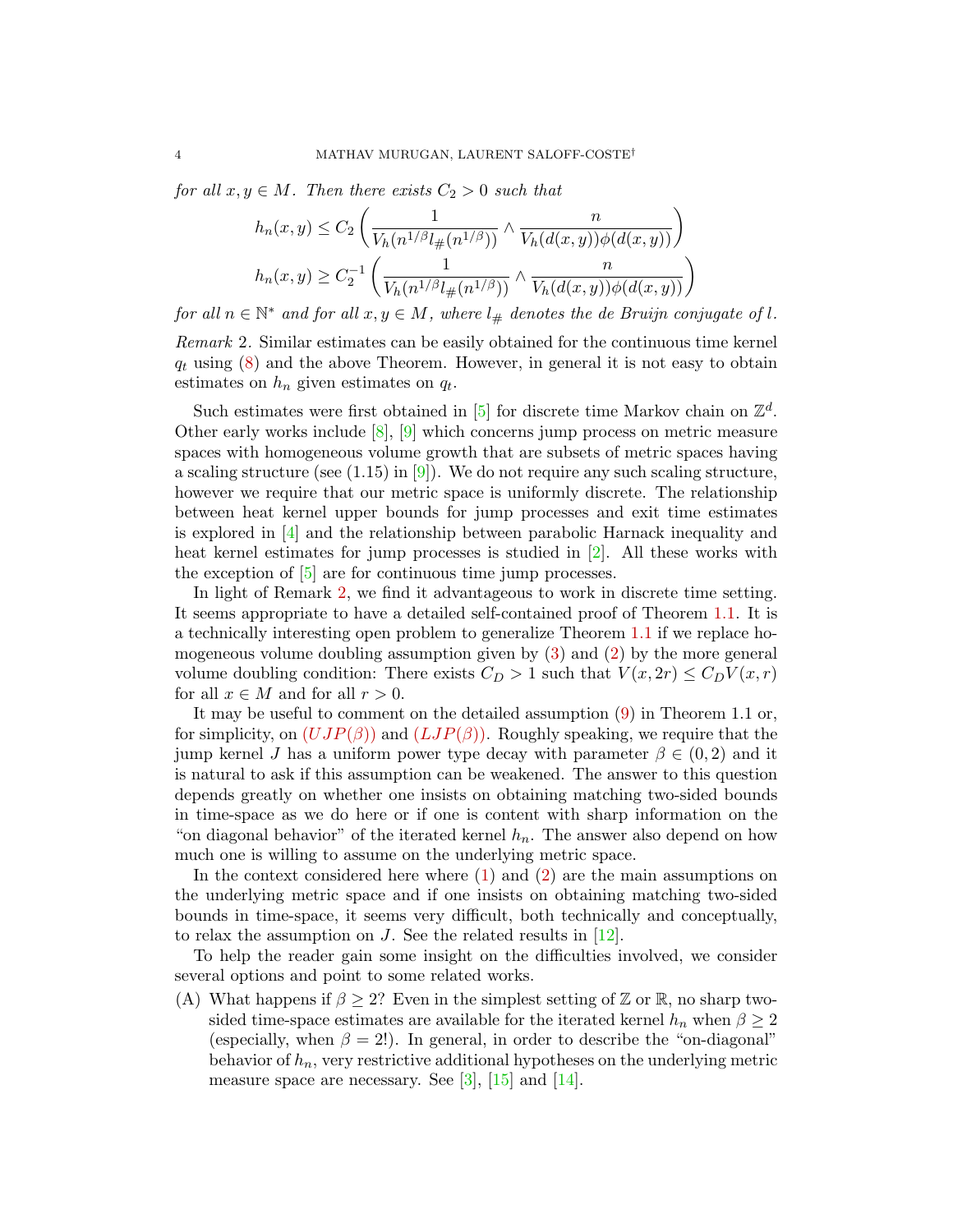- (B) What happens if  $J(x, y) \simeq 1/(V_h(d(x, y))\phi((d(x, y)))$  with  $\phi$  growing slower than a power function, e.g.,  $\phi(t) = (1 + \log(1 + t))^{\gamma}, \gamma > 1$ ? Under some additional hypotheses on the underlying space, it is possible to study the "on-diagonal" behavior of the iterated kernel  $h_n$ . In many cases, the "ondiagonal" decay of  $h_n$  is expected (or known) to be faster than any inverse power function. In such cases, sharp two-sided time-space estimates are extremely difficult and not really expected (even the form such estimates should take is unknown). See  $[16]$  and  $[17]$ .
- (C) What happens if J oscillates? For instance J could be radial with a lacunary power like decay including long intervals on which  $J = 0$ . In such cases, as in the case when  $\beta \geq 2$ , the on-diagonal behavior of  $h_n$  will typically depend on making additional hypotheses on the underlying space and sharp two-sided time-space estimates may be very difficult to obtain.

The paper is organized as follows. The rest of the paper is devoted to the proof of Theorem [1.1.](#page-2-2) We first prove Theorem [1.1](#page-2-2) in a slightly restricted setting under the assumption that J satisfies  $(UJP(\beta))$  $(UJP(\beta))$  $(UJP(\beta))$  and  $(LJP(\beta))$  $(LJP(\beta))$  $(LJP(\beta))$ . In Section [6,](#page-28-0) we use a change of metric argument to handle the general case. In Section [2,](#page-4-0) we use a Nash inequality to obtain on-diagonal upper bounds, *i.e.* upper bounds on  $h_n(x, x)$  as  $x \in M$  and  $n \in \mathbb{N}^*$  varies. In Section [3,](#page-11-0) following [\[4\]](#page-30-3) we use Meyer decomposition of the jump process along with Davies perturbation method to obtain upper bounds on the transition probability density. In Section [4,](#page-17-0) we prove a parabolic Harnack inequality using an iteration argument due to Bass and Levin [\[5\]](#page-30-0). In Section [5,](#page-25-0) we use the parabolic Harnack inequality to obtain two-sided bounds on the transition probability density.

## 2. On-diagonal upper bound

<span id="page-4-0"></span>In this section, we prove a Nash inequality using 'slicing techniques' developed in [\[1\]](#page-29-2). This approach of proving Sobolev-type inequalities is outlined in Section 9 of  $[1]$ . We remark that different Nash inequalities developed in  $[8]$  and  $[9]$  would yield the desired on-diagonal upper bounds as well.

We say  $\mathcal E$  satisfies Nash inequality  $(N(\beta))$ , if there exist constants  $\alpha, C_1, C_2 \in$  $(0, \infty)$  such that

<span id="page-4-2"></span>
$$
||f||_2 \leq C_1 \left( \left( \frac{R^{\alpha}}{V_h(R)} \right)^{\frac{\beta}{\alpha}} \left( \mathcal{E}(f) + C_2 R^{-\beta} ||f||_2^2 \right) \right)^{\frac{\alpha}{2(\alpha+\beta)}} ||f||_1^{\frac{\beta}{\alpha+\beta}} \qquad (N(\beta))
$$

for all  $R > 0$  and for all  $f \in \ell^1(M, \mu)$ . We obtain, on-diagonal upper bound on  $q_t(x, x)$  and  $h_n(x, x)$  as a consequence of Nash inequality  $(N(\beta))$ . Before proving [N](#page-4-1)ash inequality, we show that Nash inequality  $(N(\beta))$  implies the desired ondiagonal estimate on  $q_t$ .

<span id="page-4-3"></span>**Proposition 2.1.** If the Dirichlet form  $\mathcal E$  satisfies  $(N(\beta))$  $(N(\beta))$  $(N(\beta))$ , then there exists constant  $C_4 > 0$  such that

<span id="page-4-1"></span>
$$
q_t(x,x) \le C_4 \frac{1}{V_h(t^{1/\beta})}
$$
\n(10)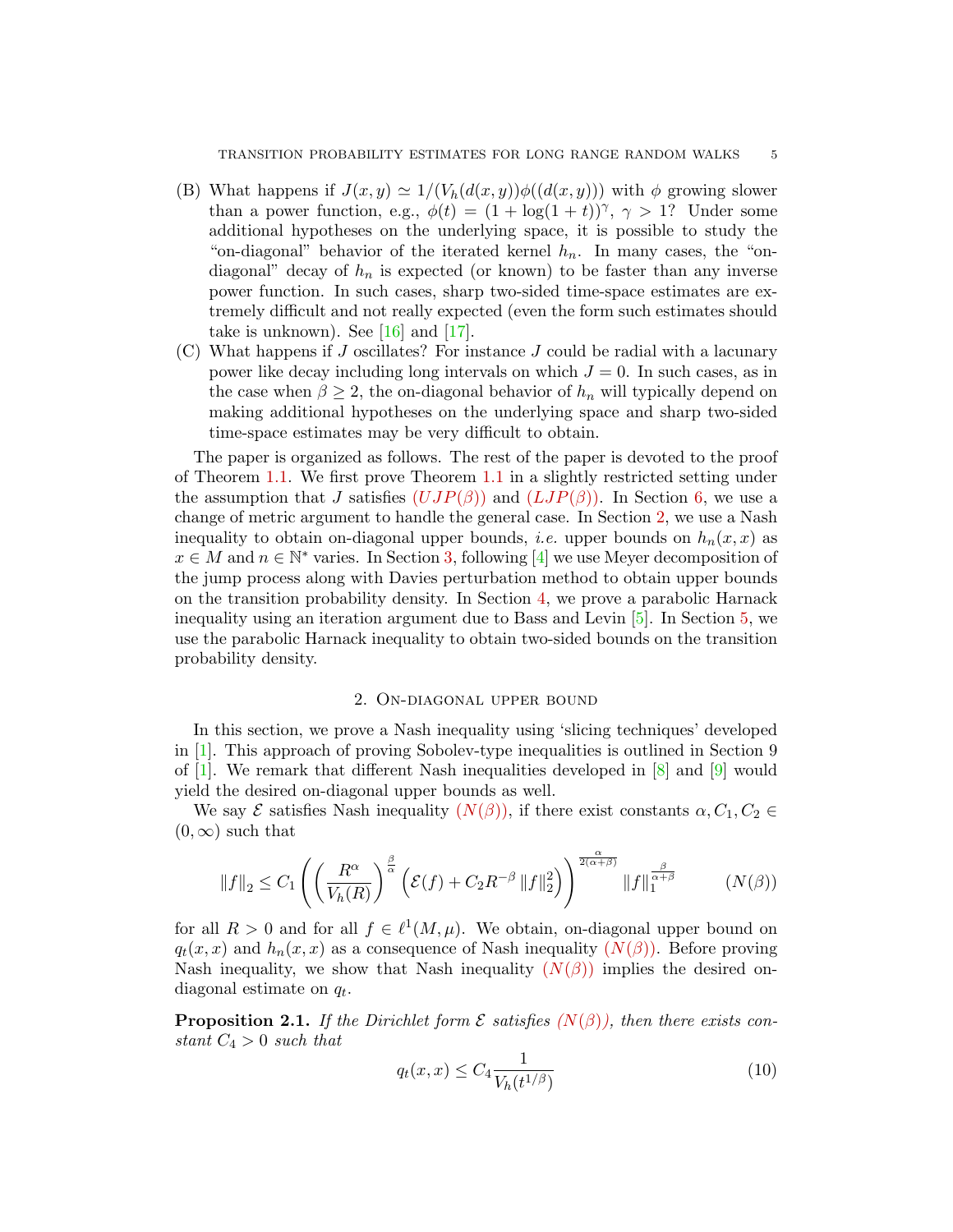for all  $t > 0$  and for all  $x \in M$ .

*Proof.* Let  $C_1$  and  $C_2$  be the constants from  $(N(\beta))$ . Define the semigroup  $T_t^R$ and an operator  $A_R$  by

$$
T_t^R = e^{-C_2 R^{-\beta} t} e^{-t(I-P)}
$$
  
\n
$$
A_R = (1 + C_2 R^{-\beta})I - P.
$$

It is easy to check that  $-A_R$  is the infinitesimal generator of the semigroup  $T_t^R$ and that  $T_t^R$  is equicontinuous contraction on  $\ell^1(M, \mu)$  and  $\ell^{\infty}(M, \mu)$  with

$$
\sup_{t} \left\|T^{R}_t\right\|_{1\rightarrow 1}, \sup_{t} \left\|T^{R}_t\right\|_{\infty\rightarrow \infty} \leq 1.
$$

By  $(N(\beta))$ , we have

$$
\theta_R(\|f\|_2^2) \le \langle A_R f, f \rangle, \quad \forall f \in \ell^2(M, \mu), \|f\|_1 \le 1
$$

where

$$
\theta_R(t) = C_1^{-1} \left( \frac{V_h(R)}{R^{\alpha}} \right)^{\beta/\alpha} t^{1 + \frac{\beta}{\alpha}}.
$$

Hence by Proposition II.1 of [\[7\]](#page-30-9), there exists  $C_3 > 0$  such that

$$
e^{-C_2 R^{-\beta}t} \sup_x q_t(x, x) = ||T_t^R||_{1 \to \infty} \le C_3 t^{-\alpha/\beta} \left(\frac{R^{\alpha}}{V_h(R)}\right)
$$

for all  $t, R > 0$ . Fixing  $R = t^{1/\beta}$ , we get

$$
\sup_{x} q_t(x,x) \le \frac{C_3 e^{C_2}}{V_h(t^{1/\beta})}
$$

which proves  $(10)$ .

Define

$$
\mathcal{F} := \{ f \in \ell^1(M, \mu) : f \ge 0 \}
$$

to be the class of non-negative  $\ell^1$  functions. It is easy to check that F satisfies the following properties:

- (a) (Stability under slicing)  $f \in \mathcal{F}$  implies  $(f t)^+ \wedge s \in \mathcal{F}$  for all  $s, t \geq 0$ .
- (b) F is a cone, that is for any  $t > 0$  and  $f \in \mathcal{F}$ , we have  $tf \in \mathcal{F}$ .
- (c)  $\mathcal{F} \subset \ell^p(M,\mu)$  for all  $p \in [1,\infty]$ .

Let  $W(f)$  be a semi-norm on  $\mathcal F$ . We recall some properties introduced in [\[1\]](#page-29-2). We say W satisfies  $(H^+_{\infty})$  $(H^+_{\infty})$  $(H^+_{\infty})$  if there exists a constant  $A^+_{\infty}$  such that

<span id="page-5-1"></span>
$$
W((f-t)^{+} \wedge s) \leq A_{\infty}^{+}W(f). \qquad (H_{\infty}^{+})
$$

for all  $f \in \mathcal{F}$  and for all  $s, t \geq 0$ . For any  $\rho > 1$ ,  $k \in \mathbb{Z}$  and any function  $f \in \mathcal{F}$ , set

$$
f_{\rho,k} = (f - \rho^k)^+ \wedge \rho^k(\rho - 1)
$$

which is also in F. Fix  $l > 0$  and  $\rho > 1$ . We say that W satisfies the condition  $(H_l^{\rho})$  $(H_l^{\rho})$  $(H_l^{\rho})$  $\binom{\rho}{l}$  if there exists a constant  $A_l(\rho)$  such that

<span id="page-5-0"></span>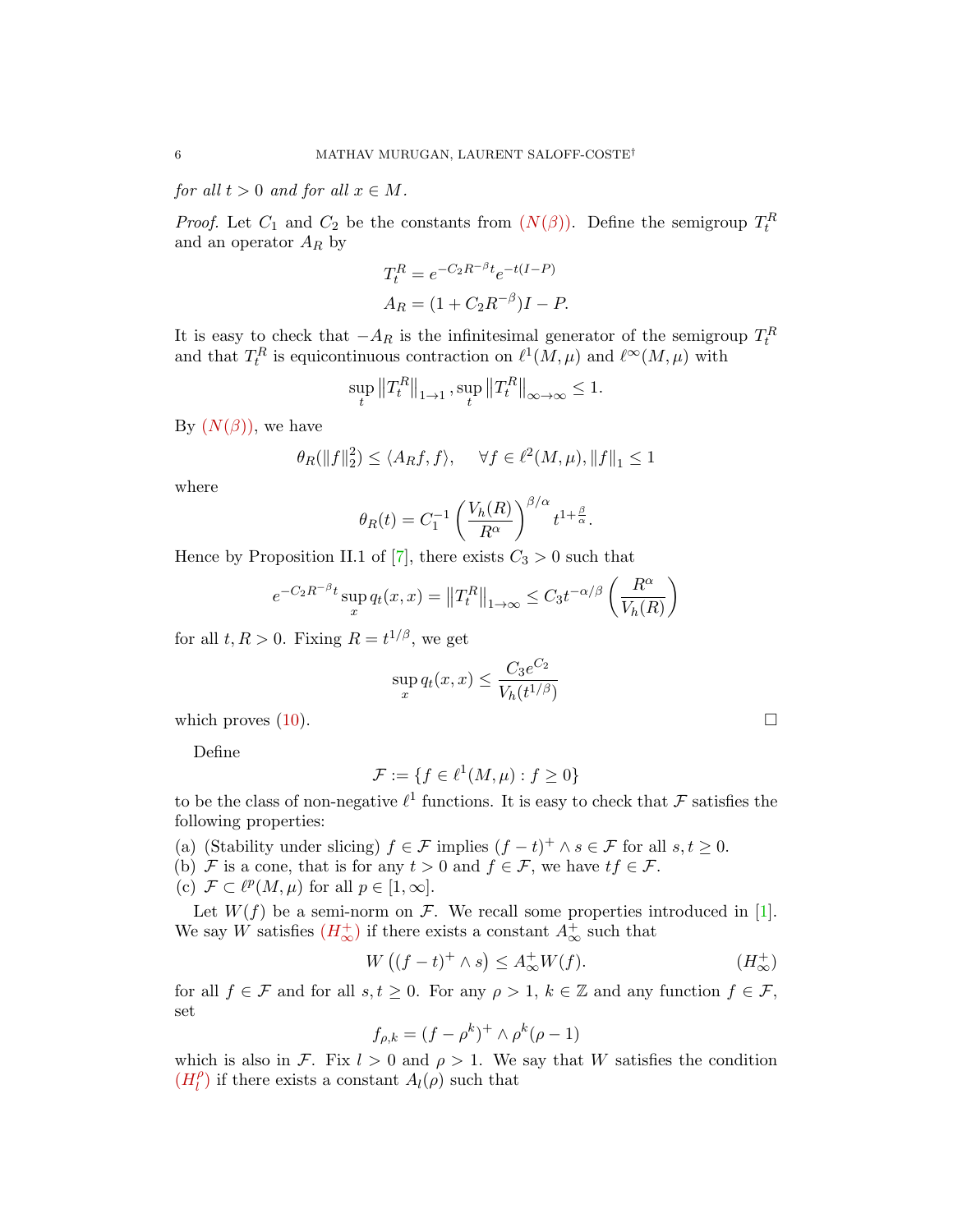<span id="page-6-0"></span>
$$
\left(\sum_{k\in\mathbb{Z}} W(f_{\rho,k})^l\right)^{1/l} \leq A_l(\rho)W(f). \tag{H_l^{\rho}
$$

for all  $f \in \mathcal{F}$ . The properties  $(H^+_{\infty})$  $(H^+_{\infty})$  $(H^+_{\infty})$  and  $(H^{\rho}_{l})$  $\binom{1}{l}$  are preserved under positive linear combinations of semi-norms as shown below.

<span id="page-6-1"></span>**Lemma 2.2.** Let  $N_1$  and  $N_2$  be semi-norms on  $\mathcal F$  satisfying  $(H^+_{\infty})$  $(H^+_{\infty})$  $(H^+_{\infty})$  with constants  $A_{\infty,1}$ ,  $A_{\infty,2}$  such that for all  $f \in \mathcal{F}$  and for all  $s,t \geq 0$ 

$$
N_1((f-t)^+ \wedge s) \le A_{\infty,1} N_1(f)
$$
  

$$
N_2((f-t)^+ \wedge s) \le A_{\infty,2} N_2(f).
$$

Then for any  $c_1, c_2 \geq 0$ , the semi-norm  $N = c_1 N_1 + c_2 N_2$  satisfies  $(H^+_{\infty})$  with

$$
N((f-t)^+ \wedge s) \le \max(A_{\infty,1}, A_{\infty,2})N(f)
$$

for all  $f \in \mathcal{F}$  and  $s, t \geq 0$ .

Proof.

$$
N((f - t)^{+} \wedge s) = c_{1}N_{1}((f - t)^{+} \wedge s) + c_{2}N_{2}((f - t)^{+} \wedge s)
$$
  
\n
$$
\leq c_{1}A_{\infty,1}N_{1}(f) + c_{2}A_{\infty,2}N_{2}(f)
$$
  
\n
$$
\leq \max(A_{\infty,1}, A_{\infty,2})N(f).
$$

<span id="page-6-2"></span>**Lemma 2.3.** Fix  $\rho > 1$  and  $l > 0$ . Let  $N_1$  and  $N_2$  be semi-norms on F satisfying  $(H_l^{\rho})$  $(H_l^{\rho})$  $(H_l^{\rho})$  $\int_{l}^{\rho}$ ) with constants  $A_{l,1}(\rho)$ ,  $A_{l,2}(\rho)$  such that for all  $f \in \mathcal{F}$  and for all  $s,t \geq 0$ 

$$
\left(\sum_{k\in\mathbb{Z}} N_1(f_{\rho,k})^l\right)^{1/l} \leq A_{l,1}(\rho)N_1(f)
$$

$$
\left(\sum_{k\in\mathbb{Z}} N_2(f_{\rho,k})^l\right)^{1/l} \leq A_{l,2}(\rho)N_2(f).
$$

Then for any  $c_1, c_2 \geq 0$ , the semi-norm  $N = c_1 N_1 + c_2 N_2$  satisfies  $(H_l^{\rho})$  $(H_l^{\rho})$  $(H_l^{\rho})$  $\binom{\rho}{l}$  with

$$
\left(\sum_{k\in\mathbb{Z}} N(f_{\rho,k})^l\right)^{1/l} \le 2^{(l+1)/l} \max(A_{l,1}(\rho), A_{l,2}(\rho))N(f)
$$

for all  $f \in \mathcal{F}$  and  $s, t \geq 0$ .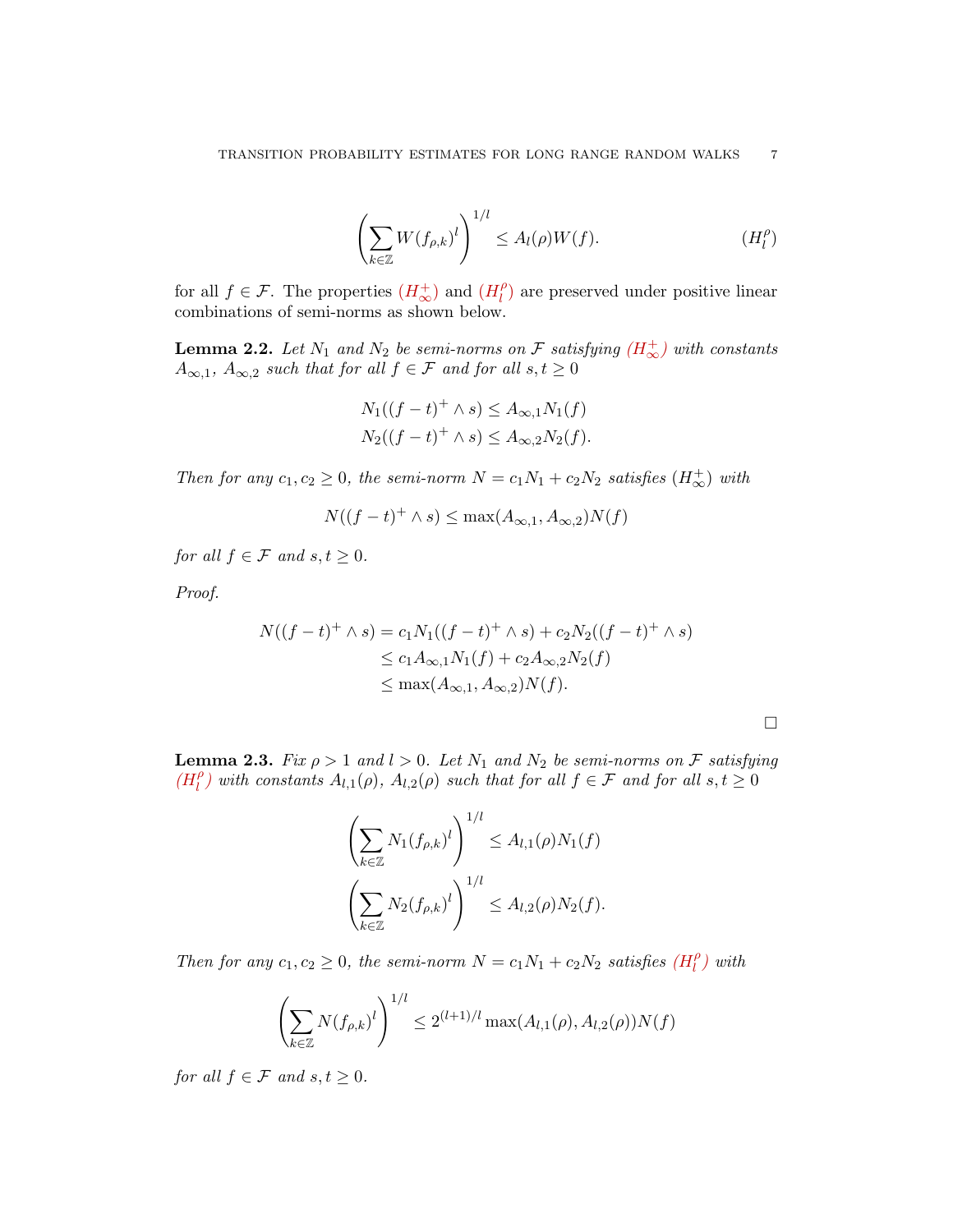Proof.

$$
\left(\sum_{k\in\mathbb{Z}} N(f_{\rho,k})^l\right)^{1/l} \le \left(\sum_{k\in\mathbb{Z}} (c_1 N_1(f_{\rho,k}) + c_2 N_2(f_{\rho,k}))^l\right)^{1/l}
$$
  
\n
$$
\le 2 \left(\sum_{k\in\mathbb{Z}} \left(c_1^l N_1(f_{\rho,k})^l + c_2^l N_2(f_{\rho,k})^l\right)\right)^{1/l}
$$
  
\n
$$
\le 2 \left(A_{l,1}(\rho)^l c_1^l N_1(f)^l + A_{l,2}(\rho)^l c_2^l N_2(f)^l\right)^{1/l}
$$
  
\n
$$
\le 2^{1/l} 2 \left(A_{l,1}(\rho) c_1 N_1(f) + A_{l,2}(\rho) c_2 N_2(f)\right)
$$
  
\n
$$
\le 2^{(l+1)/l} \max(A_{l,1}(\rho), A_{l,2}(\rho)) N(f)
$$

We use the two assumptions and the two elementary inequalities  $x+y \geq 2^{-1/l} (x^l +$  $(y^{l})^{1/l}$  and  $x + y \leq 2(x^{l} + y^{l})^{1/l}$  for  $x, y \geq 0$  and  $l > 0$ .

The important observation on Lemmas [2.2](#page-6-1) and [2.3](#page-6-2) is that the constants for properties  $(H_l^{\rho})$  $(H_l^{\rho})$  $(H_l^{\rho})$  $\binom{\rho}{l}$  and  $\left(H_{\infty}^{+}\right)$  $\left(H_{\infty}^{+}\right)$  $\left(H_{\infty}^{+}\right)$  of N does not depend on  $c_1$  or  $c_2$ . We now prove the following pseudo-Poincaré inequality.

<span id="page-7-1"></span>**Proposition 2.4** (Pseudo-Poincaré inequality). Let  $(M, d, \mu)$  be a uniformly discrete, metric measure space satisfying  $(1),(2)$  $(1),(2)$  $(1),(2)$  and  $(3)$  and let  $\mathcal E$  be a Dirichlet form whose jump kernel J satisfies  $(LJP(\beta))$  $(LJP(\beta))$  $(LJP(\beta))$ . There exist constant  $C_P > 0$  such that

$$
||f - f_r||_2^2 \le C_P r^{\beta} \mathcal{E}(f)
$$
\n(11)

for all  $f \in \ell^2(M, \mu)$  and for all  $r > 0$ , where  $f_r(x) := \frac{1}{V(x,r)} \sum_{y \in B(x,r)} f(y) \mu_y$  is the  $\mu$ -average of f in  $B(x,r)$ .

Proof. We have

$$
|f(x) - f_r(x)|^2 = \left| \frac{1}{\mu(B(x, r))} \int_{B(x, r)} (f(x) - f(y)) d\mu(y) \right|^2
$$
  

$$
\leq \frac{1}{\mu(B(x, r))} \int_{B(x, r)} |f(x) - f(y)|^2 d\mu_c(y)
$$
  

$$
\leq r^{\beta} \int_{B(x, r)\setminus\{x\}} \frac{|f(x) - f(y)|^2}{d(x, y)^{\beta}} \frac{d\mu_c(y)}{\mu(B(x, d(x, y)))}
$$

The second line above follows from Jensen's inequality. Hence for  $0 < r < \infty$ , we have

<span id="page-7-0"></span>
$$
||f - f<||_2 \le r^{\beta/2} W_{\beta}(f) \tag{12}
$$

for all  $f \in \ell^2(M, \mu)$ , where  $W_\beta$  denotes the Besov semi-norm

$$
W_{\beta}(f) = \left(\sum_{x,y \in M: x \neq y} \frac{|f(x) - f(y)|^2}{d(x,y)^{\beta} V(x, d(x,y))} \mu_x \mu_y \right)^{1/2}.
$$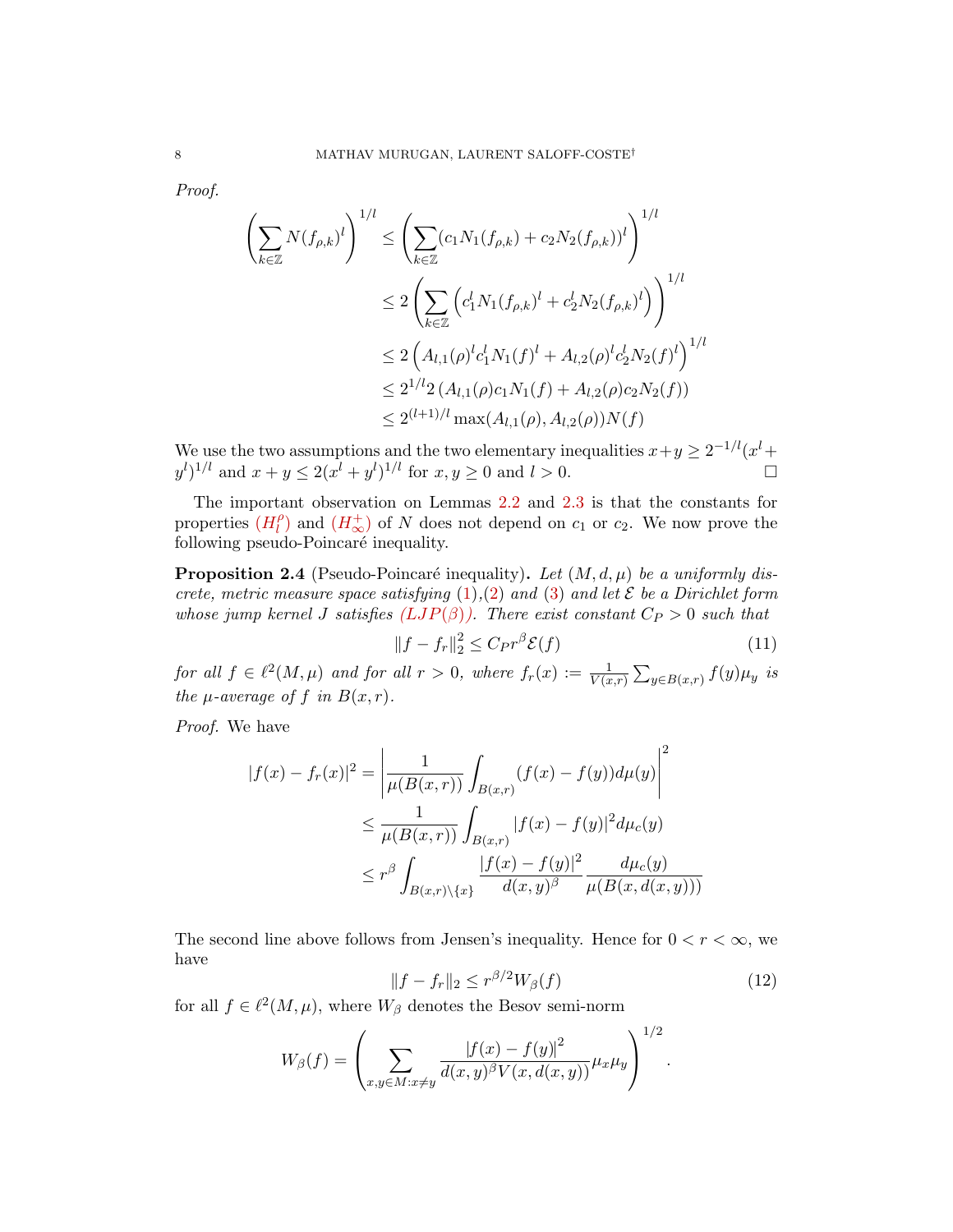Combining  $d(x, y) \notin (0, a)$ , [\(3\)](#page-0-2) and  $(LJP(\beta))$  $(LJP(\beta))$  $(LJP(\beta))$ , there exists  $C_2 > 0$  such that

<span id="page-8-0"></span>
$$
W_{\beta}(f)^{2} \le (1 + a^{-1})^{\beta} \left( \sum_{x,y \in M} \frac{|f(x) - f(y)|^{2}}{(1 + d(x,y))^{\beta} V(x, d(x,y))} \mu_{x} \mu_{y} \right) \le C_{2} \mathcal{E}(f). \tag{13}
$$

The pseudo-Poincaré inequality [\(11\)](#page-5-1) follows from [\(12\)](#page-7-0) and [\(13\)](#page-8-0).  $\Box$ 

We are now ready to prove the Nash inequality  $(N(\beta))$ .

<span id="page-8-6"></span>**Proposition 2.5** (Nash inequality). Let  $(M, d, \mu)$  be a uniformly discrete, metric measure space satisfying  $(1),(2)$  $(1),(2)$  $(1),(2)$  and  $(3)$  and let E be a Dirichlet form whose jump kernel J satisfies  $(LJP(\beta))$  $(LJP(\beta))$  $(LJP(\beta))$ . Then E satisfies the [N](#page-4-1)ash inequality  $(N(\beta))$ .

*Proof.* Since  $\mathcal{E}(|f|) \leq \mathcal{E}(f)$ , it suffices to show  $(N(\beta))$  $(N(\beta))$  $(N(\beta))$  for all  $f \in \mathcal{F}$ . We fix  $\alpha$  > max( $\beta$ , log<sub>2</sub> C<sub>D</sub>) where C<sub>D</sub> is from [\(2\)](#page-0-0). By [\(1\)](#page-0-1), [\(3\)](#page-0-2) and [\(4\)](#page-0-3) there exists  $C_1 > 0$  such that

<span id="page-8-1"></span>
$$
||f_r||_{\infty} \le C_1 \frac{R^{\alpha}}{V_h(R)} r^{-\alpha} ||f||_1
$$
\n(14)

for all  $f \in \mathcal{F}$  and for all  $0 < r \leq R$ . Set  $\tau = 1 + \frac{\beta}{2\alpha}$  and let  $\lambda > 0$ . We now consider two cases  $\lambda$  small and  $\lambda$  large.

If  $\lambda \leq 3C_1 ||f||_1 / V_h(R)$ , by Markov inequality  $\lambda^2 \mu(f \geq \lambda) \leq ||f||_2^2$  $2<sub>2</sub>$ , we have

<span id="page-8-3"></span>
$$
\lambda^{2\tau} \mu(f \ge \lambda) \le ||f||_2^2 \left(\frac{3C_1 \, ||f||_2}{V_h(R)}\right)^{\beta/\alpha}.\tag{15}
$$

for all  $f \in \mathcal{F}$  and for all  $\lambda \leq 3C_1 ||f||_1 / V_h(R)$ .

Now suppose  $\lambda > 3C_1 ||f||_1 / V_h(R)$ . Choose  $0 < r < R$  such that

<span id="page-8-2"></span>
$$
\left(\frac{r}{R}\right)^{\alpha} = \frac{3C_1 \, \|f\|_1}{\lambda V_h(R)}.\tag{16}
$$

By [\(14\)](#page-8-1), we have  $||f_r||_{\infty} \leq \lambda/3$ . Therefore by union bound and Proposition [2.4,](#page-7-1) we have

$$
\mu(f \ge \lambda) \le \mu (|f - f_r| \ge \lambda/2) + \mu (|f_r| \ge \lambda/2)
$$
  
=  $\mu (|f - f_r| \ge \lambda/2)$   
 $\le (2/\lambda)^2 ||f - f_r||_2^2$   
 $\le C_P (2/\lambda)^2 r^{\beta} \mathcal{E}(f)$ 

Substituting  $\lambda$  from [\(16\)](#page-8-2) yields,

<span id="page-8-4"></span>
$$
\lambda^{2\tau} \mu(f \ge \lambda) \le 4C_P \left(\frac{3C_1}{V_h(R)}\right)^{\beta/\alpha} R^{\beta} \mathcal{E}(f) \|f\|_1^{\beta/\alpha} \tag{17}
$$

for all  $f \in \mathcal{F}$  and for all  $\lambda > 3C_1 ||f||_1 / V_h(R)$ . Combining [\(15\)](#page-8-3) and [\(17\)](#page-8-4), we obtain the following weak Sobolev-type inequality: there exist constants  $C_2, C_3 > 0$  such that

<span id="page-8-5"></span>
$$
\sup_{\lambda>0} \lambda^{2\tau} \mu(f \ge \lambda) \le C_2 \left(\frac{R^{\alpha}}{V_h(R)}\right)^{\beta/\alpha} \left(\mathcal{E}(f) + C_3 R^{-\beta} \|f\|_2^2\right) \|f\|_1^{\beta/\alpha} \tag{18}
$$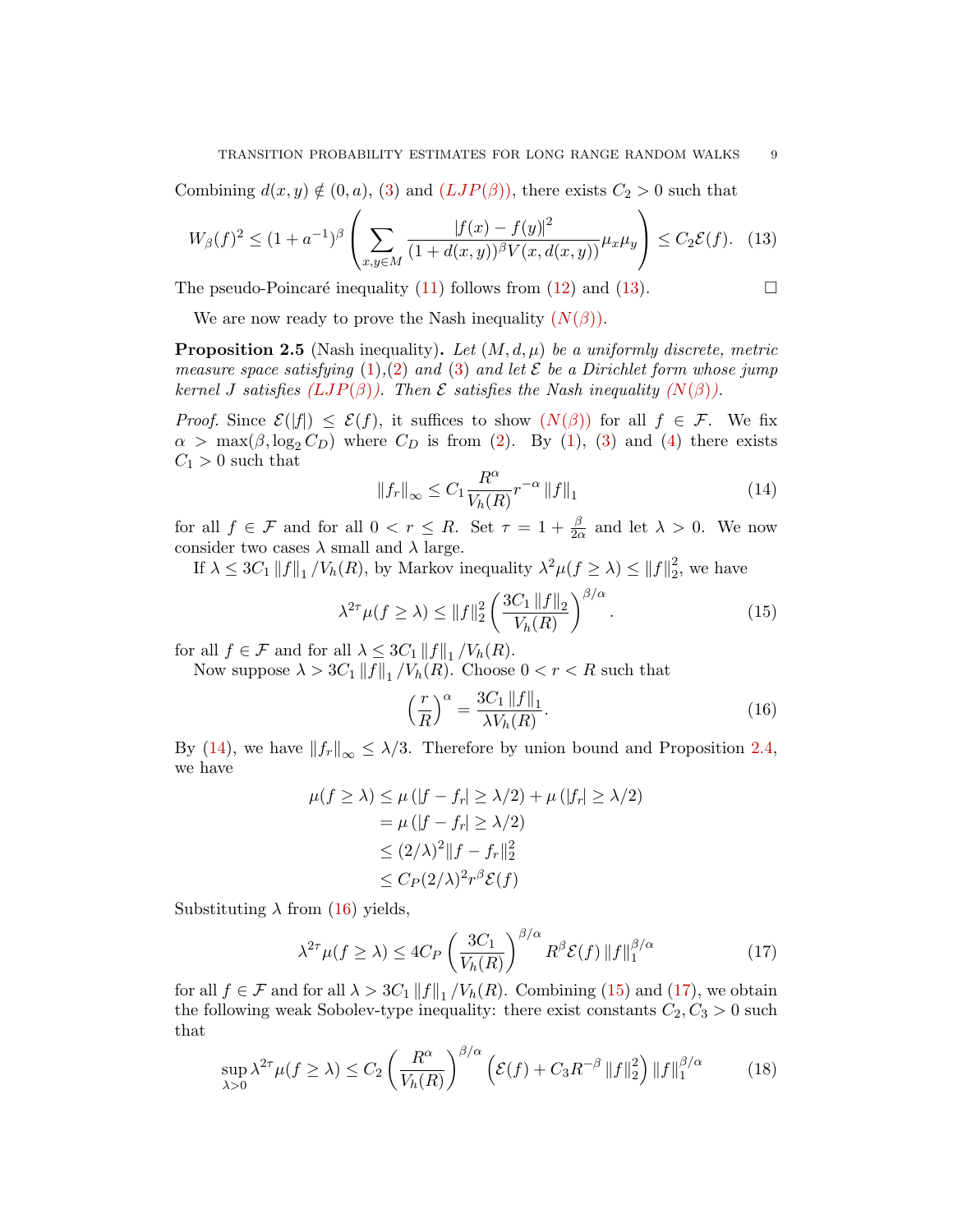for all  $f \in \mathcal{F}$  and for all  $R > 0$ . Set

$$
\frac{1}{q} = \frac{1}{2} - \frac{\beta}{2\alpha}.
$$

Since  $\beta < \alpha$ , we have  $q > 0$ .

Define the semi-norm on F by  $N_R(f) = \left(\frac{R^{\alpha}}{V_L(f)}\right)^{\alpha}$  $V_h(R)$  $\int^{\beta/2\alpha} \left( {\cal E}(f) + C_3 R^{-\beta} \left\| f \right\|_2^2 \right)$  $\binom{2}{2}^{1/2}$ . Note that

<span id="page-9-0"></span>
$$
\frac{1}{\sqrt{2}} \le \frac{N_R(f)}{\left(\frac{R^{\alpha}}{V_h(R)}\right)^{\beta/2\alpha} \left(\sqrt{\mathcal{E}(f)} + \sqrt{C_3}R^{-\beta/2} \|f\|_2\right)} \le 1.
$$
\n(19)

Therefore by Lemmas 2.1 and 7.1 of [\[1\]](#page-29-2) and Lemmas [2.2](#page-6-1) and [2.3,](#page-6-2) we have that there exists  $\rho > 0$  and constants  $A_{\infty}, A_{q} > 0$  such that

$$
N_R((f - t)^+ \wedge s) \le A_\infty N_R(f)
$$

$$
\left(\sum_{k \in \mathbb{Z}} N_R(f_{\rho,k})^q\right)^{1/q} \le A_q N_R(f)
$$

for all  $f \in \mathcal{F}$ , for all  $R > 0$  and for all  $s, t \geq 0$ . Hence by [\(18\)](#page-8-5), [\(19\)](#page-9-0), Theorem 3.1 and [\[1,](#page-29-2) Proposition 3.5], there exists constant  $C_4 > 0$  such that

$$
||f||_{r} \leq \left( C_{4} \left( \frac{R^{\alpha}}{V_{h}(R)} \right)^{\frac{\beta}{\alpha}} \left( \mathcal{E}(f) + C_{3} R^{-\beta} ||f||_{2}^{2} \right) \right)^{\vartheta/2} ||f||_{s}^{1-\vartheta}
$$
(20)

.

for all  $f \in \mathcal{F}$ , for all  $R > 0$ , for all  $r, s \in (0, \infty)$  and for all  $\vartheta \in (0, 1)$  such that

$$
\frac{1}{r} = \frac{\vartheta}{q} + \frac{1-\vartheta}{s}
$$

In particular, the choice  $r = 2, \vartheta = \alpha/(\alpha + \beta), s = 1$  yields the desired Nash inequality  $(N(\beta))$ .

We conclude this section with a diagonal estimate on  $h_n$ . We need the following standard lemma.

<span id="page-9-1"></span>**Lemma 2.6** (Folklore). For any  $x \in M$ , the map  $n \mapsto h_{2n}(x, x)$  is a nonincreasing function of  $n \in \mathbb{N}$ . Further

<span id="page-9-2"></span>
$$
h_{2n}(x,y) \le (h_{2n}(x,x)h_{2n}(y,y))^{1/2} \tag{21}
$$

*Proof.* Let  $\mathbf{1}_x$  denote the indicator function at x and  $\langle \cdot, \cdot \rangle$  denote the inner product in  $\ell^2(M, \mu)$ . Since P is self-adjoint, we have

$$
h_{2n}(x,x)\mu_x^2 = \langle P^{2n}\mathbf{1}_x, \mathbf{1}_x \rangle = \langle P^n \mathbf{1}_x, P^n \mathbf{1}_x \rangle = ||P^n \mathbf{1}_x||_2^2
$$

for all  $n \in \mathbb{N}$  and for all  $x \in M$ . Since P is a contraction, we have

$$
||P^{n+1} \mathbf{1}_x||_2 \le ||P^n \mathbf{1}_x||_2
$$

for all  $n \in N$  and for all  $x \in M$ . Combining the two facts concludes the proof of the first assertion.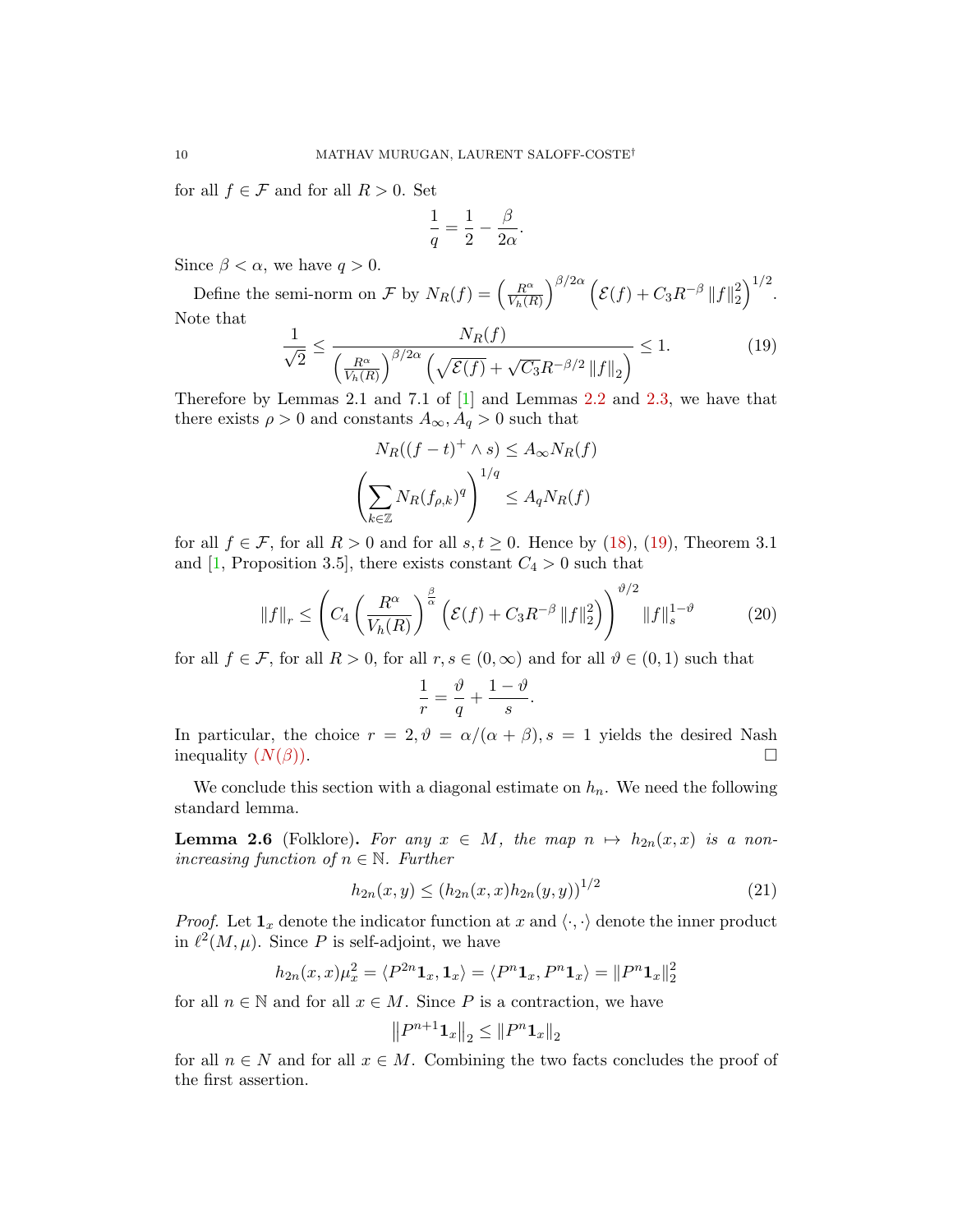For the second statement, we use  $P$  is self-adjoint along with Cauchy-Schwarz to obtain

$$
h_{2n}(x,y)\mu_x\mu_y = \langle P^{2n}\mathbf{1}_x, \mathbf{1}_y \rangle = \langle P^n \mathbf{1}_x, P^n \mathbf{1}_y \rangle
$$
  
 
$$
\leq \|P^n \mathbf{1}_x\|_2 \|P^n \mathbf{1}_y\|_2 = (h_{2n}(x,x)h_{2n}(y,y))^{1/2} \mu_x \mu_y
$$

for all  $x, y \in M$ .

<span id="page-10-4"></span>**Theorem 2.7.** Let  $(M, d, \mu)$  be a uniformly discrete, metric measure space satisfying  $(1),(2)$  $(1),(2)$  $(1),(2)$  and  $(3)$  and let  $\mathcal E$  be a Dirichlet form whose jump kernel J satisfies  $(UJP(\beta))$  $(UJP(\beta))$  $(UJP(\beta))$  and  $(LJP(\beta))$  $(LJP(\beta))$  $(LJP(\beta))$ . Then there exists a constant  $C > 0$  such that

$$
h_n(x,y) \le \frac{C}{V_h(n^{1/\beta})}
$$
\n(22)

for all  $n \in \mathbb{N}^*$  and for all  $x, y \in M$ .

*Proof.* We first consider the case  $x = y$ . By  $(LJP(\beta))$  $(LJP(\beta))$  $(LJP(\beta))$  and [\(1\)](#page-0-1), there exists  $\kappa > 0$ such that  $\inf_{x \in M} h_1(x, x) \geq \kappa$ . Therefore by Chapman-Kolmogorov equation [\(6\)](#page-1-2) and  $(1)$ 

<span id="page-10-0"></span>
$$
h_{n+1}(x,y) \ge h_n(x,y)\kappa \mu_y \ge h_n(x,y)\kappa / C_\mu.
$$
\n(23)

for all  $n \in \mathbb{N}$  and for all  $x, y \in M$ . By Chebyschev inequality

<span id="page-10-1"></span>
$$
\mathbb{P}\left(|N(3n/4) - (3n/4)| < n/4\right) \ge 1 - \frac{12}{n},\tag{24}
$$

where  $N(\cdot)$  denotes the standard Poisson process. First consider the case where n is even and  $n \geq 20$ . By [\(8\)](#page-2-3), we have

$$
q_{3n/4}(x, x) = \sum_{k=0}^{\infty} h_k(x, x) \mathbb{P}(N(3n/4) = k)
$$
  
\n
$$
\geq \sum_{k=n/2}^{n} h_k(x, x) \mathbb{P}(N(3n/4) = k)
$$
  
\n
$$
\geq \frac{\kappa}{C_{\mu}} h_n(x, x) \mathbb{P}(|N(3n/4) - (3n/4)| \leq n/4)
$$
  
\n
$$
\geq \frac{2\kappa}{5C_{\mu}} h_n(x, x)
$$
 (25)

The third line above follows from first assertion of Lemma [2.6](#page-9-1) and [\(23\)](#page-10-0) and the last line follows from [\(24\)](#page-10-1) and  $n \geq 20$ . By Propositions [2.5](#page-8-6) and [2.1](#page-4-3) along with [\(4\)](#page-0-3), [\(25\)](#page-10-2) there exists  $C_1 > 0$  such that

<span id="page-10-3"></span><span id="page-10-2"></span>
$$
h_n(x,x) \le \frac{C_1}{V_h(n^{1/\beta})} \tag{26}
$$

for all even  $n \geq 20$ .

The case *n* is odd and  $n \ge 19$  follows from [\(23\)](#page-10-0) and [\(26\)](#page-10-3). The case  $n < 19$ follows from the observation that

$$
\sup_x h_n(x,x) \le \sup_{x,y} h_1(x,y)
$$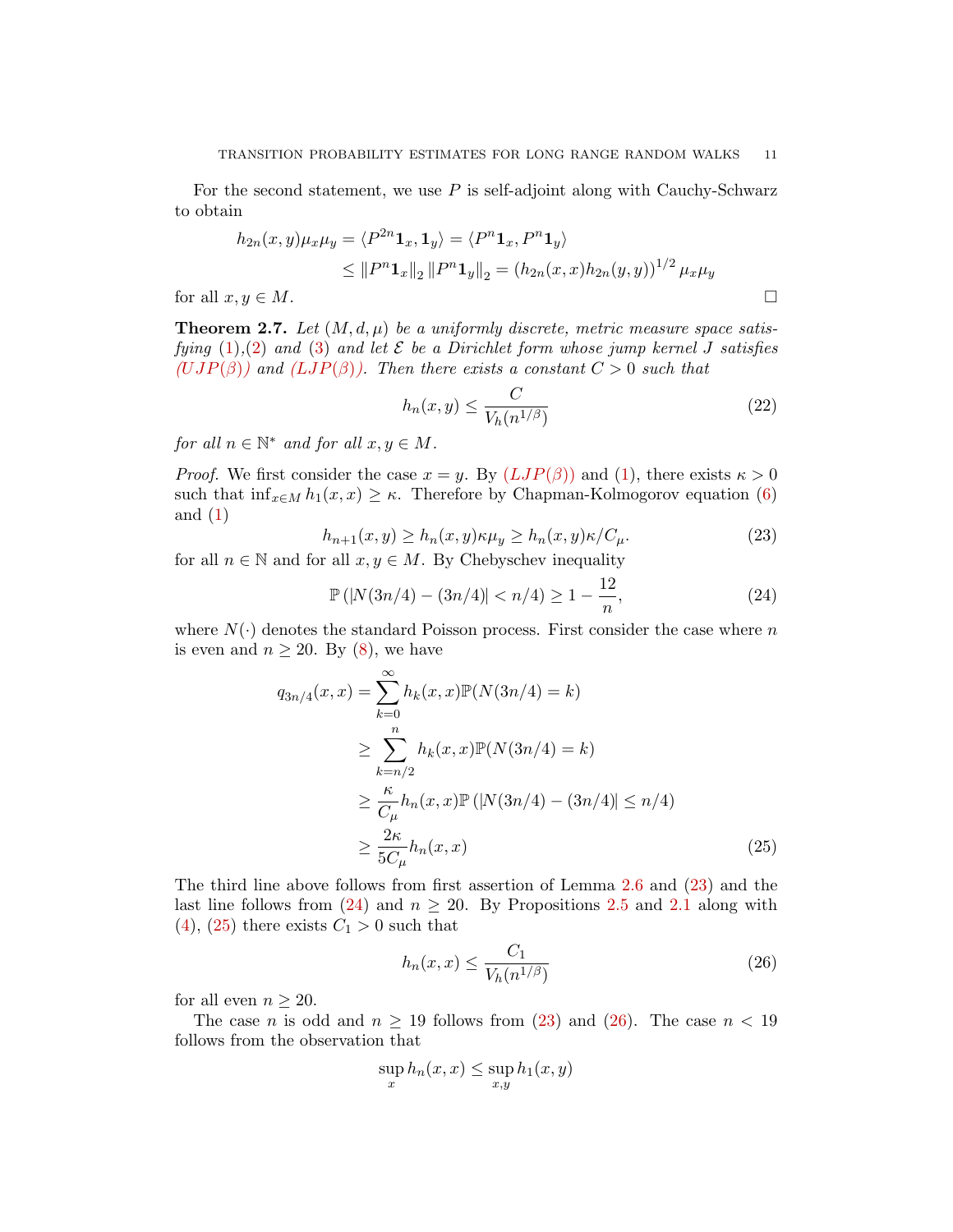for all  $n \in \mathbb{N}$ , along with  $(UIP(\beta))$ , [\(1\)](#page-0-1) and [\(4\)](#page-0-3). Combining all the cases, there exists  $C_2 > 0$  such that

<span id="page-11-1"></span>
$$
h_n(x,x) \le \frac{C_2}{V_h(n^{1/\beta})} \tag{27}
$$

for all  $x \in M$  and for all  $n \in \mathbb{N}^*$ .

By  $(21)$  and  $(27)$ , we have

$$
h_n(x,y) \le \frac{C_2}{V_h(n^{1/\beta})}
$$

for all  $x, y \in M$  and for all  $n \in \mathbb{N}^*$  and n even. If n is odd, the desired estimate follows from  $(23)$ .

#### 3. Upper bound on continuous time kernel

<span id="page-11-0"></span>In this section, we prove off-diagonal upper bound on  $q_t$  using the method of [\[4\]](#page-30-3). As a consequence of this upper bound on  $q_t$ , we obtain estimates on hitting times and exit times for  $X_n$ .

The idea behind the approach of  $[4]$  is to use Meyer's construction  $[13]$  to split the jump kernel into small and large jumps and apply Davies' method for the smaller jumps (see [\[4,](#page-30-3) Section 3]). We need the following estimates to show the upper bound on  $q_t$ .

<span id="page-11-4"></span>**Lemma 3.1.** Let  $(M, d, \mu)$  be a uniformly discrete, metric measure space satisfying  $(1),(2)$  $(1),(2)$  $(1),(2)$  and  $(3)$ . There exist constants  $C_1, C_2 > 0$  such that

<span id="page-11-3"></span><span id="page-11-2"></span>
$$
\sum_{y \in B(x,r)^c} \frac{\mu_y}{V_h(d(x,y))d(x,y)^\beta} \le C_1 r^{-\beta} \tag{28}
$$

$$
\sum_{y \in B(x,r)} d(x,y)^{2-\beta} \frac{\mu_y}{V_h(d(x,y))} \le C_2 r^{2-\beta} \tag{29}
$$

for all  $x \in M$ ,  $r > 0$  and  $\beta \in (0, 2)$ .

Proof. For [\(28\)](#page-11-2), observe that

$$
\sum_{y \in B(x,r)^c} \frac{\mu_y}{V_h(d(x,y))d(x,y)^\beta} \le \sum_{n=1}^\infty \sum_{y \in B(x,2^{n}r) \backslash B(x,2^{n-1}r)} \frac{\mu_y}{V_h(d(x,y))d(x,y)^\beta}
$$

$$
\le \sum_{n=1}^\infty C_h \frac{V_h(2^{n}r)}{V_h(2^{n-1}r) (2^{(n-1)}r)^\beta}
$$

$$
\le C_1 r^{-\beta}.
$$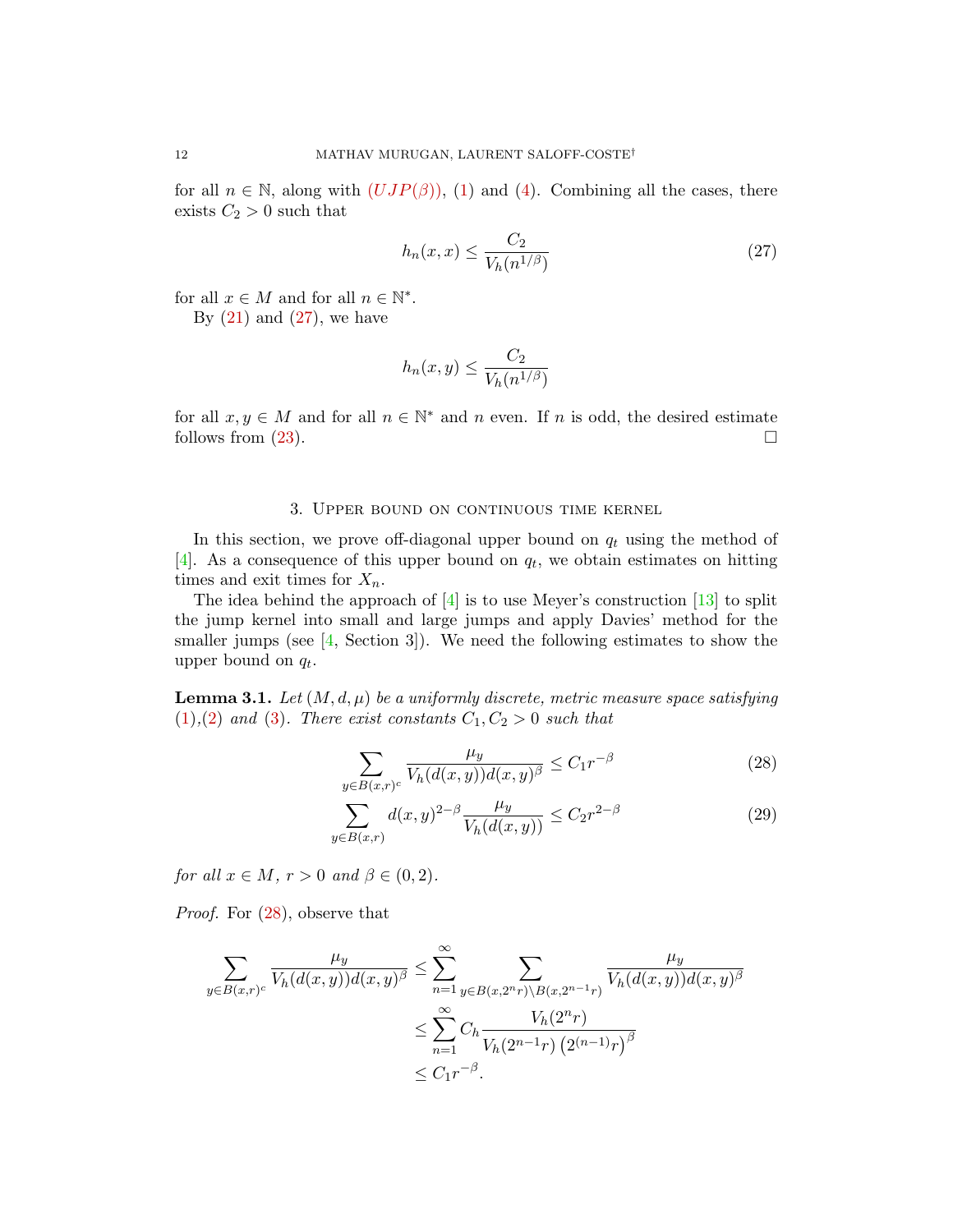We used [\(3\)](#page-0-2) in the second line above and [\(2\)](#page-0-0) in the last line. For [\(29\)](#page-11-3), note that

$$
\sum_{y \in B(x,r)} d(x,y)^{2-\beta} \frac{\mu_y}{V_h(d(x,y))}
$$
\n
$$
= \sum_{y \in B(x,r) \backslash B(x,a)} d(x,y)^{2-\beta} \frac{\mu_y}{V_h(d(x,y))}
$$
\n
$$
\leq \sum_{n=1}^{\lceil \log_2(r/a) \rceil} \sum_{y \in B(x,2^n a) \backslash B(x,2^{n-1}a)} d(x,y)^{2-\beta} \frac{\mu_y}{V_h(d(x,y))}
$$
\n
$$
\leq \sum_{n=1}^{\lceil \log_2(r/a) \rceil} C_h a^{2-\beta} \frac{2^{n(2-\beta)} V_h(2^n a)}{V_h(2^{n-1} a)}
$$
\n
$$
\leq C_2 r^{2-\beta}.
$$

In the second line above, we used that  $(M, d, \mu)$  is uniformly discrete, in the fourth line we used [\(3\)](#page-0-2) and in the last line we used [\(2\)](#page-0-0).  $\Box$ 

We now obtain the following off-diagonal estimate using Meyer's splitting of jump kernel and Davies' method as outlined in [\[4\]](#page-30-3). The main difference from [\[4\]](#page-30-3) is that the [N](#page-4-1)ash inequality  $(N(\beta))$  and volume growth we use are more general.

<span id="page-12-2"></span>**Theorem 3.2.** Let  $(M, d, \mu)$  be a uniformly discrete, metric measure space satisfying  $(1),(2)$  $(1),(2)$  $(1),(2)$  and  $(3)$  and let  $\mathcal E$  be a Dirichlet form whose jump kernel J with respect to  $\mu$  satisfies ([UJP](#page-1-0)( $\beta$ )) and ([LJP](#page-1-1)( $\beta$ )) for some  $\beta \in (0, 2)$ . Then there exists  $C > 0$ , such that the transition density  $q_t$  satisfies

<span id="page-12-1"></span>
$$
q_t(x,y) \le C \left( \frac{1}{V_h(t^{1/\beta})} \wedge \frac{t}{V_h(d(x,y))(1+d(x,y))^{\beta}} \right) \tag{30}
$$

for all  $t > 0$  and for all  $x, y \in M$ .

*Proof.* By Lemma [3.1](#page-11-4) and  $(UJP(\beta))$  $(UJP(\beta))$  $(UJP(\beta))$ , there exists  $C_2, C_3 > 0$  such that

<span id="page-12-0"></span>
$$
\sum_{y \in B(x,r)^c} J(x,y)\mu_y \leq C_2 r^{-\beta} \tag{31}
$$

$$
\sum_{y \in B(x,r)} d(x,y)^2 J(x,y) \mu_y \leq C_3 r^{2-\beta} \tag{32}
$$

for all  $r > 0$  and for all  $x \in M$ .

Let  $J_K$  denote the jump density  $J_K(x, y) := J(x, y) \mathbf{1}_{d(x, y) \leq K}$  and let  $q_t^K(x, y)$ denote the corresponding transition density with respect to  $\mu$ . Set  $\mathcal{E}_K$ , the corresponding Dirichlet form

$$
\mathcal{E}_K(f, f) := \frac{1}{2} \sum_{x, y \in M} |f(x) - f(y)|^2 J_K(x, y) \mu_x \mu_y.
$$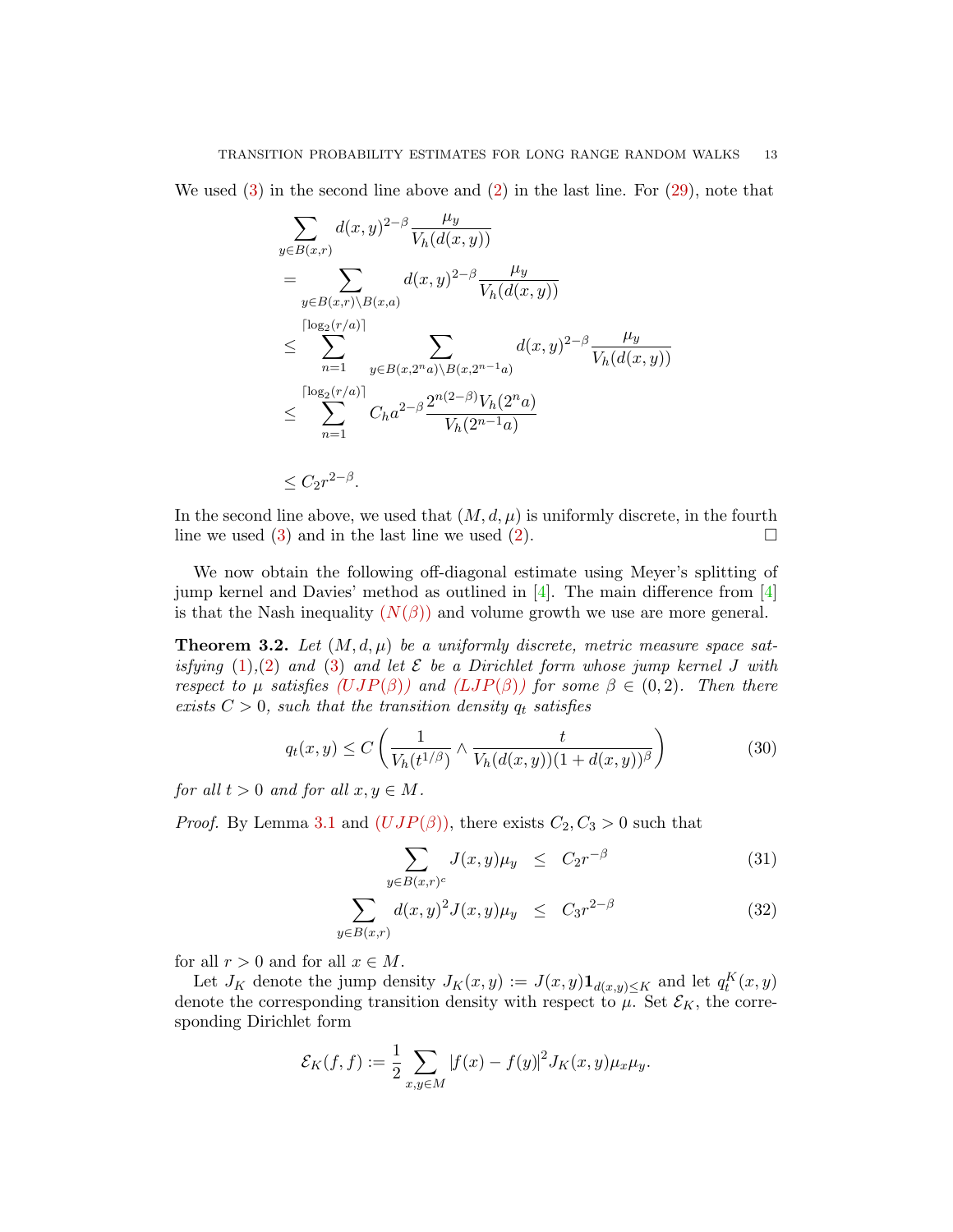Note that

$$
\mathcal{E}(f, f) - \mathcal{E}_K(f, f) = \frac{1}{2} \sum_{x, y \in M : d(x, y) > K} |f(x) - f(y)|^2 J(x, y) \mu_x \mu_y
$$
  
\n
$$
\leq \sum_{x, y \in M : d(x, y) > K} (f(x)^2 + f(y)^2) J(x, y) \mu_x \mu_y
$$
  
\n
$$
\leq 2C_2 \|f\|_2^2 K^{-\beta}.
$$
\n(33)

In the last step above, we used symmetry of  $J$  and  $(31)$ . By Nash inequality (Proposition [2.5\)](#page-8-6) and [\(33\)](#page-13-0), there exists  $\alpha$ ,  $C_4$ ,  $C_5 > 0$  such that

<span id="page-13-0"></span>
$$
||f||_2 \leq C_4 \left( \left( \frac{K^{\alpha}}{V_h(K)} \right)^{\frac{\beta}{\alpha}} \mathcal{E}_K(f,f) + C_5 K^{-\beta} ||f||_2^2 \right)^{\frac{\alpha}{2(\alpha+\beta)}} ||f||_1^{\frac{\beta}{\alpha+\beta}}
$$

for all  $K > 0$  and for all  $f \in \ell^1(M, \mu)$ . By Davies' method ([\[10,](#page-30-11) Theorem 3.25]) as described in [\[4,](#page-30-3) Theorem 1.4], there exists a constant  $C_6 > 0$  such that

<span id="page-13-1"></span>
$$
q_t^K(x,y) \le C_6 \frac{K^{\alpha}}{V_h(K)} t^{-\alpha/\beta} \exp\left(C_5 t K^{-\beta} - E_K(2t,x,y)\right) \tag{34}
$$

for all  $x, y \in M$ , for all  $t > 0$  and for all  $K > 0$ , where  $E_K$  is given by

$$
\Gamma_K(\psi)(x) = \sum_{y \in M} \left( e^{(\psi(x) - \psi(y))} - 1 \right)^2 J_K(x, y) \mu_y,
$$
  

$$
\Lambda_K(\psi)^2 = \|\Gamma_K(\psi)\|_{\infty} \vee \|\Gamma_K(-\psi)\|_{\infty},
$$
  

$$
E_K(t, x, y) = \sup \{ |\psi(x) - \psi(y)| - t\Lambda_K(\psi)^2 : \psi \in C_c(M) \}.
$$

By Proposition [2.1](#page-4-3) and Cauchy-Schwarz inequality

$$
q_t(x, y) \le (q_t(x, x)q_t(y, y))^{1/2}
$$
,

it suffices to show that there exists  $C_1 > 0$  such that

<span id="page-13-2"></span>
$$
q_t(x, y) \le C_1 \frac{t}{V_h(d(x, y))(1 + d(x, y))^{\beta}}
$$
(35)

for all  $x, y \in M$  such that  $d(x, y)$ <sup> $\beta \geq \theta^{\beta} t$  where  $\theta = 3(\alpha + \beta)/\beta$ .</sup>

Let  $x, y \in M$  be such that  $K^{\beta} \geq t$  where  $K = d(x, y)/\theta$ . Define  $\psi(z) =$  $\lambda(d(x,y) - d(x,z))_+$ . Using  $|e^t - 1|^2 \le t^2 e^{2\#}$ ,  $|\psi(z) - \psi(w)| \le \lambda d(w,x)$  and [\(32\)](#page-12-0), we get

$$
\Gamma_K(e^{\psi})(z) = \sum_{w \in B(z,K)} \left( e^{\psi(z) - \psi(w)} - 1 \right)^2 J_K(z, w) \mu_w
$$
  
\n
$$
\leq e^{2\lambda K} \lambda^2 \sum_{w \in B(z,K)} d(z, w)^2 J_K(z, w) \mu_w
$$
  
\n
$$
\leq C_3 (\lambda K)^2 e^{2\lambda K} K^{-\beta}
$$
  
\n
$$
\leq C_3 e^{3\lambda K} K^{-\beta}
$$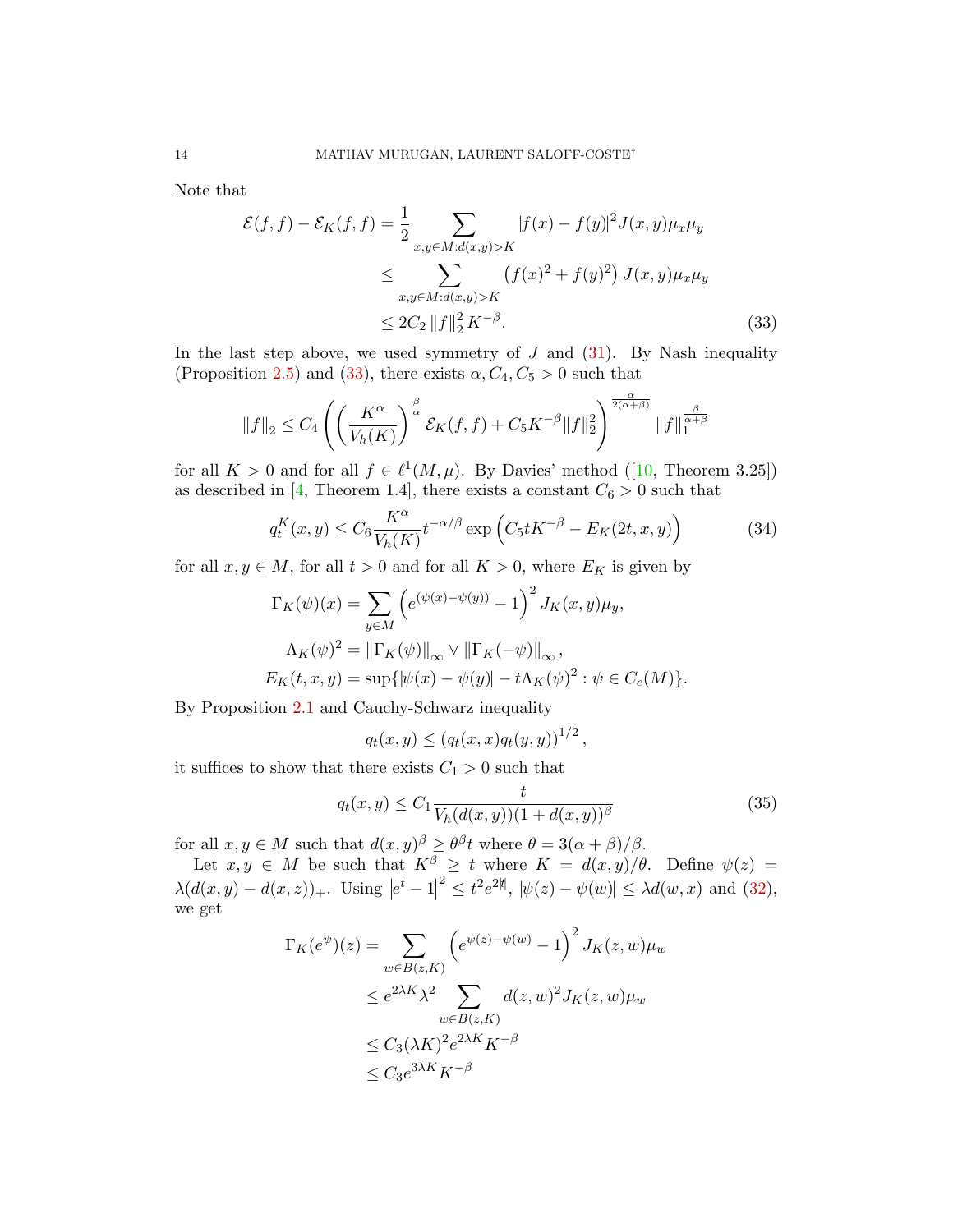for all  $z \in M$  and for all  $\lambda, K > 0$ . It follows that

$$
-E_K(2t, x, y) \le -\lambda d(x, y) + 2C_3 t e^{3\lambda K} K^{-\beta}.
$$

We fix

$$
\lambda = \frac{1}{3K} \log \left( \frac{K^{\beta}}{t} \right),
$$

so that

$$
-E_K(2t, x, y) \le \frac{-d(x, y)}{3K} \log\left(\frac{K^\beta}{t}\right) + 2C_3 t K^{-\beta} \frac{K^\beta}{t}
$$

$$
\le 2C_3 - \left(\frac{\alpha + \beta}{\beta}\right) \log\left(\frac{K^\beta}{t}\right).
$$

By [\(34\)](#page-13-1) and  $K^{\beta} \geq t$ ,

$$
q_t^K(x,y) \le C_6 \frac{K^\alpha}{V_h(K)} t^{-\alpha/\beta} \exp\left(C_5 + 2C_3\right) \left(\frac{t}{K^\beta}\right)^{(\alpha+\beta)/\beta}
$$
  

$$
\le C_7 \frac{t}{V_h(K)K^\beta} \le C_8 \frac{t}{V_h(d(x,y))(1+d(x,y))^{1+\beta}}
$$
(36)

In the last step, we used that  $d(x, y) \ge a$ ,  $K = d(x, y)/\theta$  and [\(4\)](#page-0-3). By  $(UJP(\beta))$  $(UJP(\beta))$  $(UJP(\beta))$ ,  $d(x, y) > a$  and [\(4\)](#page-0-3), there exists  $C_9 > 0$  such that

$$
J(x, y) - J_K(x, y) \le C_9 \frac{1}{V_h(d(x, y))(1 + d(x, y))^\beta}
$$

for all  $x, y \in M$ . Therefore by [\[4,](#page-30-3) Lemma 3.1(c)], there exists  $C_1 > 0$  such that

$$
q_t(x, y) \le C_1 \frac{t}{V_h(d(x, y))(1 + d(x, y))^\beta}
$$

for all  $x, y \in M$ , for all  $t > 0$  such that  $d(x, y)$ <sup> $\beta \geq \theta^{\beta} t$ </sup> which proves [\(35\)](#page-13-2) and hence  $(30).$  $(30).$ 

3.1. Exit time and Hitting time estimates. In this subsection, we apply Theorem [3.2](#page-12-2) to estimate hitting time and exit time of balls for the discrete time Markov chain  $X_n$  and the corresponding continuous time chain  $Y_t$ .

*Notation.* We denote exit time and hitting time of the ball  $B(x, r)$  by

$$
\tau_X(x,r) = \inf\{k : X_k \notin B(x,r)\}
$$

$$
\tau_Y(x,r) = \inf\{t : Y_t \notin B(x,r)\}
$$

$$
T_X(x,r) = \inf\{k : X_k \in B(x,r)\}
$$

$$
T_Y(x,r) = \inf\{t : Y_t \in B(x,r)\}
$$

for all  $x \in M$  and for all  $r > 0$ .

We start with exit and hitting time estimates for continuous time Markov chain  $Y_t$  .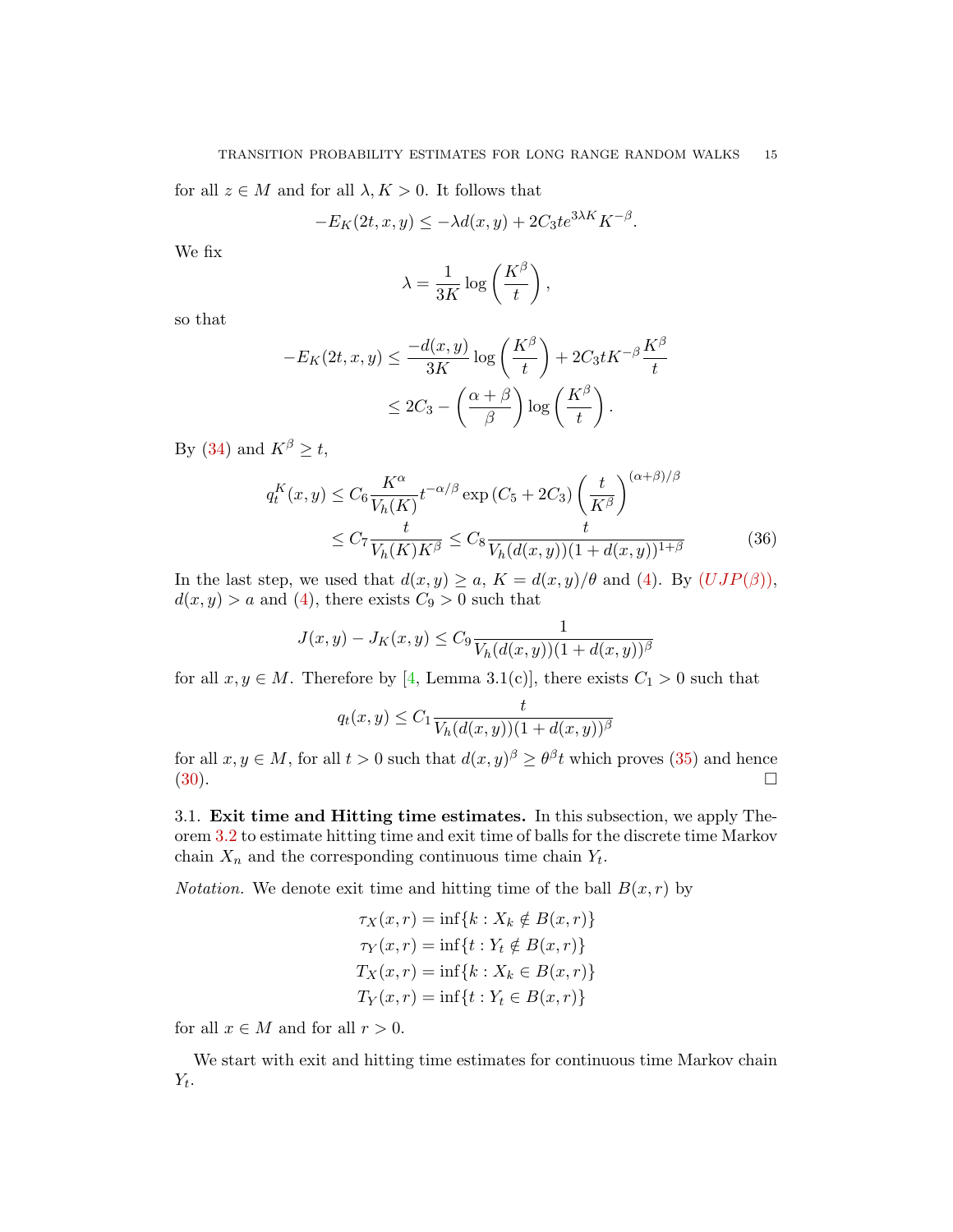<span id="page-15-1"></span>**Proposition 3.3.** Under the assumptions of Theorem [3.2,](#page-12-2) there exists  $C_1 > 0$ such that

<span id="page-15-0"></span>
$$
\mathbb{P}^x\left(\tau_Y(x,r)\leq t\right)\leq C_1\frac{t}{r^{\beta}}
$$

for all  $x \in M$  and for all  $t, r > 0$ .

*Proof.* By Theorem [3.2,](#page-12-2) there exists  $C_2 > 0$  such that

$$
\mathbb{P}^{x} (d(Y_{t}, x) \geq r) = \sum_{y \in B(x,r)^{c}} q_{t}(x, y)\mu_{y}
$$
  
\n
$$
\leq Ct \sum_{y \in B(x,r)^{c}} \frac{\mu_{y}}{V_{h}(d(x, y))d(x, y)^{\beta}}
$$
  
\n
$$
\leq C_{2} \frac{t}{r^{\beta}}
$$
\n(37)

for all  $x \in M$  and for all  $r, t > 0$ . The last line follows [\(28\)](#page-11-2) of Lemma [3.1.](#page-11-4) Set  $\tau = \tau_Y(x, r)$ . There exists  $C_1 > 0$  such that

$$
\mathbb{P}^x(\tau \le t) \le \mathbb{P}^x \left(\tau \le t, d(Y_{2t}, x) \le r/2\right) + \mathbb{P}^x \left(d(Y_{2t}, x) > r/2\right)
$$
  
\n
$$
\le \mathbb{P}^x \left(\tau \le t, d(Y_{2t}, Y_\tau) \ge r/2\right) + 8C_2 t/r^\beta
$$
  
\n
$$
= \mathbb{E}^x \left(\mathbf{1}_{\tau \le t} \mathbb{P}^{Y_\tau} \left(d(Y_{2t-\tau}, Y_0) \ge r/2\right)\right) + 8C_2 t/r^\beta
$$
  
\n
$$
\le \sup_{y \in B(x,r)^c} \sup_{s \le t} \mathbb{P}^y \left(d(Y_{2t-s}, y) \ge r/2\right) + 8C_2 t/r^\beta
$$
  
\n
$$
\le C_1 t/r^\beta
$$

for all  $x \in M$  and for all  $r, t > 0$ . The second and fifth lines follow from [\(37\)](#page-15-0) and the third line above follows from strong Markov property.

Similarly, we have the following estimate for the hitting time  $T_Y$ .

<span id="page-15-3"></span>**Lemma 3.4.** Under the assumptions of Theorem [3.2,](#page-12-2) there exists  $C_1 > 0$  such that

$$
\mathbb{P}^{x}\left(T_{Y}(y,t^{1/\beta})\leq t\right)\leq C_{1}\left(\frac{tV_{h}(t^{1/\beta})}{V_{h}(d(x,y))d(x,y)^{\beta}}\right)
$$

for all  $x, y \in M$  and for all  $t > 0$ .

*Proof.* By Proposition [3.3,](#page-15-1) there exists  $C_2 > 0$  such that

<span id="page-15-2"></span>
$$
P^z\left(\tau_Y(z, C_2 t^{1/\beta}) > t\right) \ge \frac{1}{2} \tag{38}
$$

for all  $z \in M$  and for all  $t > 0$ . By [\(4\)](#page-0-3), it suffices to consider the case  $d(x, y)$  $2(1+C_2)t^{1/\beta}$ .

Set  $S = T_Y(y, t^{1/\beta})$ . By [\(38\)](#page-15-2) and strong Markov property,

$$
\mathbb{P}^{x}\left(S \leq t, \sup_{S \leq k \leq t+S} d(Y_{k}, Y_{S}) \leq C_{2} t^{1/\beta}\right) \geq \frac{1}{2} \mathbb{P}^{x}(S \leq t)
$$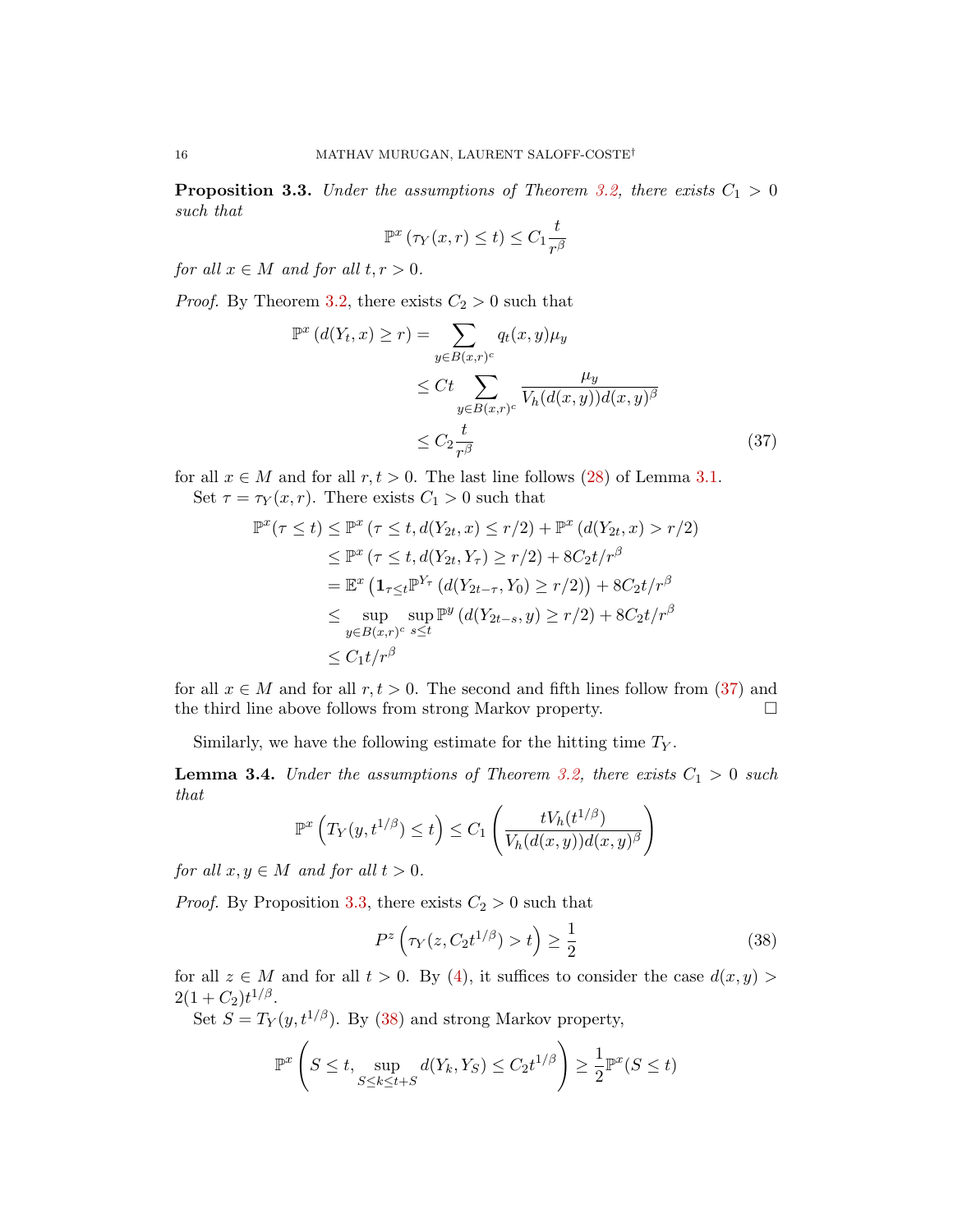for all  $x, y \in M$  and  $t > 0$ . Therefore

$$
\mathbb{P}^{x}(S \leq t) \leq 2\mathbb{P}^{x}\left(S \leq t, \sup_{S \leq k \leq S+t} |Y_{k} - Y_{S}| \leq C_{2}t^{1/\beta}\right)
$$
  
\n
$$
\leq 2\mathbb{P}^{x}\left(Y_{t} \in B(y, (1 + C_{2})t^{1/\beta})\right)
$$
  
\n
$$
= 2 \sum_{z \in B(y, (1+C_{2})t^{1/\beta})} q_{t}(x, z)\mu_{z}
$$
  
\n
$$
\leq 2Ct \sum_{z \in B(y, (1+C_{2})t^{1/\beta})} \frac{1}{V_{h}(d(x, z))d(x, z)^{\beta}}\mu_{z}
$$
  
\n
$$
\leq 2Ct \sum_{z \in B(y, (1+C_{2})t^{1/\beta})} \frac{1}{V_{h}(d(x, y)/2)(d(x, y)/2)^{\beta}}\mu_{z}
$$
  
\n
$$
\leq 2^{1+\beta}Ct \frac{V_{h}((1 + C_{2})t^{1/\beta})}{V_{h}(d(x, y)/2)d(x, y)^{\beta}}
$$
  
\n
$$
\leq C_{1} \frac{tV_{h}(t^{1/\beta})}{d(x, y)^{\beta}V_{h}(d(x, y))}
$$

for all  $x, y \in M$  and for all  $t > 0$ . The fourth line above follows from Theorem [3.2.](#page-12-2) The fifth line follows from  $d(x, z) \geq d(x, y)/2$  which is a consequence of  $(1+C_2)t^{1/\beta} \leq \frac{d(x,y)}{2}$  $\frac{(x,y)}{2}$  and triangle inequality. The last line follows from [\(4\)](#page-0-3).  $\Box$ 

Now we prove similar estimates for  $X_n$ . The strategy is to compare the behavior of  $X_n$  with  $Y_t$  using the equation  $Y_t = X_{N(t)}$ , where  $N(t)$  is a standard Poisson process independent of  $(X_k)_{k\in\mathbb{N}}$ . Define  $T_k$  as the arrival times of Poisson process defined by  $N(t) = k$  for all  $t \in [T_k, T_{k+1})$  and for all  $k \in \mathbb{N}$ . Then  $T_k$  is an exponential random variable with mean k and independent of  $(X_n)_{n\in\mathbb{N}}$ .

<span id="page-16-0"></span>**Proposition 3.5.** Under the assumptions of Theorem [3.2,](#page-12-2) there exists  $C_1 > 0$ such that

$$
\mathbb{P}^x\left(T_X(y, n^{1/\beta}) \le n\right) \le C_1 \frac{nV_h(n^{1/\beta})}{V_h(d(x, y))(1 + d(x, y))^\beta}
$$

for all  $n \in \mathbb{N}$  and for all  $x, y \in M$  with  $x \neq y$ .

*Proof.* It suffices to consider the case  $n \geq 1$ . By Markov inequality  $\mathbb{P}(T_n > 2n) \leq$ 1/2. Therefore by independence of  $(X_n)_{n\in\mathbb{N}}$  and the arrival time  $T_n$ , we have

$$
\frac{1}{2} \mathbb{P}^x(T_X(y, n^{1/\beta}) \le n) \le \mathbb{P}^x\left(T_X(y, n^{1/\beta}) \le n, T_n \le 2n\right)
$$

$$
\le \mathbb{P}^x\left(T_Y(y, n^{1/\beta}) \le 2n\right)
$$

$$
\le C_2 \frac{2nV_h((2n)^{1/\beta})}{d(x, y)^\beta V_h(d(x, y))}
$$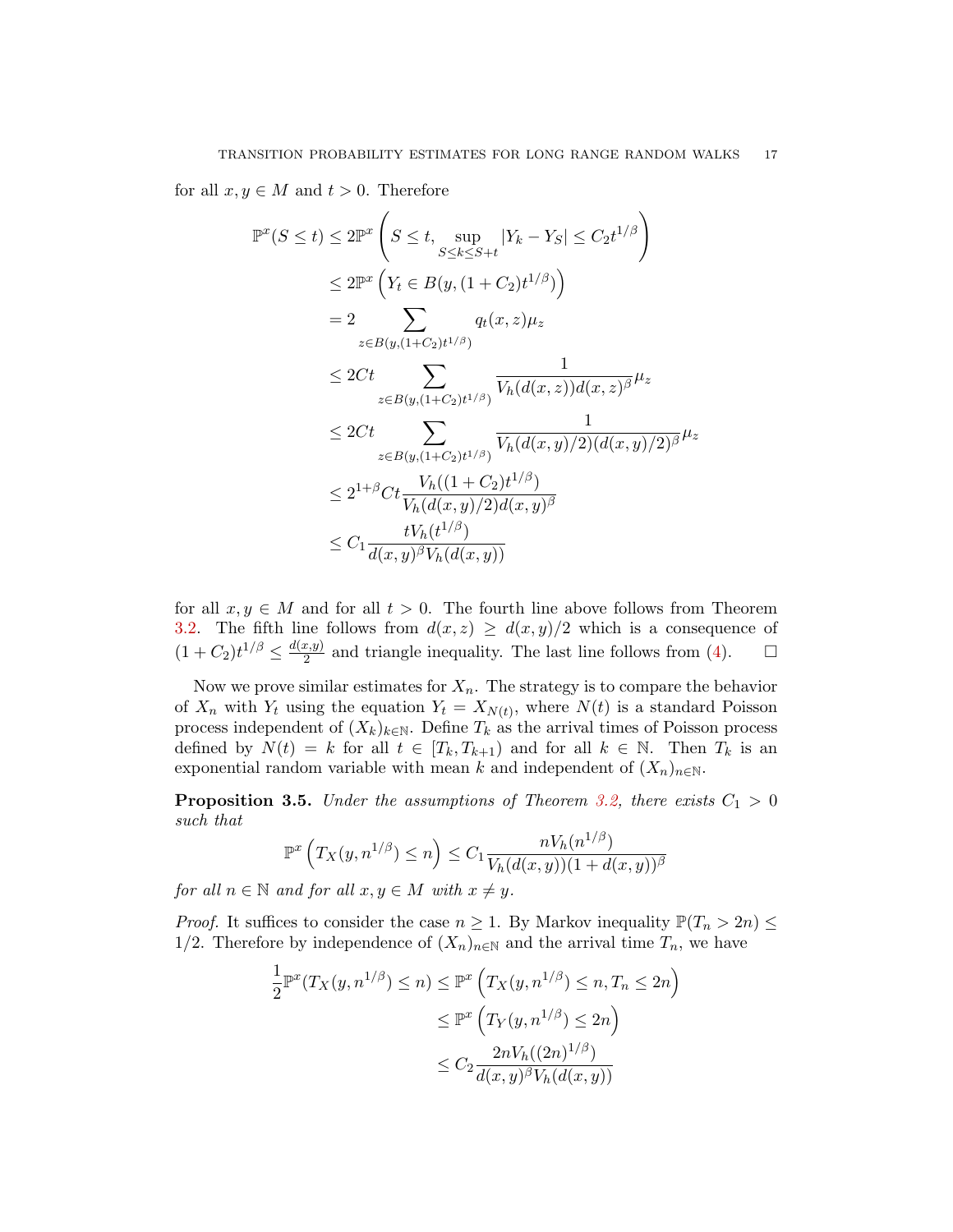for all  $x, y \in M$  with  $x \neq y$  and for all  $n \in \mathbb{N}^*$ . The last line above follows from Lemma [3.4.](#page-15-3) The conclusion then follows from  $(4)$ .

We conclude the section, with an exit time estimate for  $X_n$ .

<span id="page-17-3"></span>**Proposition 3.6.** Under the assumptions of Theorem [3.2,](#page-12-2) there exists  $\gamma > 0$  such that

<span id="page-17-2"></span>
$$
\mathbb{P}^x \left( \max_{0 \le k \le \lfloor \gamma r^\beta \rfloor} d(X_k, x) > r/2 \right) \le 1/4 \tag{39}
$$

for all  $x \in M$  and for all  $r > 0$ .

*Proof.* Choose  $\gamma_1 > 0$  such that  $2^{\beta+1}C_1\gamma_1 = 1/8$ , where  $C_1$  is the constant from Proposition [3.3.](#page-15-1) By Proposition [3.3,](#page-15-1)

$$
\mathbb{P}^x\left(\sup_{s\leq 2\gamma_1 r^{\beta}}d(Y_s,x)>r/2\right)=\mathbb{P}^x\left(\tau_Y(x,r/2)\leq 2\gamma_1 r^{\beta}\right)\leq 2^{\beta+1}C_1\gamma_1\leq 1/8.
$$

for all  $x \in M$  and for all  $r > 0$ . Therefore

<span id="page-17-1"></span>
$$
\mathbb{P}^{x}\left(\max_{s\leq\lfloor\gamma_{1}r^{\beta}\rfloor}d(X_{k},x)>r/2\right)
$$
\n
$$
=\mathbb{P}^{x}\left(\max_{s\leq\lfloor\gamma_{1}r^{\beta}\rfloor}d(X_{k},x)>r/2,T_{\lfloor\gamma_{1}r^{\beta}\rfloor}\leq 2\lfloor\gamma_{1}r^{\beta}\rfloor\right)
$$
\n
$$
+\mathbb{P}^{x}\left(\max_{s\leq\lfloor\gamma_{1}r^{\beta}\rfloor}d(X_{k},x)>r/2,T_{\lfloor\gamma_{1}r^{\beta}\rfloor}>2\lfloor\gamma_{1}r^{\beta}\rfloor\right)
$$
\n
$$
\leq \mathbb{P}^{x}\left(\sup_{s\leq 2\gamma_{1}r^{\beta}}d(Y_{s},x)>r/2\right)
$$
\n
$$
+\mathbb{P}^{x}\left(T_{\lfloor\gamma_{1}r^{\beta}\rfloor}-\lfloor\gamma_{1}r^{\beta}\rfloor>\lfloor\gamma_{1}r^{\beta}\rfloor\right)
$$
\n
$$
\leq \frac{1}{8}+\frac{1}{\gamma_{1}r^{\beta}} \tag{40}
$$

for all  $x \in M$  and for all  $r > 0$ . In the last line above, we used Markov's inequality  $P(|X| > a) \leq \frac{\mathbb{E}X^2}{a^2}$  $\frac{dX^2}{dt^2}$  for  $X = T_{\lfloor \gamma_1 r^{\beta} \rfloor} - \lfloor \gamma_1 r^{\beta} \rfloor$ . Fix  $r_0$  so that  $\gamma_1 r_0^{\beta} = 8$  and choose  $\gamma \in (0, \gamma_1/8)$ , so that  $\gamma r_0^{\beta} < 1$ . If  $r < r_0$ , then  $\gamma r^{\beta} < 1$  and  $\mathbb{P}^{x} \left( \max_{s \leq \lfloor \gamma r^{\beta} \rfloor} d(X_k, x) > r/2 \right) = 0 \leq 1/4$ . If  $r \ge r_0$ , then by [\(40\)](#page-17-1)  $\mathbb{P}^{x}\left(\max_{s\leq |\gamma r^{\beta}|}d(X_{k}, x)>r/2\right)\leq \mathbb{P}^{x}\left(\max_{s\leq |\gamma_1r^{\beta}|}\right)$  $\max_{s \leq \lfloor \gamma_1 r^{\beta} \rfloor} d(X_k, x) > r/2$   $\leq \frac{1}{4}$  $\frac{1}{4}$ .

Combining the cases  $r < r_0$  and  $r \ge r_0$  gives the desired result.

## 4. Parabolic Harnack inequality

<span id="page-17-0"></span>In this section, we follow an iteration argument due to Bass and Levin [\[5\]](#page-30-0) to prove a parabolic Harnack inequality.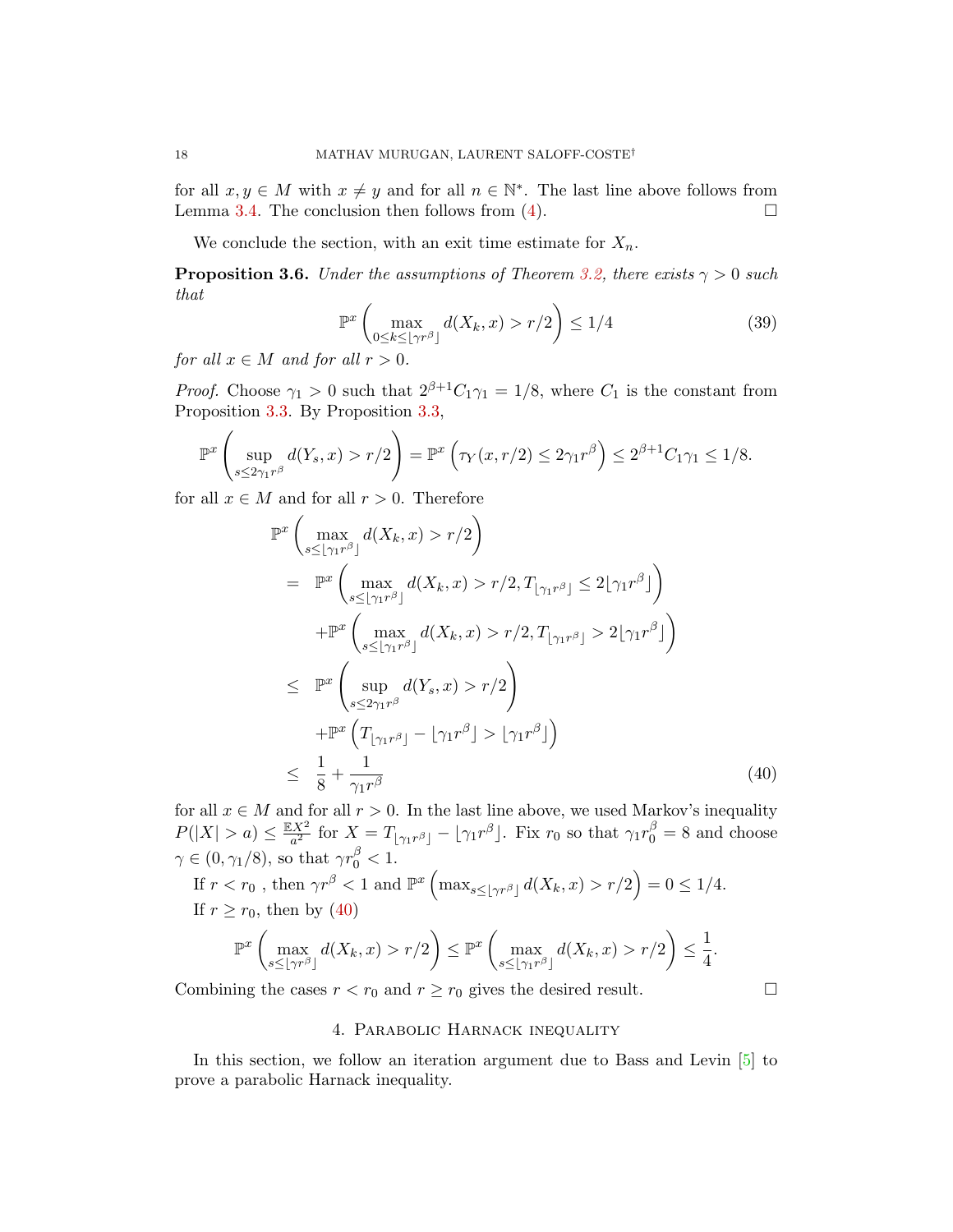Let  $\mathcal{T} = \{0, 1, 2, \ldots\} \times M$  denote the discrete space-time. We will study the T-valued Markov chain  $(V_k, X_k)$ , where the time component  $V_k = V_0 + k$  is deterministic and the space component  $X_k$  is same as the discrete time Markov chain with transition density J with respect to  $\mu$ . We write  $\mathbb{P}^{(j,x)}$  for the law of  $(V_k, X_k)$ started at  $(j, x)$ . Let  $\mathcal{F}_j = \sigma((V_k, X_k) : k \leq j)$  denote the natural filtration associated with  $(V_k, X_k)$ . Given  $D \subset \mathcal{T}$ , we denote by  $\tau_D$  the exit time

$$
\tau_D := \min\{k \ge 0 : (V_k, X_k) \notin D\}.
$$

**Definition 4.1.** A bounded function  $u(k, x)$  on T is said to be *parabolic* on  $D \subset T$ if  $u(V_{k \wedge \tau_D}, X_{k \wedge \tau_D})$  is a martingale. In other words, u satisfies the discrete time backwards heat equation

$$
u_n(x) = Pu_{n+1}(x)
$$
  
for all  $(n, x) \in D$ , where  $u_k(x) = u(k, x)$  for all  $(k, x) \in \mathcal{T}$ .

It is immediate that if  $D_1 \subset D_2$  and if u is parabolic on  $D_2$ , then u is parabolic on  $D_1$ . The main example of parabolic function that we have in mind is the heat kernel as demonstrated in the following lemma.

<span id="page-18-1"></span>**Lemma 4.2.** For each  $n_0$  and  $x_0 \in M$ , the function  $q(k, x) = h_{n_0-k}(x, x_0)$  $h_{n_0-k}(x_0, x)$  is parabolic on  $\{0, 1, \ldots, n_0\} \times M$ .

Proof.

$$
\mathbb{E}[q(V_{k+1}, X_{k+1}) | \mathcal{F}_k] = \mathbb{E}[h_{n_0 - V_{k+1}}(X_{k+1}, x_0) | \mathcal{F}_k]
$$
  
\n
$$
= \mathbb{E}^{(V_k, X_k)} [h_{n_0 - V_1}(X_1, x_0)]
$$
  
\n
$$
= \sum_z h_1(X_k, z) h_{n_0 - V_k - 1}(z, x_0)
$$
  
\n
$$
= h_{n_0 - V_k}(X_k, x_0) = q(V_k, X_k).
$$

The second equation follows from Markov property and last equation follows from Chapman-Kolmogorov equation [\(6\)](#page-1-2).

For  $(k, x) \in \mathcal{T}$  and  $A \subset \mathcal{T}$ , define  $N_A(k, x) := \mathbb{P}^{(k, x)} (X_1 \in A(k + 1))$  if  $(k, x) \notin$ A and 0 otherwise.

<span id="page-18-0"></span>**Lemma 4.3.** For the  $\mathcal{T}\text{-valued Markov chain } (V_k, X_k)$ , let  $A \subset \mathcal{T}$  and

$$
J_n = \mathbf{1}_A(V_n, X_n) - \mathbf{1}_A(V_0, X_0) - \sum_{k=0}^{n-1} N_A(V_k, X_k).
$$

Then  $J_{n \wedge T_A}$  is a martingale.

Proof. We have

$$
\mathbb{E}\left[J_{(k+1)\wedge T_A} - J_{k\wedge T_A}|\mathcal{F}_k\right]
$$
\n
$$
= \mathbb{E}[\mathbf{1}_A\left(V_{(k+1)\wedge T_A}, X_{(k+1)\wedge T_A}\right) - \mathbf{1}_A\left(V_{k\wedge T_A}, X_{k\wedge T_A}\right) - N_A\left(V_{k\wedge T_A}, X_{k\wedge T_A}\right)|\mathcal{F}_k].
$$
\nOn the event  $\{T_A \le k\}$ , this is 0. If  $T_A > k$ , this is equal to

$$
\mathbb{P}^{(V_k, X_k)}((V_1, X_1) \in A) - N_A(V_k, X_k)
$$
  
= 
$$
\mathbb{P}^{(V_k, X_k)}(X_1 \in A(V_k + 1)) - N_A(V_k, X_k) = 0.
$$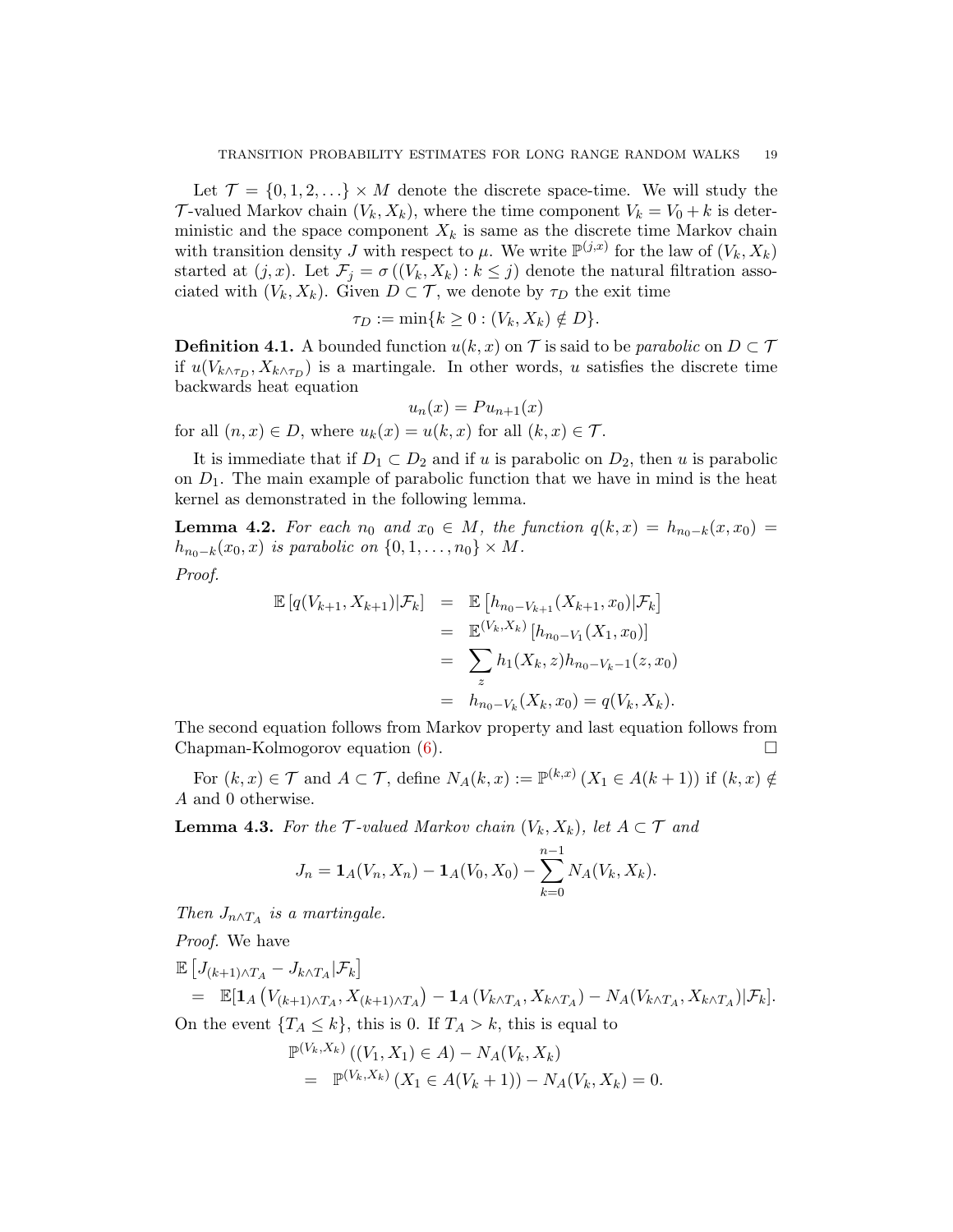The next three technical lemmas are needed for the proof of parabolic Harnack inequality. They compare various hitting and exit times for the  $\mathcal{T}$ -valued Markov chain  $(V_k, X_k)$ .

We introduce a few notations. Let  $\gamma$  be a constant satisfying [\(39\)](#page-17-2) from Proposition [3.6.](#page-17-3) Define

$$
Q(k, x, r) := \{k, k+1, \ldots, k + \lfloor \gamma r^{\beta} \rfloor\} \times B(x, r).
$$

For the T-valued Markov chain  $(V_k, X_k)$  defined above, we denote the exit time of  $Q(0, x, r)$  by

$$
\tau(x,r) := \min\{k : (V_k, X_k) \notin Q(0,x,r).
$$

Note that  $\tau(x,r) \leq |\gamma r^{\beta}| + 1$  is a bounded stopping time.

For  $A \subset \mathcal{T}$  and  $k \in \mathbb{N}$ , we set  $A(k) := \{y \in M : (k, y) \in A\}.$ 

Given a set  $A \subset T$ , we denote the hitting time by  $T_A = \min\{k : (V_k, X_k) \in A\}$ and the cardinality of  $A$  by  $|A|$ .

<span id="page-19-2"></span>**Lemma 4.4.** Under the assumptions of Theorem [3.2,](#page-12-2) there exists  $\theta_1 > 0$  such that

$$
\mathbb{P}^{(0,x)}\left(T_A < \tau(x,r)\right) \ge \theta_1 \frac{|A|}{V_h(r)r^{\beta}}
$$

for all  $x \in M$ , for all  $r > 0$  and for all  $A \subset Q(0, x, r)$  satisfying  $A(0) = \emptyset$ .

*Proof.* Since  $A(0) = \emptyset$  and  $A \subset Q(0, x, r)$ , it suffices to consider the case  $\gamma r^{\beta} \geq 1$ . We abbreviate  $\tau(x,r)$  by  $\tau$ . Since  $A \subset Q(0,x,r)$ ,  $T_A \neq \tau$ .

By [\(3\)](#page-0-2), [\(2\)](#page-0-0), there exists  $C_1 > 0$  such that

$$
\frac{|A|}{V_h(r)r^{\beta}} \le \frac{|Q(0, x, r)|}{V_h(r)r^{\beta}} \le C_1
$$

for all  $x \in M$  and for all  $r > 0$ . Therefore if  $\mathbb{P}^{(0,x)}(T_A \leq \tau) \geq 1/4$ , we are done.

We may assume, without loss of generality that  $\mathbb{P}^{(0,x)}(T_A \leq \tau) < 1/4$ . Define the stopping time  $S = T_A \wedge \tau$ . By Lemma [4.3](#page-18-0) and optional stopping theorem, we have

<span id="page-19-0"></span>
$$
\mathbb{P}^{(0,x)}(T_A < \tau_r) = \mathbb{E}^{(0,x)} \mathbf{1}_A(S, X_S) \ge \mathbb{E}^{(0,x)} \sum_{k=0}^{S-1} N_A(k, X_k). \tag{41}
$$

By [\(1\)](#page-0-1) and  $(LJP(\beta))$  $(LJP(\beta))$  $(LJP(\beta))$  there exists  $\kappa > 0$  such that  $p(x, x) > \kappa$  for all  $x \in M$ . There exist  $c_1, c_2 > 0$  such that,

<span id="page-19-1"></span>
$$
N_A(k, w) = \mathbb{P}^{(k, w)}(X_1 \in A(k+1))
$$
  
\n
$$
\geq \sum_{y \in A(k+1), y \neq w} \frac{c_1}{V_h(d(w, y))d(w, y)^{\beta}} + \mathbf{1}_{A(k+1)}(w)\kappa
$$
  
\n
$$
\geq \frac{c_2}{V_h(r)r^{\beta}} |A(k+1)| \tag{42}
$$

for all  $x \in M$ ,  $r > 0$  and for all  $(k, w) \in Q(0, x, r) \setminus A$ . In the second line above we used,  $(LJP(\beta))$  $(LJP(\beta))$  $(LJP(\beta))$  and that d is uniformly discrete. For the last line, we used  $d(w, y) \leq 2r$ , [\(2\)](#page-0-0), [\(1\)](#page-0-1) and  $\gamma r^{\beta} \geq 1$ .

 $\Box$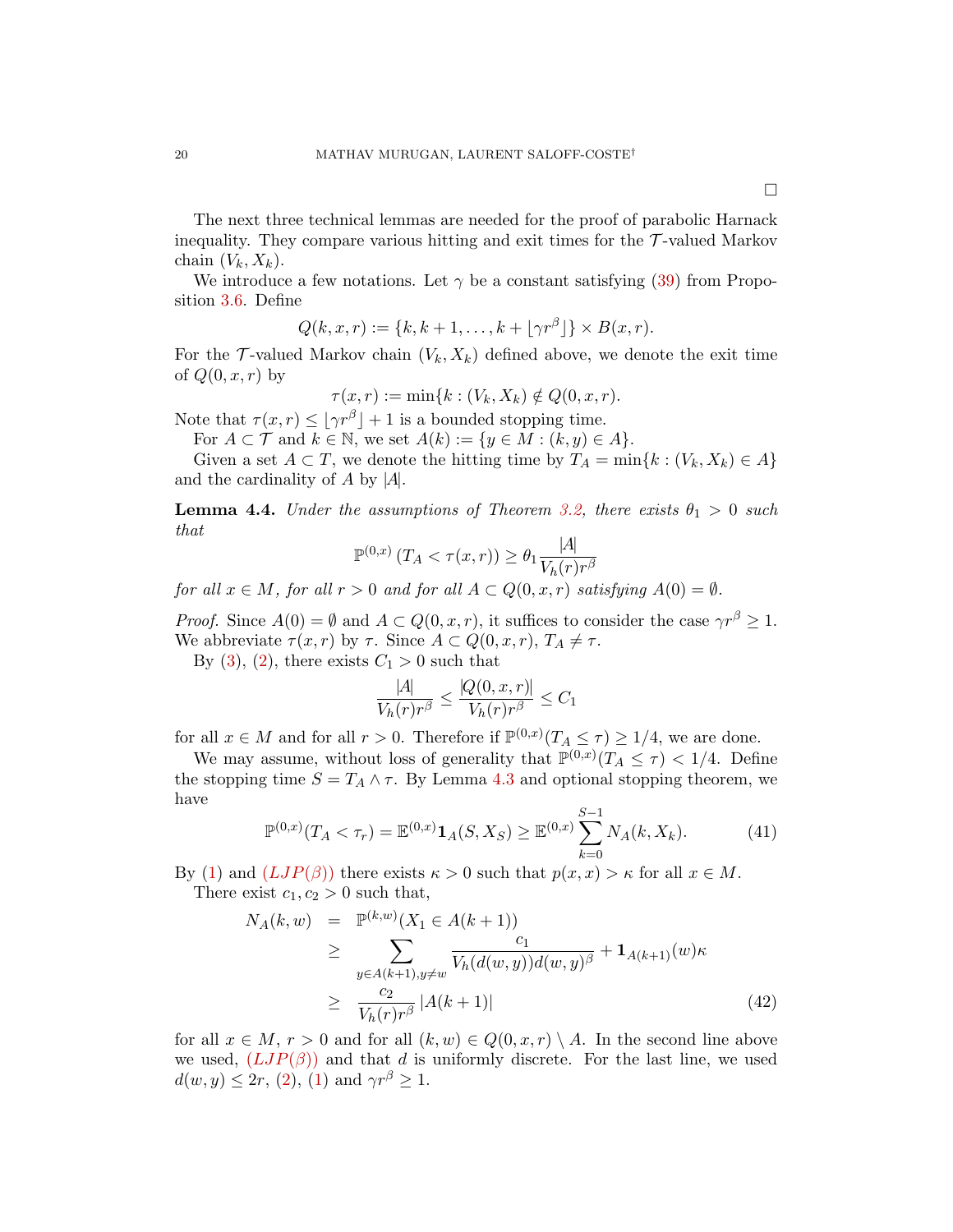On the event that  $S \ge |\gamma r^{\beta}|$ , by  $A(0) = \emptyset$ ,  $A \subset Q(0, x, r)$ , [\(41\)](#page-19-0) and [\(42\)](#page-19-1), there exists  $c_3 > 0$  such that

$$
\sum_{k=0}^{S-1} N_A(k, X_k) \ge c_3 \frac{|A|}{V_h(r)r^{\beta}}.
$$

Since  $\tau \leq \lfloor \gamma r^{\beta} \rfloor + 1$  and  $T_A \neq \tau$ , we have

$$
\mathbb{E}^{(0,x)}\mathbf{1}_A(S,X_S) \ge c_3 \frac{|A|}{V_h(r)r^{\beta}} \mathbb{P}^x(S \ge |\gamma r^{\beta}|)
$$
  
\n
$$
\ge c_3 \frac{|A|}{V_h(r)r^{\beta}} \left(1 - \mathbb{P}^x(T_A \le \tau) - \mathbb{P}^x(\tau \le |\gamma r^{\beta}|)\right)
$$
  
\n
$$
\ge c_3 \frac{|A|}{2V_h(r)r^{\beta}}.
$$

The second line follows from the union bound by observing  $\{S < \lfloor \gamma r^{\beta} \rfloor\} \subseteq \{T_A \leq \ell \}$  $\tau$ }  $\cup$  { $\tau \leq |\gamma r^{\beta}|$ }. The last inequality is due to our choice of  $\gamma$  satisfying [\(39\)](#page-17-2) and the assumption that  $\mathbb{P}^x(T_A \leq \tau) < 1/4$ .

Define the set  $U(k, x, r) = \{k\} \times B(x, r)$ .

<span id="page-20-1"></span>**Lemma 4.5.** Under the assumptions of Theorem [3.2,](#page-12-2) there exists  $\theta_2 > 0$  such that, for all  $(k, x) \in Q(0, z, R/2)$ , for all  $r \leq R/2$  and for all  $k \geq |\gamma r^{\beta}| + 1$ , we have

$$
\mathbb{P}^{(0,z)}\left(T_{U(k,x,r)} < \tau(z,R)\right) \ge \theta_2 \frac{V_h(r)r^{\beta}}{V_h(R)R^{\beta}}
$$

for all  $z \in M$  and for all  $R > 0$ .

*Proof.* Let  $Q' = \{k, k-1, ..., k - |\gamma r^{\beta}| \} \times B(x, r/2)$ . By triangle inequality  $B(x, r/2) \subset B(z, R)$ . Therefore  $Q' \subset Q(0, z, R)$  and  $Q'(0) = \emptyset$ . By Lemma [4.4](#page-19-2) and [\(4\)](#page-0-3), there exists  $c_1 > 0$  such that

$$
\mathbb{P}^{(0,z)}(T_{Q'} < \tau(z,R)) \ge c_1 \frac{V_h(r)r^{\beta}}{V_h(R)R^{\beta}}
$$

for all  $z \in M$ , for all  $R > 0$  and for all  $r \in (0, R]$ .

By the choice of  $\gamma$  satisfying [\(39\)](#page-17-2), starting at a point in  $Q'$  there is a probability of at least 3/4 that the chain stays in  $B(x,r)$  for at least time  $|\gamma r^{\beta}|$ . By strong Markov property, there is a probability of at least  $\frac{3}{4}c_1 \frac{V_h(r)r^{\beta}}{V_h(R)R^{\beta}}$  that the chain hits Q' before exiting  $Q(0, z, R)$  and stays within  $B(x, r)$  for an additional time  $|\gamma r^{\beta}|$ , hence hits  $U(k, x, r)$  before exiting  $Q(0, z, R)$ .

<span id="page-20-2"></span>**Lemma 4.6.** Suppose  $H(k, w)$  is nonnegative and 0 if  $w \in B(x, 2r)$ . Under the assumptions of Theorem [3.2,](#page-12-2) there exists  $\theta_3$  (not depending on  $x, r, H$ ) such that

<span id="page-20-0"></span>
$$
\mathbb{E}^{(0,x)}\left[H(V_{\tau(x,r)}, X_{\tau(x,r)})\right] \leq \theta_3 \mathbb{E}^{(0,y)}\left[H(V_{\tau(x,r)}, X_{\tau(x,r)})\right] \tag{43}
$$

for all  $y \in B(x, r/2)$ .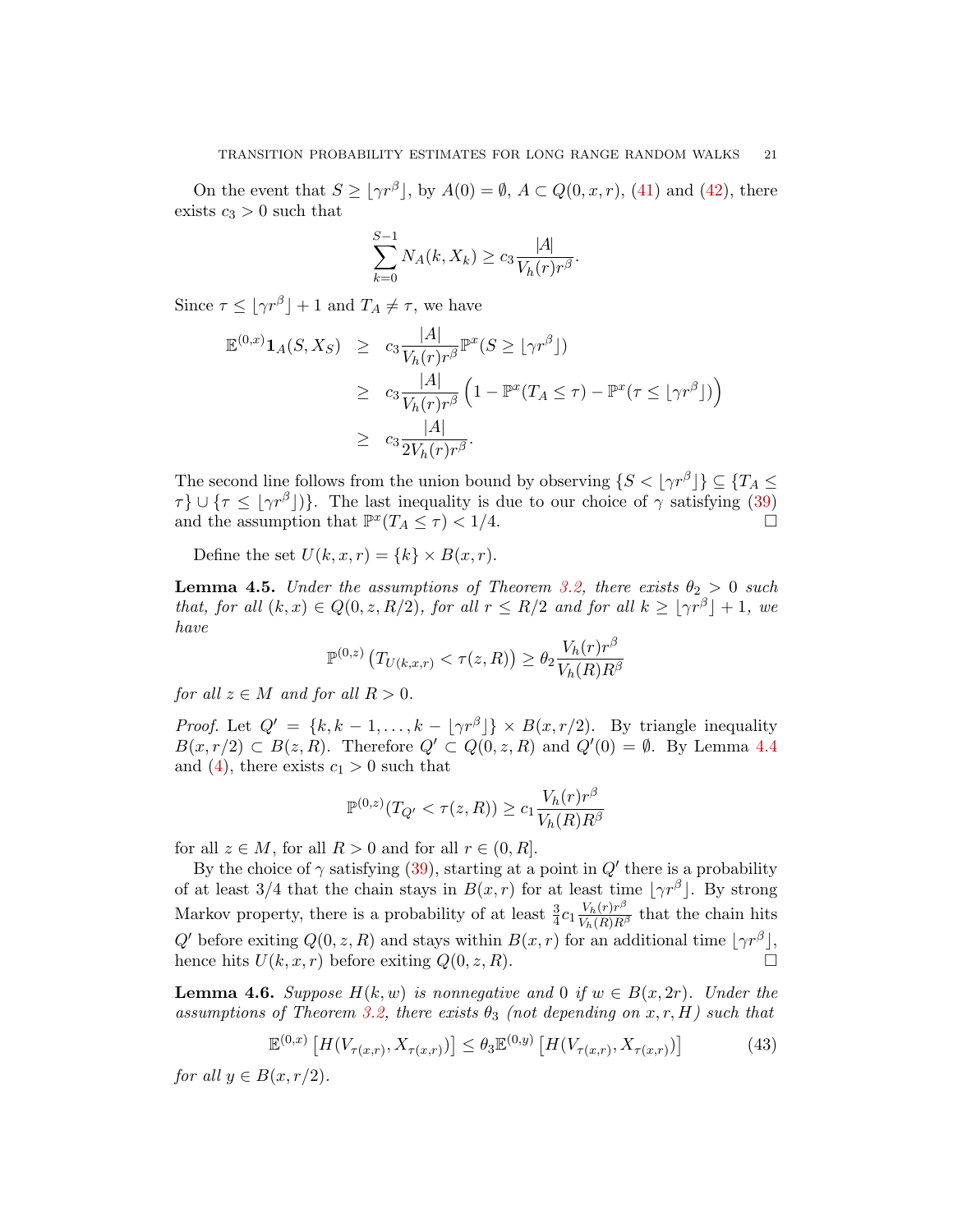*Proof.* By the linearity of expectation and the inequality  $1 \leq \tau(x,r) \leq |\gamma r^{\beta}| + 1$ , it suffices to verify [\(43\)](#page-20-0) for indicator functions  $H = \mathbf{1}_{(k,w)}$  for all  $x \in M$ , for all  $r > 0$ , for all  $y \in B(x, r/2)$ , for all  $w \notin B(x, 2r)$  and for all  $1 \leq k \leq |\gamma r^{\beta}| + 1$ .

Let  $x \in M, r > 0, y \in B(x, r/2), w \notin B(x, 2r)$  and  $1 \leq k \leq |\gamma r^{\beta}| + 1$ . There exists  $c_1 > 0$  such that

<span id="page-21-0"></span>
$$
\mathbb{E}^{(0,y)}\left[\mathbf{1}_{(k,w)}(V_{\tau(x,r)}, X_{\tau(x,r)})\right] = \mathbb{E}^{(0,y)}\left[\mathbb{E}^{(0,y)}\left[\mathbf{1}_{(k,w)}(V_{\tau(x,r)}, X_{\tau(x,r)})\big|\mathcal{F}_{k-1}\right]\right]
$$
\n
$$
= \mathbb{E}^{(0,y)}\left[\mathbf{1}_{\tau(x,r)>k-1}p(X_{k-1}, w)\right] \qquad (44)
$$
\n
$$
\geq \mathbb{P}^{(0,y)}(\tau(x,r) > k-1) \inf_{z \in B(x,r)} p(z, w)
$$
\n
$$
\geq \mathbb{P}^{(0,y)}(\tau(x,r) = \lfloor \gamma r^{\beta} \rfloor + 1) \inf_{z \in B(x,r)} p(z, w)
$$
\n
$$
\geq c_1 \frac{1}{V_h(d(x,w))d(x,w)^{\beta}} \qquad (45)
$$

for all  $x \in M$ , for all  $r > 0$ , for all  $y \in B(x, r/2)$ , for all  $w \notin B(x, 2r)$  and for all  $1 \leq k \leq |\gamma r^{\beta}| + 1$ . The last line follows from [\(39\)](#page-17-2),  $(LJP(\beta))$  $(LJP(\beta))$  $(LJP(\beta))$ , [\(1\)](#page-0-1), [\(4\)](#page-0-3) and the triangle inequality  $3d(x, w) \geq d(z, w)$  for all  $z \in B(x, r)$  and for all  $w \notin B(x, 2r)$ .

By  $(44),(UJP(\beta))$  $(44),(UJP(\beta))$  $(44),(UJP(\beta))$ , [\(4\)](#page-0-3) and the triangle inequality  $d(z, w) \geq d(x, w)/2$  for all  $z \in B(x,r)$ , there exists  $C_1 > 0$  such that

<span id="page-21-1"></span>
$$
\mathbb{E}^{(0,x)}\left[\mathbf{1}_{(k,w)}(V_{\tau(x,r)}, X_{\tau(x,r)})\right] \le \sup_{z \in B(x,r)} p(z,w) \le \frac{C_1}{V_h(d(x,w))d(x,w)^{\beta}} \tag{46}
$$

for all  $x \in M$ , for all  $r > 0$ , for all  $w \notin B(x, 2r)$  and for all  $k \in \mathbb{N}$ .

By [\(45\)](#page-21-0) and [\(46\)](#page-21-1), the choice  $\theta_3 = C_1/c_1$  satisfies [\(43\)](#page-20-0).

We need the following exit time definition:

 $\tau(k, x, r) = \min\{n \in \mathbb{N} : (V_n, X_n) \notin Q(k, x, r)\}.$ 

As before, we abbreviate  $\tau(0, x, r)$  by  $\tau(x, r)$ . We are now ready to prove the following parabolic Harnack inequality.

**Theorem 4.7** (Parabolic Harnack inequality). Under the assumptions of Theorem [3.2,](#page-12-2) there exist  $C_H$ ,  $R_0 > 0$  such that if q is bounded, non-negative on T and parabolic on  $\{0, 1, \ldots, \lfloor 8\gamma R^{\beta} \rfloor\} \times M$ , then

<span id="page-21-3"></span>
$$
\max_{(k,y)\in Q(\lfloor \gamma R^{\beta} \rfloor, z, R/3)} q(k,y) \le C_H \min_{w\in B(z,R/3)} q(0,w) \tag{47}
$$

for all  $R \ge R_0$ , for all q and for all  $z \in M$ .

*Proof.* Let  $a > 0$  be such that  $d(x, y) \notin (0, a)$  for all  $x, y \in M$ . Since  $(M, d)$  is uniformly discrete such a constant exists. Choose  $R_0 \ge \max(3a, 1)$  such that

<span id="page-21-2"></span>
$$
\lfloor \gamma R^{\beta} \rfloor \ge \lfloor \gamma (R/3)^{\beta} \rfloor + 1 \tag{48}
$$

for all  $R \geq R_0$ .

Using Lemma [4.4](#page-19-2) and [\(48\)](#page-21-2), there exists  $c_1 \in (0,1)$  such that

<span id="page-21-4"></span>
$$
\mathbb{P}^{(k,x)}(T_C < \tau(k,x,r)) \ge c_1 \tag{49}
$$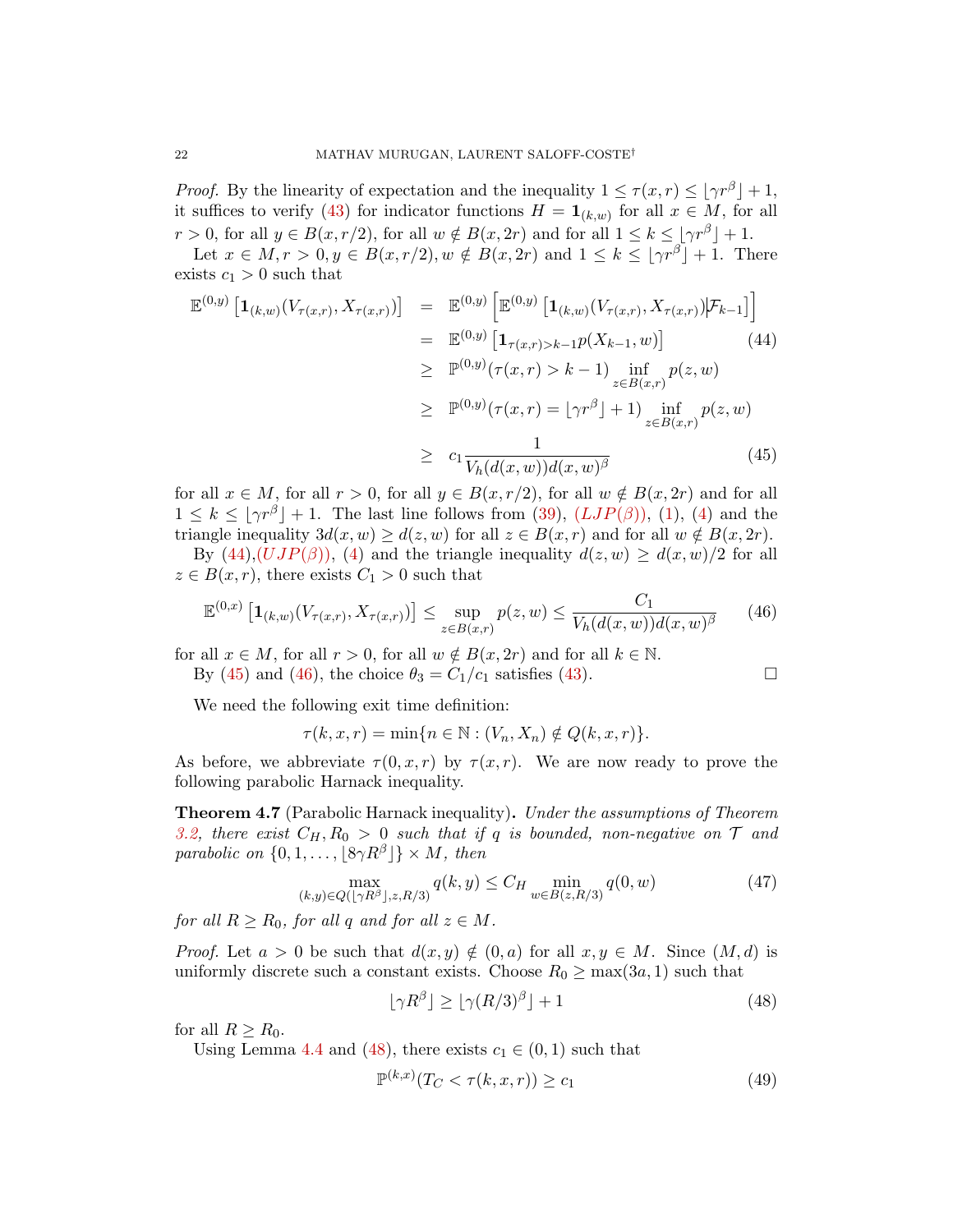for all  $r \ge R_0$ , for all  $(k, x) \in \mathcal{T}$ , for all  $C \subseteq Q(k+1, x, r/3)$  such that

$$
|C|/|Q(k+1, x, r/3)| \ge 1/3.
$$

By multiplying  $q$  by a constant, we may assume that

$$
\min_{w \in B(z, R/3)} q(0, w) = q(0, v) = 1
$$

for some  $v \in B(z, R/3)$ .

Let  $\theta_1, \theta_2, \theta_3$  be the constants from Lemmas [4.4,](#page-19-2) [4.5](#page-20-1) and [4.6](#page-20-2) respectively. Define the constants

<span id="page-22-1"></span>
$$
\eta := \frac{c_1}{3}, \qquad \zeta := \frac{c_1}{3} \wedge \frac{\eta}{\theta_3}, \qquad \lambda := \frac{R_0}{a}.
$$
 (50)

Let  $\alpha > 0$ , be a constant satisfying [\(4\)](#page-0-3). By (4) and [\(3\)](#page-0-2), there exists  $C_1 > 0$  large enough such that, for any  $r, R, K > 0$  that satisfies

$$
\frac{r}{R} = C_1 K^{-1/(\alpha + \beta)} < 1,\tag{51}
$$

we have

<span id="page-22-0"></span>
$$
\frac{|Q(0, x, r/3)|}{V_h(3^{1/\beta}R)R^{\beta}} > \frac{9}{\theta_1 \zeta K},
$$
\n(52)

$$
\frac{V_h(r/\lambda)(r/\lambda)^{\beta}}{V_h(2^{1+1/\beta}R)(2^{1+1/\beta}R)^{\beta}} > \frac{1}{\theta_2\zeta K}.
$$
\n(53)

We now iteratively choose points  $(k_i, x_i) \in Q([\gamma R^{\beta}], z, 2R/3)$  for  $i = 1, 2, ...$ follows: The sequence  $(k_i, x_i)_{i \in \mathbb{N}^*}$  is chosen such that  $K_i = q(k_i, x_i)$  is strictly increasing, that is  $K_i < K_{i+1}$  for all  $i \in \mathbb{N}^*$ . The starting point  $(k_1, x_1) \in$  $Q(|\gamma R^{\beta}|, z, R/3)$  is chosen such that

$$
K_1 = q(k_1, x_1) = \max_{(k,y) \in Q(\lfloor \gamma R^{\beta} \rfloor, z, R/3)} q(k, y).
$$

If  $C_1 K_1^{-1/(\alpha+\beta)} \ge 1/3$ , then we have [\(47\)](#page-21-3).

Consider the case:  $C_1 K_1^{-1/(\alpha+\beta)} < 1/3$ . We now describe a procedure to obtain  $(k_{i+1}, x_{i+1}) \in Q([\gamma R^{\beta}], z, 2R/3)$  given  $(k_i, x_i) \in Q([\gamma R^{\beta}], z, 2R/3)$  for  $i = 1, 2, 3, \ldots$ 

Let  $r_i$  be defined by

<span id="page-22-2"></span>
$$
\frac{r_i}{R} = C_1 K_i^{-1/(\alpha + \beta)}.
$$
\n(54)

Assume that  $q \ge \zeta K_i$  on  $U_i := \{k_i\} \times B(x_i, r_i/\lambda)$ . Since  $R \ge R_0, \lambda \ge 3$  and  $r_i \leq R$ , we have  $(k_i, x_i) \in Q(0, v, 2^{1/\beta}R), r_i/\lambda \leq 2^{1+(1/\beta)}R$  and  $k \geq 1 + \lfloor \gamma (r_i/3)^{\beta} \rfloor$ . Therefore by Lemma [4.5,](#page-20-1)

$$
1 = q(0, v) = \mathbb{E}^{(0, v)} q\left(V_{T_{U_i} \wedge \tau(0, v, 2^{1+(1/\beta)}R)}, X_{T_{U_i} \wedge \tau(0, v, 2^{1+(1/\beta)}R)}\right)
$$
  
\n
$$
\geq \zeta K \mathbb{P}^{(0, v)}(T_U < \tau_{Q(0, v, 2^{1+1/\beta}R)}) \geq \frac{\theta_2 \zeta K V_h(r/\lambda)(r/\lambda)^{\beta}}{V_h(2^{1+1/\beta}R)(2^{1+1/\beta}R)^{\beta}}
$$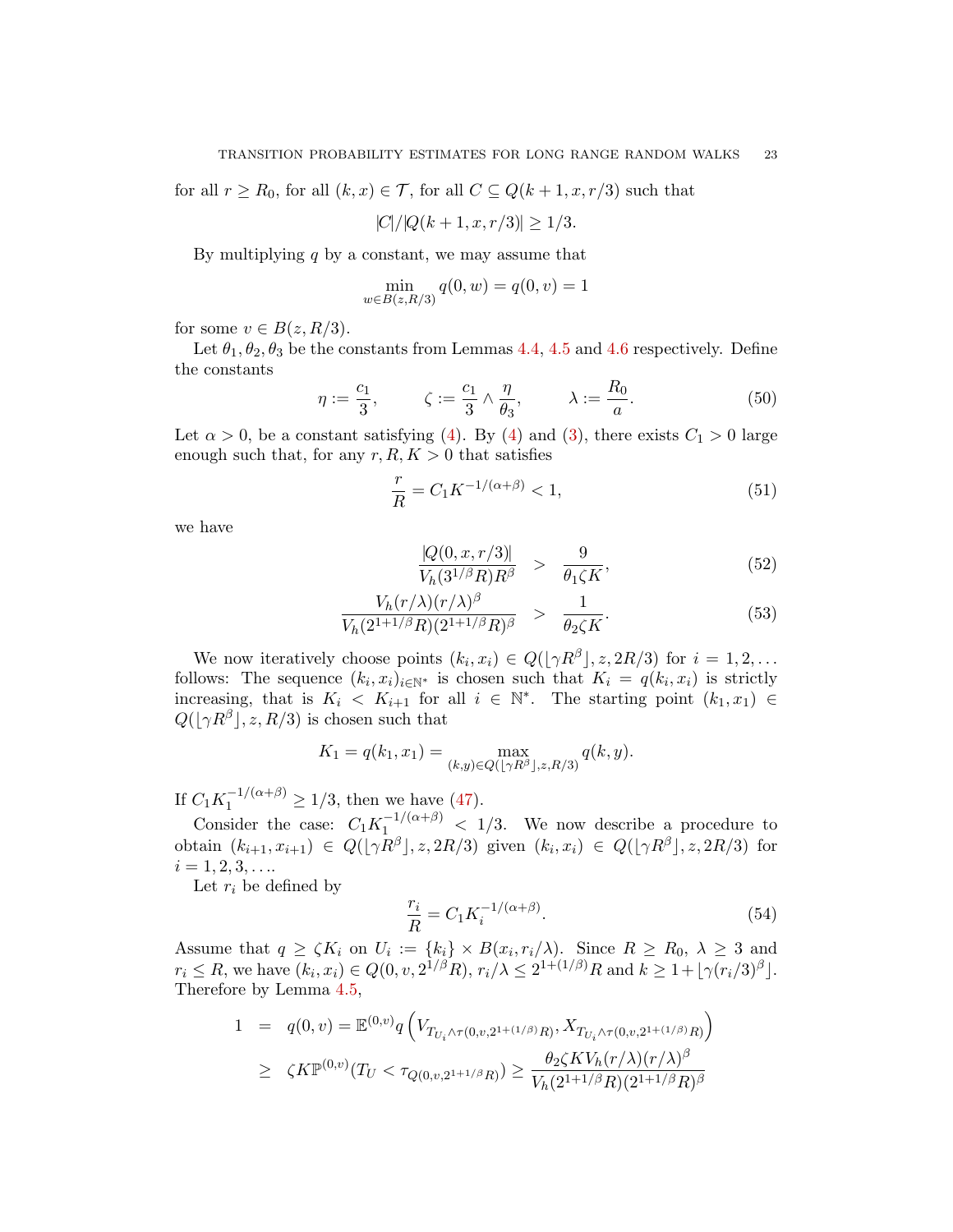a contradiction to [\(53\)](#page-22-0). Therefore there exists  $y_i \in B(x_i, r/\lambda)$  such that  $q(k_i, y_i)$  $\zeta K$ . Since  $\zeta < 1$ , we have that  $y_i \neq x_i$ . Since  $(M, d, \mu)$  is uniformly discrete  $x_i \neq y_i \in B(x_i, r_i/\lambda)$ , we have  $r_i/\lambda = (ar_i)/R_0 \geq a$ . Hence

<span id="page-23-1"></span>
$$
r_i \ge R_0. \tag{55}
$$

If 
$$
\mathbb{E}^{(k_i, x_i)} [q(V_{\tau(k_i, x_i, r_i)}, X_{\tau(k_i, x_i, r_i)}); X_{\tau(k_i, x_i, r_i)} \notin B(x, 2r)] \ge \eta K_i
$$
, we get  
\n $\zeta K_i > q(k_i, y_i) \ge \mathbb{E}^{(k_i, y_i)} [q(V_{\tau(k_i, x_i, r_i)}, X_{\tau(k_i, x_i, r_i)}); X_{\tau_{k,r}} \notin B(x_i, 2r_i)]$   
\n $\ge \theta_3^{-1} \mathbb{E}^{(k_i, x_i)} [q(V_{\tau(k_i, x_i, r_i)}, X_{\tau(k_i, x_i, r_i)}); X_{\tau(k_i, x_i, r_i)} \notin B(x_i, 2r_i)]$   
\n $\ge \theta_3^{-1} \eta K_i \ge \zeta K_i$ 

a contradiction. In the second line above, we used Lemma [4.6](#page-20-2) and the last line follows from the definition of  $\zeta$  in [\(50\)](#page-22-1). Therefore

<span id="page-23-0"></span>
$$
\mathbb{E}^{(k_i, x_i)} \left[ q(V_{\tau(k_i, x_i, r_i)}, X_{\tau(k_i, x_i, r_i)}) ; X_{\tau(k_i, x_i, r_i)} \notin B(x, 2r) \right] < \eta K_i. \tag{56}
$$

Define the set

$$
A_i := \{ (j, y) \in Q(k_i + 1, x_i, r_i/3) : q(j, y) \ge \zeta K_i \}.
$$

Note that  $(k_i, x_i) \in Q([\gamma R^{\beta}], z, 2R/3), r_i \leq R/3, R \geq R_0, (48), v \in B(z, R/3)$  $(k_i, x_i) \in Q([\gamma R^{\beta}], z, 2R/3), r_i \leq R/3, R \geq R_0, (48), v \in B(z, R/3)$  $(k_i, x_i) \in Q([\gamma R^{\beta}], z, 2R/3), r_i \leq R/3, R \geq R_0, (48), v \in B(z, R/3)$ and triangle inequality implies  $Q(k_i + 1, x_i, r_i/3) \subseteq Q(0, v, 3^{1/\beta}R)$ . Therefore by Lemma [4.4,](#page-19-2) we have

$$
\begin{array}{rcl} 1 = q(0, v) & \geq & \mathbb{E}^{(0, v)} \left[ q(V_{T_{A_i}}, X_{T_{A_i}}); T_{A_i} < \tau(v, 3^{1/\beta} R) \right] \\ & \geq & \zeta K_i \mathbb{P}^{(0, v)}(T_{A_i} < \tau(v, 3^{1/\beta} R)) \geq \frac{\zeta K_i \theta_1 |A_i|}{3V_h (3^{1/\beta} R) R^{\beta}}. \end{array}
$$

This along with [\(52\)](#page-22-0) yields

$$
\frac{|A_i|}{|Q(k_i+1, x_i, r_i/3)|} \le \frac{3V_h(3^{1/\beta}R)R^{\beta}}{\zeta K_i \theta_1 |Q(k_i+1, x_i, r_i/3)|} \le \frac{1}{3}.
$$

Define  $C_i = Q(k_i + 1, x_i, r_i/3) \setminus A_i$  and  $M_i = \max_{Q(k_i + 1, x_i, 2r_i)} q$ . We write  $q(k_i, x_i)$ as

$$
K_{i} = q(k_{i}, x_{i}) =
$$
  
\n
$$
\mathbb{E}^{(k_{i}, x_{i})} \left[ q(V_{T_{C_{i}}}, X_{T_{C_{i}}}); T_{C_{i}} < \tau(k_{i}, x_{i}, r_{i}) \right]
$$
  
\n
$$
+ \mathbb{E}^{(k_{i}, x_{i})} \left[ q(V_{\tau(k_{i}, x_{i}, r_{i})}, X_{\tau(k_{i}, x_{i}, r_{i})}); \tau(k_{i}, x_{i}, r_{i}) < T_{C_{i}}, X_{\tau(k_{i}, x_{i}, r_{i})} \notin B(x_{i}, 2r_{i}) \right]
$$
  
\n
$$
+ \mathbb{E}^{(k_{i}, x_{i})} \left[ q(V_{\tau(k_{i}, x_{i}, r_{i})}, X_{\tau(k_{i}, x_{i}, r_{i})}); \tau(k_{i}, x_{i}, r_{i}) < T_{C_{i}}, X_{\tau(k_{i}, x_{i}, r_{i})} \in B(x_{i}, 2r_{i}) \right].
$$

We use the bound  $(56)$  for the second term above, to obtain

<span id="page-23-2"></span>
$$
K_i \le \zeta K_i + \eta K_i + M_i \left( 1 - \mathbb{P}^{(k_i, x_i)} \left( T_{C_i} < \tau(k_i, x_i, r_i) \right) \right). \tag{57}
$$

Combining  $|C_i|/|Q(k_i + 1, x_i, r_i/3)| \ge 1/3$ , [\(55\)](#page-23-1) and [\(49\)](#page-21-4), we have

<span id="page-23-3"></span>
$$
\mathbb{P}^{(k_i, x_i)} (T_{C_i} < \tau(k_i, x_i, r_i)) \ge c_1. \tag{58}
$$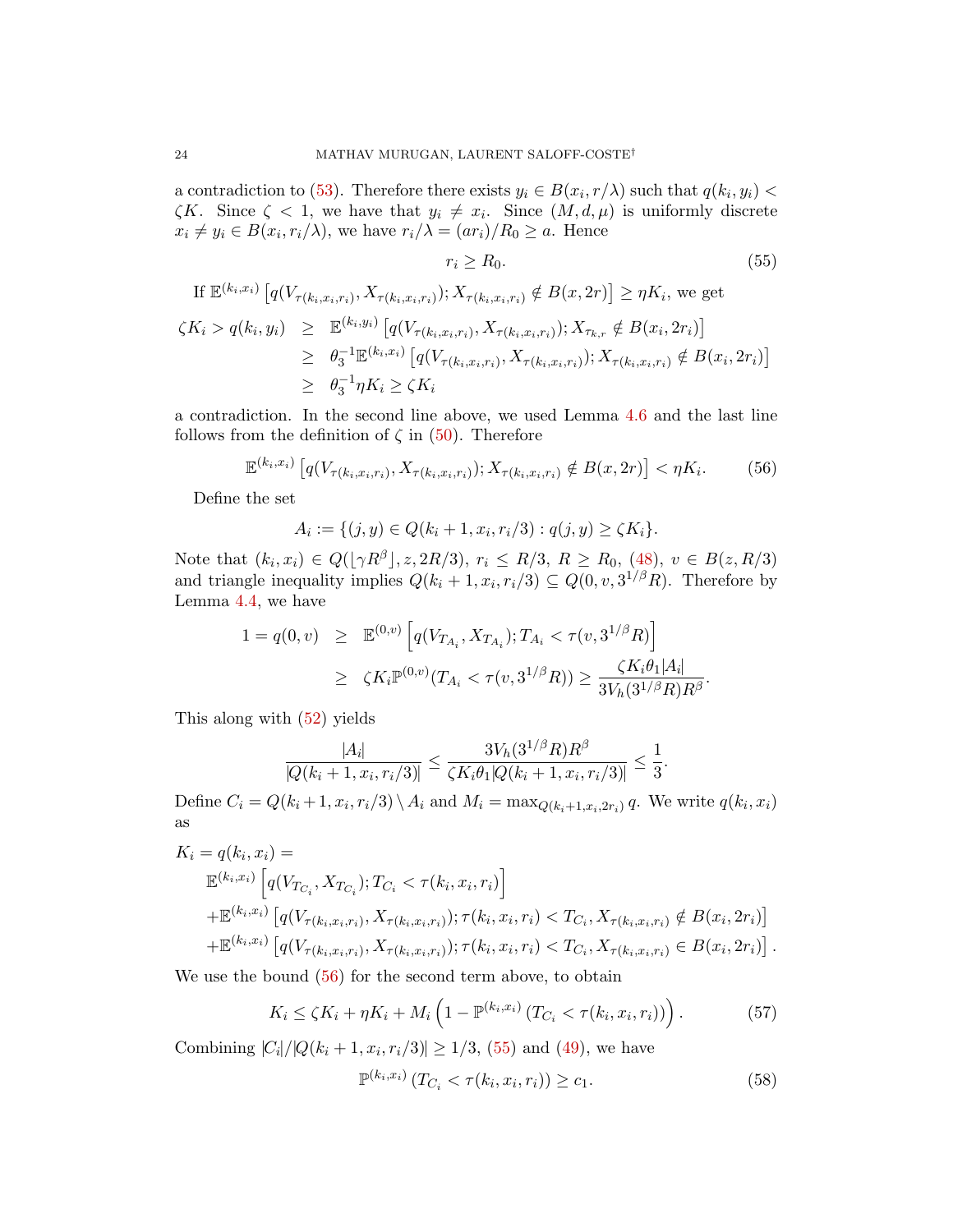By [\(57\)](#page-23-2),[\(58\)](#page-23-3), [\(50\)](#page-22-1), we get

$$
K_i \le \frac{c_1}{3} K_i + \frac{c_1}{3} K_i + (1 - c_1) M_i.
$$

It follows that

<span id="page-24-0"></span>
$$
\frac{M_i}{K_i} \ge 1 + \rho \tag{59}
$$

where  $\rho = c_1/(3(1-c_1)) > 0$ .

The point  $(k_{i+1}, x_{i+1}) \in Q(k_i + 1, x_i, 2r_i)$  is chosen such that

$$
K_{i+1} = q(k_{i+1}, x_{i+1}) = M_i = \max_{(j,w) \in Q(k_i+1, x_i, 2r_i)} q(j, w).
$$

This along with  $(54)$  and  $(59)$  gives

<span id="page-24-1"></span>
$$
K_{i+1} \ge K_i(1+\rho), \qquad r_{i+1} \le r_i(1+\rho)^{-1/(\alpha+\beta)} \tag{60}
$$

for all  $i \in \mathbb{N}^*$ . We will now verify that  $(k_{i+1}, x_{i+1}) \in Q([\gamma R^{\beta}], z, 2R/3)$  for all  $i \in \mathbb{N}^*$ , if  $K_1$  is sufficiently large. Using  $(k_{i+1}, x_{i+1}) \in Q(k_i + 1, x_i, 2r_i)$ ,  $R_0 \geq 1$ and  $(55)$ , we have

$$
|k_{i+1} - k_i| \leq 1 + (2r_i)^{\beta} \leq \left(\frac{2^{\beta} R_0^{\beta} + 1}{R_0^{\beta}}\right) r_i^{\beta} \leq 5r_i^{\beta}
$$
  

$$
d(x_{i+1}, x_i) \leq 2r_i
$$

for all  $i \in \mathbb{N}^*$ .

Therefore by [\(60\)](#page-24-1) and  $(k_1, x_1) \in Q(\lfloor \gamma R^{\beta} \rfloor, z, R/3)$ , we have

<span id="page-24-2"></span>
$$
k_i \leq \lfloor \gamma R^{\beta} \rfloor + \gamma (R/3)^{\beta} + \frac{5r_1^{\beta}}{1 - \kappa_1^{\beta}}, \tag{61}
$$

$$
d(x_i, z) \leq \frac{R}{3} + \frac{2r_1}{1 - \kappa_1} \tag{62}
$$

for all  $i \in \mathbb{N}^*$ , where  $\kappa_1 = (1+\rho)^{-1/(\alpha+\beta)} \in (0,1)$ . Set

$$
c_2 = \min\left(\frac{1 - \kappa_1}{3}, \left(\frac{(1 - \kappa_1^{\beta})(2^{\beta} - 1)}{5}\right)^{1/\beta} \frac{1}{3}\right).
$$

If  $r_1 \leq c_2 R$ , then by [\(61\)](#page-24-2) and [\(62\)](#page-24-2), we have that  $(k_{i+1}, x_{i+1}) \in Q(\lfloor \gamma R^{\beta} \rfloor, z, 2R/3)$ for all  $i \in \mathbb{N}^*$ .

If  $K_1 \ge (C_1/c_2)^{(\alpha+\beta)}$  by [\(54\)](#page-22-2), we have  $r_1 \le c_2R$  and therefore  $(k_{i+1}, x_{i+1}) \in$  $Q(|\gamma R^{\beta}|, z, 2R/3)$  for all  $i \in \mathbb{N}^*$ . However [\(55\)](#page-23-1) and [\(60\)](#page-24-1) holds for all  $i \in \mathbb{N}^*$ , which is a contradiction. Therefore

$$
\max_{(k,y)\in Q(\lfloor \gamma R^{\beta} \rfloor, z, R/3)} q(k,y) = K_1 < (C_1/c_2)^{(\alpha+\beta)}
$$

Therefore [\(47\)](#page-21-3) holds with  $C_H = (C_1/c_2)^{(\alpha+\beta)}$ 

. — Первый процесс в серверності процесс в серверності процесс в серверності процесс в серверності процесс в с<br>Первої в серверності процесс в серверності процесс в серверності процесс в серверності процесс в серверності п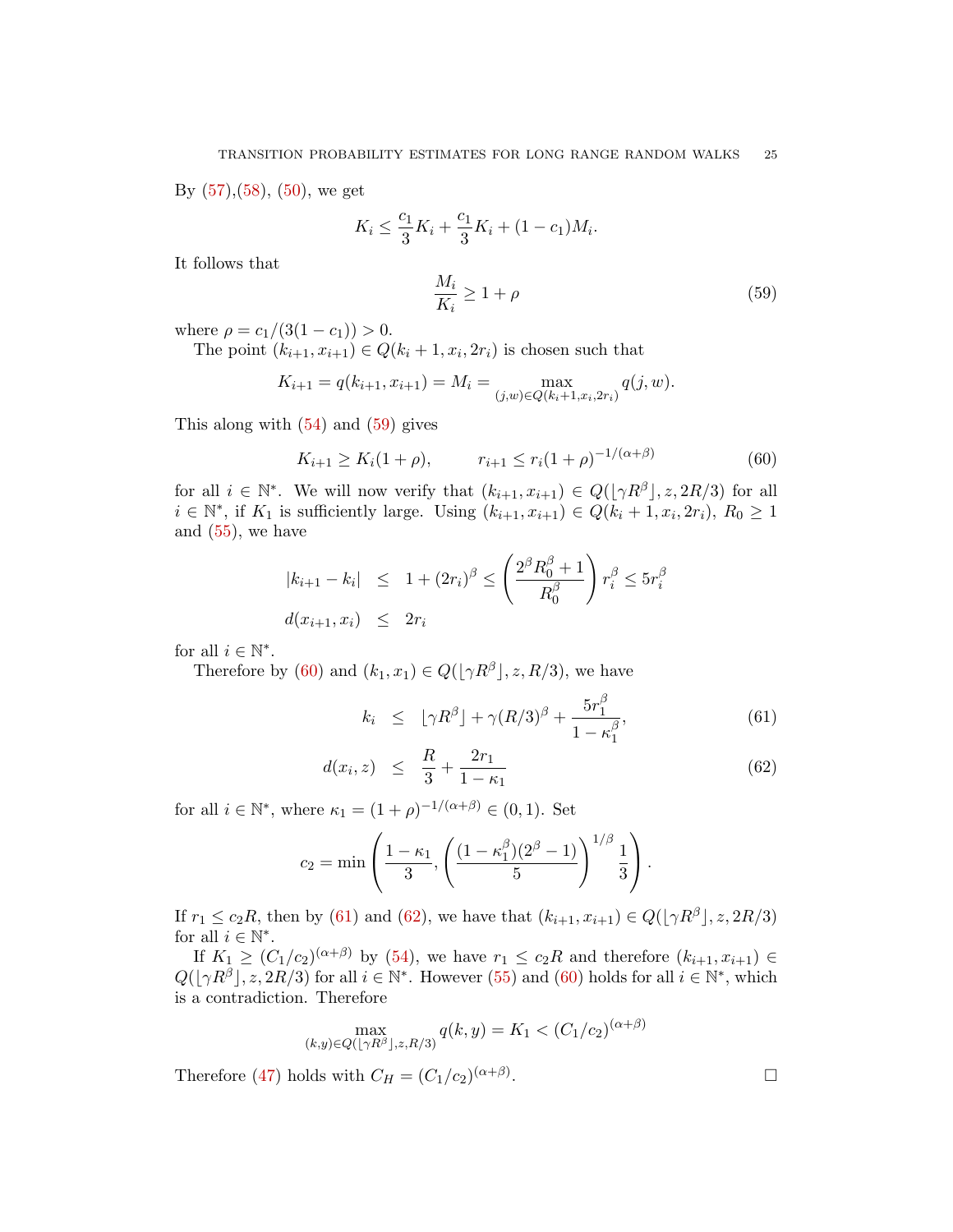#### 5. Heat kernel estimates

In this section, we prove the heat kernel estimates  $HKP(\beta)$  for  $\beta \in (0, 2)$  using the parabolic Harnack inequality [\(47\)](#page-21-3). We start with the proof of  $(UHKP(\beta))$  $(UHKP(\beta))$  $(UHKP(\beta))$ .

<span id="page-25-5"></span>**Theorem 5.1.** Under the assumptions of Theorem [3.2,](#page-12-2)  $h_n$  satisfies ([UHKP](#page-2-0)( $\beta$ )). Proof. By Proposition [3.5,](#page-16-0)

<span id="page-25-1"></span>
$$
\sum_{z \in B(y,k^{1/\beta})} h_k(x,z)\mu_z = \mathbb{P}^x(X_k \in B(y,k^{1/\beta}) \le \mathbb{P}^x(T_X(y,k^{1/\beta}) \le k)
$$
  

$$
\le C_1 \frac{kV_h(k^{1/\beta})}{V_h(d(x,y))(1+d(x,y))^{\beta}}
$$
(63)

for all  $k \in \mathbb{N}^*$  and for all  $x, y \in M$ . By [\(63\)](#page-25-1) and [\(3\)](#page-0-2), there exists  $C_2 > 0$  such that

<span id="page-25-2"></span>
$$
\min_{z \in B(y,k^{1/\beta})} h_k(x,z) \le C_2 \frac{k}{V_h(d(x,y))(1+d(x,y))^{\beta}}
$$
(64)

for all  $x, y \in M$  and for all  $k \in \mathbb{N}^*$ .

Let  $R > 0$  be defined to satisfy  $\gamma R^{\beta} = n$ . Since we can take  $\gamma < 3^{-2} \leq 3^{-\beta}$ without loss of generality, we have  $R/3 \geq n^{1/\beta}$ .

By Lemma [4.2,](#page-18-1)  $q(k, w) = h_{8n-k}(x, w)$  is parabolic on  $\{0, 1, \ldots, \lfloor 8\gamma R^{\beta} \rfloor\} \times M$ . By [\(64\)](#page-25-2) and  $R/3 \geq n^{1/\beta}$ , we have

<span id="page-25-3"></span>
$$
\min_{z \in B(y,R/3)} q(0,z) \le \min_{z \in B(y,n^{1/\beta})} h_{8n}(x,z) \le C_2 \frac{8n}{V_h(d(x,y))(1+d(x,y))^{\beta}}.\tag{65}
$$

Since

$$
h_{7n}(x,y) \le \max_{(k,w)\in Q(\lfloor \gamma R^{\beta} \rfloor, y, R/3)} q(k,w),
$$

by [\(65\)](#page-25-3) and parabolic Harnack inequality [\(47\)](#page-21-3), there exist  $C_3$ ,  $N_0 > 0$  such that

<span id="page-25-4"></span>
$$
h_{7n}(x,y) \le C_3 \frac{n}{V_h(d(x,y))(1+d(x,y))^{\beta}}
$$
(66)

for all  $x, y \in M$  and for all  $n \in \mathbb{N}$  with  $n \geq N_0$ . Combining [\(23\)](#page-10-0), [\(66\)](#page-25-4) along with Theorem [2.7](#page-10-4) yields  $(UHKP(\beta)).$  $(UHKP(\beta)).$  $(UHKP(\beta)).$ 

Remark 3. We sketch an alternate proof of Theorem [5.1](#page-25-5) that doesn't require parabolic Harnack inequality. Using the comparison techniques between discrete time and corresponding continuous time Markov chains developed by  $T$ . Delmotte $([11]),$  $([11]),$  $([11]),$ we can prove  $(UHKP(\beta))$  $(UHKP(\beta))$  $(UHKP(\beta))$  for the kernel  $h_n$  using the upper bound for  $q_t$  given in Theorem [3.2.](#page-12-2) (see Lemma 3.5 and Theorem 3.6 of  $[11]$ )

We now obtain a near diagonal lower estimate for  $h_n$  using parabolic Harnack inequality.

<span id="page-25-7"></span>**Lemma 5.2.** Under the assumptions of Theorem [3.2,](#page-12-2) there exist  $c_1, c_2 > 0$  such that

<span id="page-25-6"></span>
$$
h_n(x,y) \ge \frac{c_1}{V_h(n^{1/\beta})} \tag{67}
$$

for all  $n \in \mathbb{N}^*$  and for all  $x, y \in M$  such that  $d(x, y) \le c_2 n^{1/\beta}$ .

<span id="page-25-0"></span>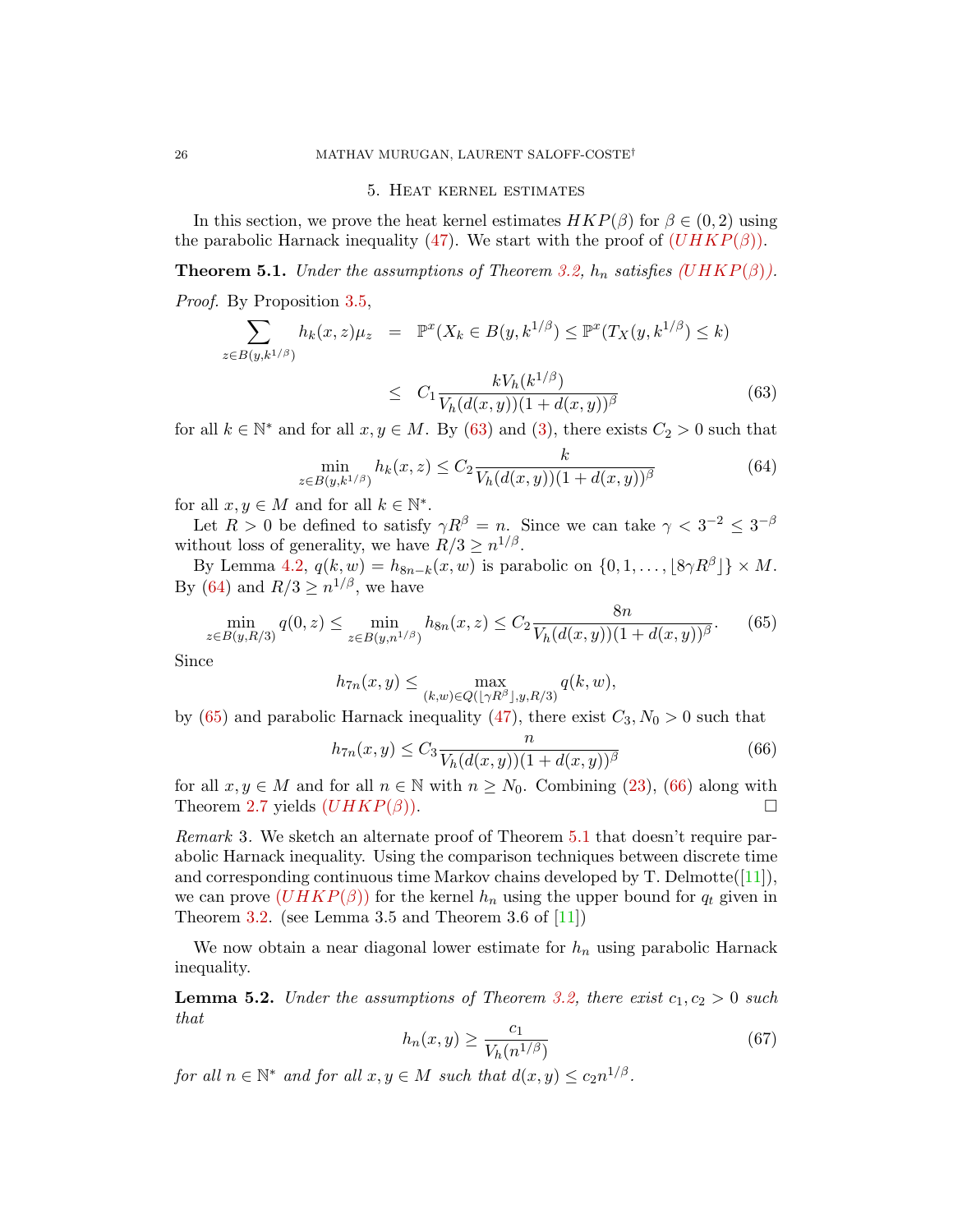*Proof.* By Proposition [3.6,](#page-17-3) there exists  $C_1 > 0$  such that

$$
\mathbb{P}^x\left(X_n \notin B(x, C_1 n^{1/\beta})\right) \le \mathbb{P}^x(\max_{k \le n} d(X_k, x) > C_1 n^{1/\beta}) \le 1/2
$$

for all  $x \in M$  and for all  $n \in \mathbb{N}^*$ . Thus

<span id="page-26-0"></span>
$$
\sum_{y \in B(x, C_1 n^{1/\beta})} h_n(x, y) \mu_y = 1 - \mathbb{P}^x \left( X_n \notin B(x, C_1 n^{1/\beta}) \right) \ge \frac{1}{2}
$$
(68)

for all  $x \in M$  and for all  $n \in \mathbb{N}^*$ . Hence, there exists  $c_3 > 0$  such that

<span id="page-26-1"></span>
$$
h_{2n}(x,x) = \sum_{y \in M} h_n^2(x,y)\mu_y \ge \sum_{y \in B(x,C_1n^{1/\beta})} h_n^2(x,y)\mu_y
$$
  
\n
$$
\ge \frac{1}{V(x,C_1n^{1/\beta})} \left(\sum_{y \in B(x,C_1n^{1/\beta})} h_n(x,y)\mu_y\right)^2 \ge \frac{1}{4V(x,C_1n^{1/\beta})}
$$
  
\n
$$
\ge \frac{c_3}{V_h(n^{1/\beta})}
$$
\n(69)

for all  $x \in M$  and for all  $n \in \mathbb{N}^*$ . The second line above follows from Cauchy-Schwarz and  $(68)$  and last line follows from  $(3)$  and  $(4)$ . Combining  $(69)$ ,  $(23)$ ,  $(4)$ and  $(LJP(\beta))$  $(LJP(\beta))$  $(LJP(\beta))$ , there exists  $c_4 > 0$  such that

<span id="page-26-2"></span>
$$
h_n(x,x) \ge \frac{c_4}{V_h(n^{1/\beta})} \tag{70}
$$

for all  $n \in \mathbb{N}^*$  and for all  $x \in M$ .

Let  $n \in \mathbb{N}^*$  and let R be defined by  $n = \gamma R^{\beta}$ . As in the proof of The-orem [5.1,](#page-25-5) we define the function  $q(k, w) = h_{8n-k}(x, w)$  which is parabolic on  $\{0, 1, \ldots, \lfloor 8\gamma R^{\beta} \rfloor\} \times B(x, r)$ . By [\(47\)](#page-21-3), [\(70\)](#page-26-2) and [\(4\)](#page-0-3), there exist  $c_5, C_2, N_0 > 0$  such that

<span id="page-26-3"></span>
$$
\min_{z \in B(y, C_2 n^{1/\beta})} h_{8n}(x, z) \geq \min_{z \in B(y, R/3)} q(0, z) \geq C_H^{-1} h_{7n}(x, x)
$$
\n
$$
\geq C_H^{-1} \frac{c_4}{V_h((7n)^{1/\beta})} \geq \frac{c_5}{V_h(n^{1/\beta})}
$$
\n(71)

for all  $n \in \mathbb{N}^*$  with  $n \geq N_0$  and for all  $x \in M$ . Combining  $(23)$ ,  $(71)$  and  $(LJP(\beta))$  $(LJP(\beta))$  $(LJP(\beta))$ , we get the desired near diagonal lower bound  $(67)$ .

Next, we prove the full lower bound  $(LHKP(\beta))$  $(LHKP(\beta))$  $(LHKP(\beta))$ . This can be done using parabolic Harnack inequality as in Theorem 5.2 of [\[5\]](#page-30-0). However, we prove the off-diagonal lower bound using a probabilistic argument which relies on the exit time estimate of Proposition [3.6.](#page-17-3)

<span id="page-26-5"></span>**Theorem 5.3.** Under the assumptions of Theorem [3.2,](#page-12-2)  $h_n$  satisfies ([LHKP](#page-2-1)( $\beta$ )). *Proof.* By Proposition [3.6,](#page-17-3) there exists  $C_1 > 0$  such that

<span id="page-26-4"></span>
$$
\mathbb{P}^x\left(X_n \notin B(x, C_1 n^{1/\beta})\right) \le \mathbb{P}^x(\max_{k \le n} d(X_k, x) > C_1 n^{1/\beta}) \le 1/2\tag{72}
$$

for all  $x \in M$  and for all  $n \in \mathbb{N}^*$ .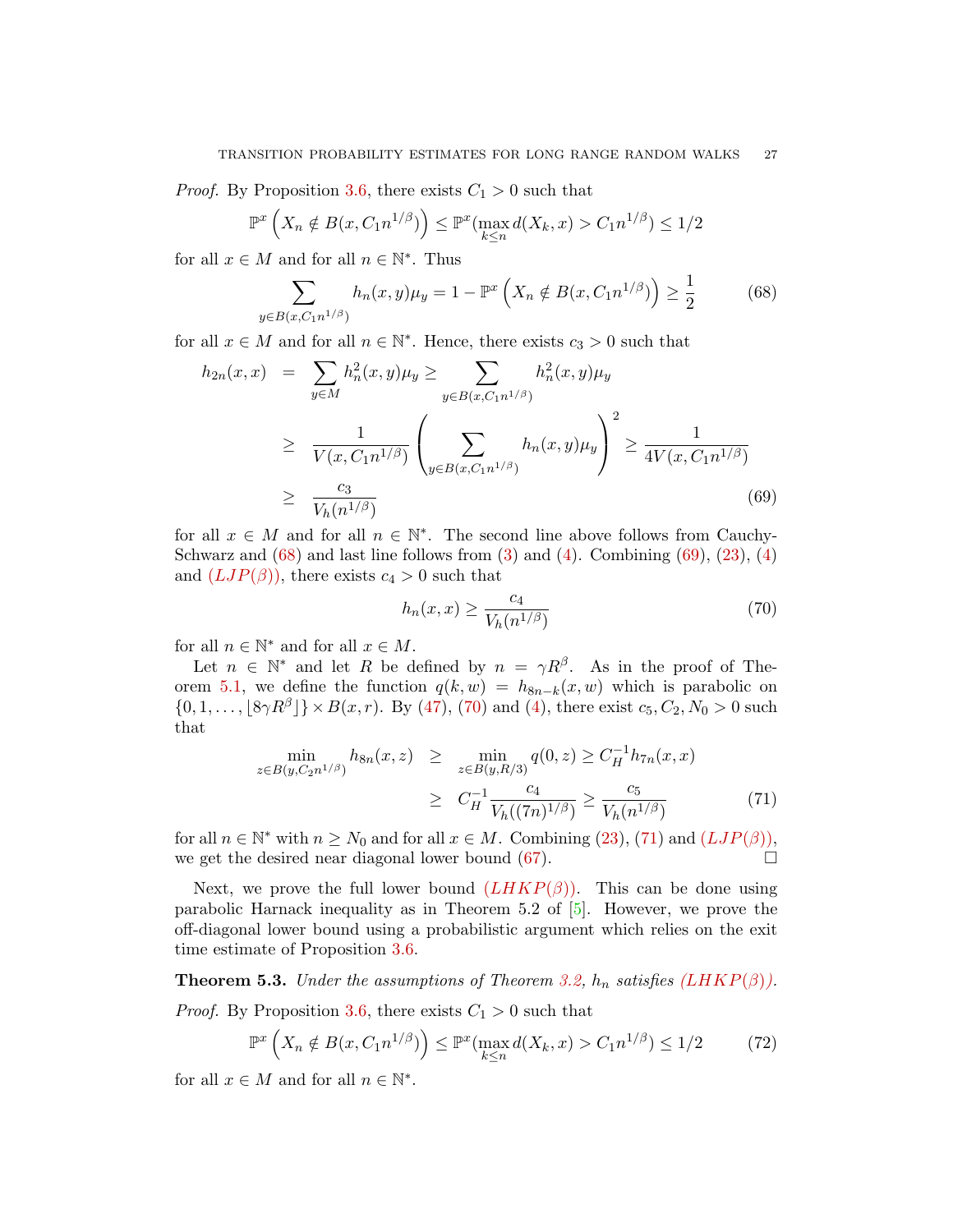We will first handle the case  $d(x, y) \geq 3C_1 n^{1/\beta}$ . Define the event

$$
A_k := \{ X_0 = x, X_n = y, \tau_X(x, C_1 n^{1/\beta}) = k, X_j \in B(y, C_1 n^{1/\beta}) \forall j \in [k, n] \cap \mathbb{N} \}
$$
  
for  $k = 1, 2, ..., n$ . By (1), we have

<span id="page-27-1"></span>
$$
h_n(x,y) = p_n(x,y)\mu_y^{-1} \ge C_\mu^{-1} p_n(x,y) \ge C_\mu^{-1} \sum_{k=1}^n \mathbb{P}(A_k).
$$
 (73)

By reversibility  $(5)$  and  $(1)$ ,

<span id="page-27-0"></span>
$$
\mathbb{P}(X_0 = z_0, X_1 = z_1, \dots X_r = z_r)
$$
\n
$$
= \frac{\mu_{z_r}}{\mu_{z_0}} \mathbb{P}(X_0 = z_r, X_1 = z_{r-1}, \dots X_r = z_0)
$$
\n
$$
\geq C_{\mu}^{-2} \mathbb{P}(X_0 = z_r, X_1 = z_{r-1}, \dots X_r = z_0)
$$
\n(74)

for all  $r \in \mathbb{N}$  and for all  $z_i$ 's in M. By [\(74\)](#page-27-0), there exists  $c_3 > 0$  such that

<span id="page-27-2"></span>
$$
\mathbb{P}(A_k) \ge C_{\mu}^{-2} \sum_{x_{k-1}, x_k \in M} \left\{ \mathbb{P}^x(\tau_X(x, C_1 n^{1/\beta}) > k - 1, X_{k-1} = x_{k-1}) \times p(x_{k-1}, x_k) \times \mathbb{P}^y(\tau_X(y, C_1 n^{1/\beta}) > n - k, X_{n-k} = x_k) \right\}
$$
\n
$$
\ge \frac{c_3}{V_h(d(x, y))(1 + d(x, y))^{1/\beta}} \tag{75}
$$

for all  $n \in \mathbb{N}^*$ , for all  $1 \leq k \leq n$  and for all  $x, y \in M$  with  $d(x, y) \geq 3C_1 n^{1/\beta}$ . The last line follows from triangle inequality  $d(x_{k-1}, x_k) \ge d(x, y) - 2C_1 n^{1/\beta} \ge$  $d(x, y)/3$ , along with  $(LJP(\beta))$  $(LJP(\beta))$  $(LJP(\beta))$ , [\(4\)](#page-0-3), [\(1\)](#page-0-1) and [\(72\)](#page-26-4). Combining [\(73\)](#page-27-1) and [\(75\)](#page-27-2), there exists  $c_4 > 0$  such that

<span id="page-27-3"></span>
$$
h_n(x,y) \ge \frac{c_4 n}{V_h(d(x,y))(1 + d(x,y))^{\beta}}
$$
(76)

for all  $n \in \mathbb{N}^*$  and for all  $x, y \in M$  with  $d(x, y) \geq 3C_1 n^{1/\beta}$ . Thus we get the desired lower bound for case  $d(x, y) \geq 3C_1 n^{1/\beta}$ .

Let  $c_2 > 0$  be the constant from Lemma [5.2.](#page-25-7) By Lemma [5.2,](#page-25-7) it remains to check the case  $c_2 n^{1/\beta} < d(x, y) < 3C_1 n^{1/\beta}$ . Choose  $K \in \mathbb{N}$ , so that

$$
K \ge \left(\frac{6C_1}{c_2}\right)^{\beta} \vee (1 - 2^{-\beta})^{-1}.
$$

Then if  $n \in \mathbb{N}^*$  with  $d(x, z) \ge c_2 n^{1/\beta}/2$ , we have that

$$
d(x, z) \ge 3C_1 \left\lfloor \frac{n}{K} \right\rfloor^{1/\beta}, \left( n - \left\lfloor \frac{n}{K} \right\rfloor \right)^{1/\beta} \ge \frac{n^{1/\beta}}{2}.
$$

If  $d(x,y) \ge c_2 n^{1/\beta}$  and  $z \in B(y, c_2 n^{1/\beta}/2)$ , then  $d(x,z) \ge c_2 n^{1/\beta}/2 \ge d(y,z)$ . Therefore by the above inequalities, we have

$$
d(x, z) \ge 3C_1 \left\lfloor \frac{n}{K} \right\rfloor^{1/\beta}, d(z, y) \le c_2 \left( n - \left\lfloor \frac{n}{K} \right\rfloor \right)^{1/\beta}
$$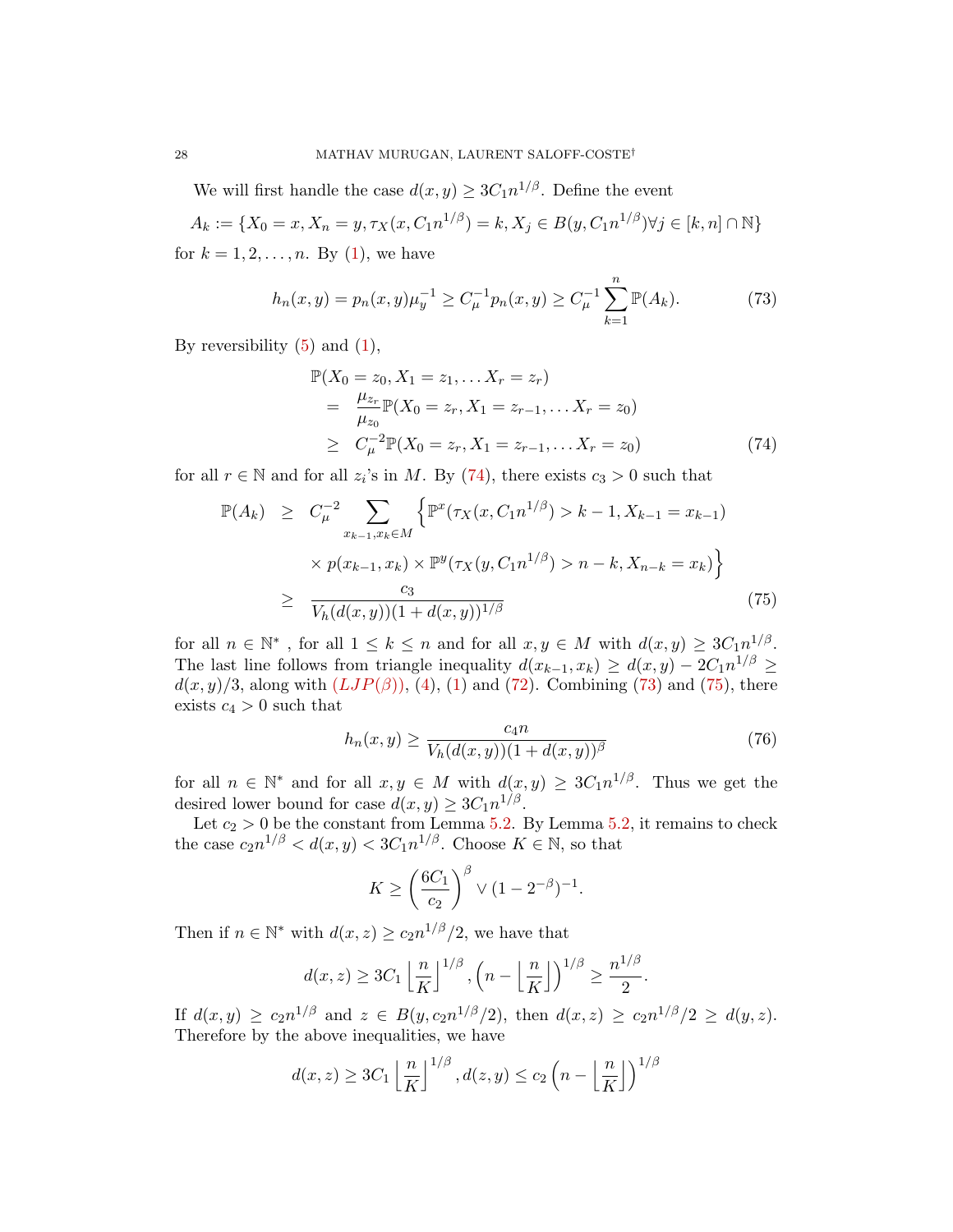for all  $z \in B(y, c_2 n^{1/\beta}/2)$  and for all x such that  $d(x, y) > c_2 n^{/\beta}$ . By Chapman-Kolmogorov equation [\(6\)](#page-1-2)

$$
h_n(x,y) \ge \sum_{z \in B(y,c_2 n^{1/\beta}/2)} h_{\lfloor \frac{n}{K} \rfloor}(x,z) h_{n-\lfloor \frac{n}{K} \rfloor}(z,y) \mu_z \tag{77}
$$

We use [\(76\)](#page-27-3) to estimate  $h_{\lfloor \frac{n}{K} \rfloor}(x, z)$  and Lemma [5.2](#page-25-7) to estimate  $h_{n-\lfloor \frac{n}{K} \rfloor}(z, y)$  and use [\(4\)](#page-0-3), to get a constant  $c_5 > 0$  such that

$$
h_n(x,y) \ge \frac{c_5}{V_h(n^{1/\beta})} \tag{78}
$$

for all  $n \in \mathbb{N}$  with  $n \geq K$  and for all  $x, y \in M$  with  $c_2 n^{1/\beta} < d(x, y) < 3C_1 n^{1/\beta}$ . The case  $n < K$  follows from [\(23\)](#page-10-0) along with  $(LJP(\beta))$  $(LJP(\beta))$  $(LJP(\beta))$ .

### 6. Generalization to Regularly varying functions

<span id="page-28-0"></span>In this section, we replace  $(1+d(x,y))^{\beta}$  in  $(LJP(\beta))$  $(LJP(\beta))$  $(LJP(\beta))$  and  $(UJP(\beta))$  $(UJP(\beta))$  $(UJP(\beta))$  by a general regularly varying function  $\phi$  of index  $\beta$ . For a comprehensive introduction to regular variation, we refer the reader to [\[6\]](#page-30-13).

**Definition 6.1.** Let  $\rho \in \mathbb{R}$ . We say  $\phi : [0, \infty) \to \mathbb{R}$  is regularly varying of index p, if  $\lim_{x\to\infty}\phi(\lambda x)/\phi(x)\to\lambda^{\rho}$  for all  $\lambda>0$ . A function  $l:[0,\infty)\to\mathbb{R}$  is slowly varying if l is regularly varying of index 0.

We generalize Theorems [5.1](#page-25-5) and [5.3](#page-26-5) for more general jump kernels using a change of metric argument. We change the metric d by composing it with an appropriate concave function, so that under the changed metric the jump kernel satisfies  $(LJP(\beta))$  $(LJP(\beta))$  $(LJP(\beta))$  and  $(UJP(\beta))$  $(UJP(\beta))$  $(UJP(\beta))$ . The following Lemma provides us with the concave function we need.

<span id="page-28-1"></span>**Lemma 6.2.** Let  $\rho \in (0,1)$  and  $f : [0,\infty) \to (0,\infty)$  be a continuous, positive regularly varying function with index  $\rho$ . Then there exists a concave, strictly increasing function g and a constant  $C > 0$  such that  $g(0) = 0$ ,  $\lim_{x \to \infty} g(x)/f(x) = 1$  and

$$
C^{-1} \le \frac{1 + g(x)}{f(x)} \le C
$$

for all  $x \in [0, \infty)$ .

*Proof.* By Theorem 1.8.2 and Proposition 1.5.1 of  $[6]$ , there exists  $A > 0$  and a smooth function  $f_1$ :  $(A, \infty) \to (0, \infty)$  such that

$$
\lim_{x \to \infty} x^n f_1^{(n)}(x) / f_1(x) \to \rho(\rho - 1) \dots (\rho - n + 1), \qquad \forall n = 1, 2, \dots,
$$

 $\lim_{x\to\infty} f_1(x)/f(x) = 1.$ 

Let  $B = (A+2)f_1^{(1)}$  $\binom{1}{1}(A+1)$ . Then the function

$$
g(x) = \begin{cases} x(B + f_1(A+1))/(A+1) & \text{if } x \le A+1\\ B + f_1(x) & \text{if } x \ge A+1 \end{cases}
$$
(79)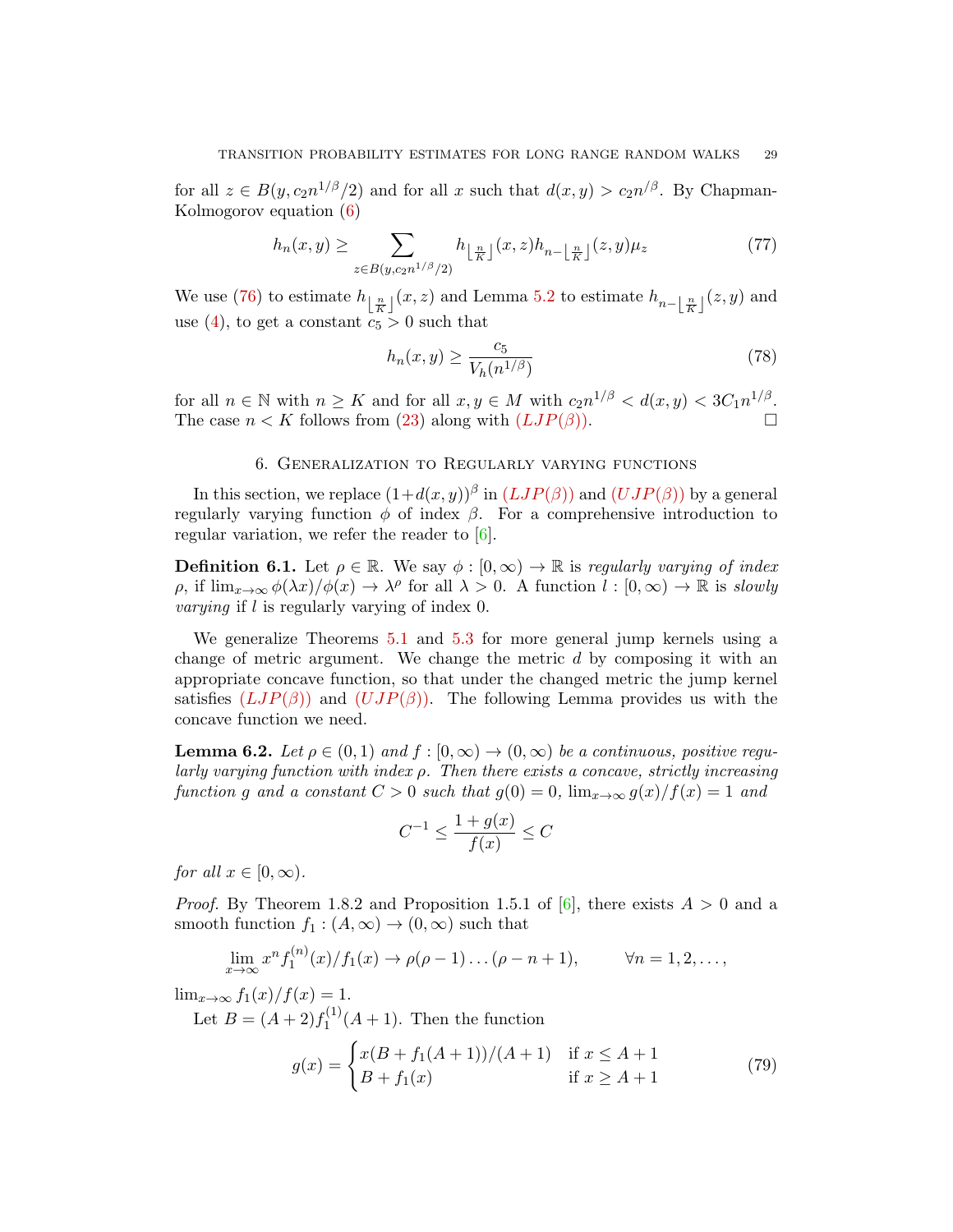is concave. It is clear the g is strictly increasing, continuous,  $g(0) = 0$  and  $\lim_{x\to\infty} g(x)/f(x) = 1$ . The constant  $C > 0$  can be obtained from the fact the f is continuous and positive and g is continuous and non-negative.  $\Box$ 

*Proof of Theorem [1.1.](#page-2-2)* Choose  $\delta \in (\beta, 2)$ . Then  $\phi^{1/\delta}$  is regularly varying with index  $\beta/\delta \in (0,1)$ . By Lemma [6.2,](#page-28-1) there exists a continuous, concave, strictly increasing function g and a constant  $C_3 > 0$  such that  $g(0) = 0$ ,

$$
\lim_{x \to \infty} g(x)/f^{1/\delta}(x) = 1
$$

and  $C_3^{-1} \leq (1+g(x))^{\delta}/f(x) \leq C_3$  for all  $x \geq 0$ . Define the new metric  $d'(x, y) =$  $g(d(x, y))$ . Since g is strictly increasing, d' is uniformly discrete metric. By  $V'(x,r)$ , we denote the volume of balls of radius r for the metric measure space  $(M, d', \mu)$ , that is

$$
V'(x,r) = \mu \left( \{ y \in M : d'(x,y) \le r \} \right)
$$

By [\(3\)](#page-0-2), there exists  $C_4 > 0$ 

$$
C_4^{-1}V'_h(r) \le V'(x,r) \le C_4V'_h(r)
$$

for all  $x \in M$  and for all  $r > 0$  where  $V'_h(r) := V_h(g^{-1}(r))$  and  $g^{-1} : [0, \infty) \to [0, \infty)$ denotes the inverse of g. By  $[6,$  Proposition 1.5.15] and [\(4\)](#page-0-3), we have that there exists  $C_5 > 0$  such that

<span id="page-29-3"></span>
$$
C_5^{-1}V_h(r^{\delta/\beta}l_{\#}(r^{\delta/\beta})) \le V'_h(r) \le C_5V_h(r^{\delta/\beta}l_{\#}(r^{\delta/\beta}))
$$
\n(80)

.

for all  $r > 0$ . By the properties of g and [\(9\)](#page-2-4), there exists  $C_6 > 0$ 

$$
C_6^{-1} \frac{1}{V_h'(d'(x,y))(1 + d'(x,y))^\delta} \le J(x,y) = J(y,x) \le C_6 \frac{1}{V_h'(d'(x,y))(1 + d'(x,y))^\delta}
$$

for all  $x, y \in M$ . Therefore by Theorem [5.1,](#page-25-5) there exists  $C_7 > 0$  such that

$$
h_n(x,y) \le C_7 \left( \frac{1}{V'_h(n^{1/\delta})} \wedge \frac{n}{V'_h(d'(x,y))(1+d'(x,y))^{\delta}} \right).
$$

for all  $n \in \mathbb{N}^*$  and for all  $x, y \in M$ . Combining with [\(80\)](#page-29-3) and [\(4\)](#page-0-3), there exists  $C_8 > 0$  such that

$$
h_n(x,y) \leq C_8 \left( \frac{1}{V_h(n^{1/\beta}l_{\#}(n^{1/\beta}))} \wedge \frac{n}{V_h(d(x,y))\phi(d(x,y))} \right)
$$

for all  $n \in \mathbb{N}^*$  and for all  $x, y \in M$ . A similar argument using Theorem [5.3](#page-26-5) gives the desired lower bound on  $h_n$ .

Acknowledgments. The authors thank Tianyi Zheng for useful discussions.

#### **REFERENCES**

- <span id="page-29-2"></span>[1] Bakry, D.; Coulhon, T.; Ledoux, M; Saloff-Coste, L. Sobolev Inequalities in Disguise, Indiana Univ. Math. J. 44 (1995), no. 4, 1033–1074. [MR1386760](http://www.ams.org/mathscinet-getitem?mr=1386760) [Zbl0857.26006](https://zbmath.org/?q=an:0857.26006)
- <span id="page-29-0"></span>[2] Barlow, M.T.; Bass, R.F.; Kumagai, T. Parabolic Harnack inequality and heat kernel estimates for random walks with long range jumps,  $Math. Z. 261 (2009)$ , no. 2, 297–320. [MR2457301](http://www.ams.org/mathscinet-getitem?mr=2457301), [Zbl1159.60021](https://zbmath.org/?q=an:1159.60021)
- <span id="page-29-1"></span>[3] Barlow, M.; Coulhon, T.; Grigor'yan, A. Manifolds and graphs with slow heat kernel decay, *Invent. Math.* **144** (2001), no. 3, 609-649. [MR1833895](http://www.ams.org/mathscinet-getitem?mr=1833895), Zb11003.58025